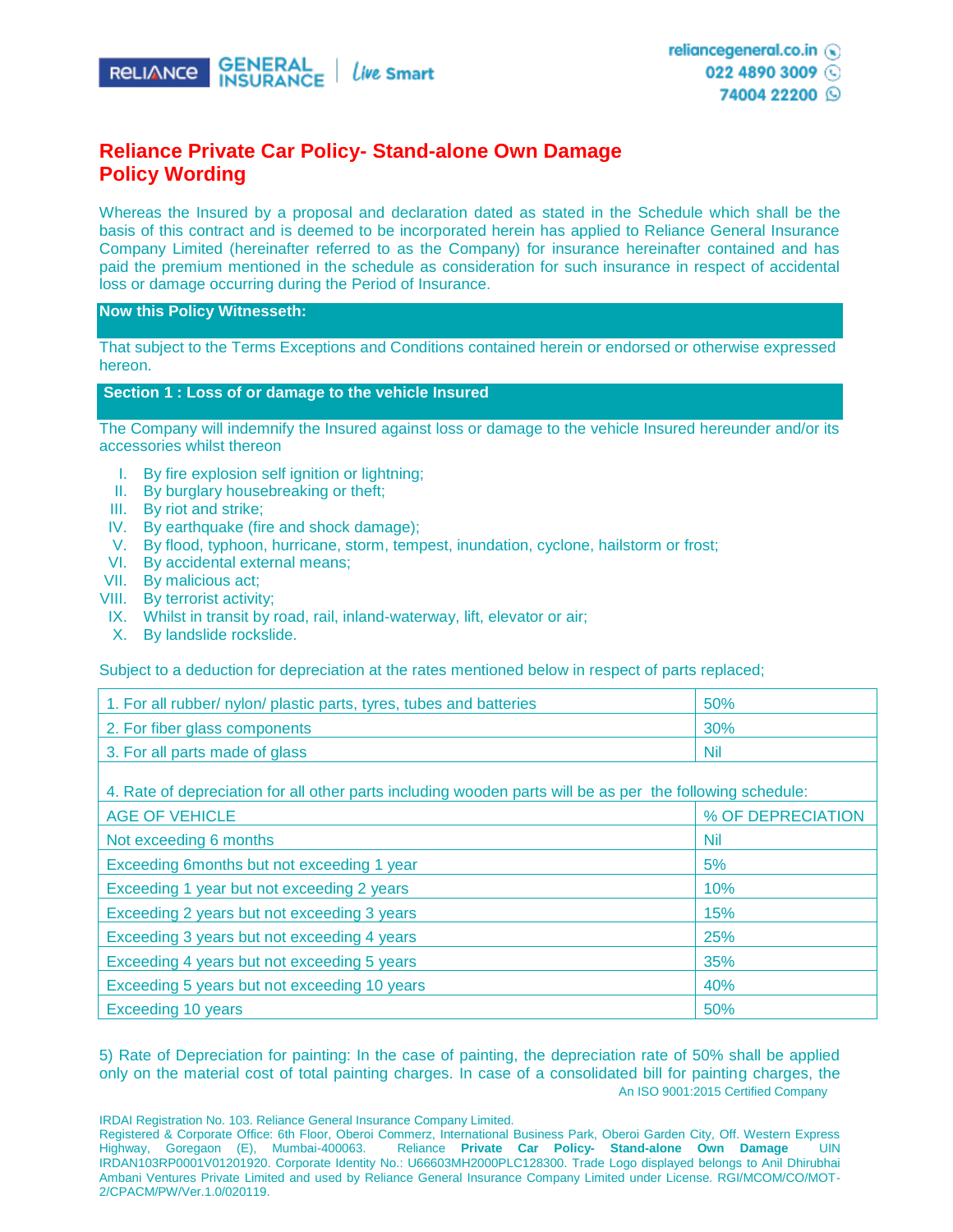

reliancegeneral.co.in (a)

022 4890 3009

74004 22200 Q

material component shall be considered as 25% of total painting charges for the purpose of applying the depreciation.

The Company shall not be liable to make any payment in respect of :

- (a) Consequential loss, depreciation, wear and tear, mechanical or electrical breakdown failures or breakages;
- (b) Damage to Tyres and Tubes unless the vehicle is damaged at the same time in which case the liability of the Company shall be limited to 50% of the cost of replacement.
- (c) Loss of or damage to accessories by burglary housebreaking or theft unless the vehicle is stolen at the same time ; and
- (d) Any accidental loss or damage suffered whilst the Insured or any person driving the vehicle with the knowledge and consent of the Insured has consumed alcohol or is under the influence of intoxicating liquor or drugs.

In the event of the vehicle being disabled by reason of loss or damage covered under this Policy the Company will bear the reasonable cost of protection and removal to the nearest repairer and of redelivery to the Insured but not exceeding in all Rs. 1500/- in respect of any one accident.

The Insured may authorize the repair of the vehicle necessitated by damage for which the Company may be liable under this Policy provided such that:-

- (a) The estimated cost of repair including replacements, if any, does not exceed Rs.500/-
- (b) The Company is furnished forthwith a detailed estimate of the cost of repairs and
- (c) The Insured shall give the Company every assistance to see that such repair is necessary and the charges are reasonable.
- (d)

#### **POLICY PERIOD/ PERIOD OF INSURANCE**

Means the period commencing from policy start date and hour and terminating on the policy end date and hour as specified in Schedule of the policy

## **Sum Insured Declared Value (IDV)** h

| THE SCHEDULE OF DEPRECIATION FOR FIXING IDV OF THE VEHICLE |                                  |  |  |
|------------------------------------------------------------|----------------------------------|--|--|
| <b>AGE OF VEHICLE</b>                                      | % OF DEPRECIATION FOR FIXING IDV |  |  |
| Not exceeding 6months                                      | 5%                               |  |  |
| Exceeding 6 months but not exceeding 1 year                | 15%                              |  |  |
| Exceeding 1 year but not exceeding 2 years                 | <b>20%</b>                       |  |  |
| Exceeding 2 years but not exceeding 3 years                | 30%                              |  |  |
| Exceeding 3 years but not exceeding 4 years                | 40%                              |  |  |
| Exceeding 4 years but not exceeding 5 years                | 50%                              |  |  |

IDV of vehicles beyond 5 years of age and of obsolete models of the vehicles (i.e. models which the manufacturers have discontinued to manufacture) is to be determined on the basis of an understanding between the Company and the Insured.

IDV as stated in the schedule shall be treated as the 'Market Value' throughout the policy period without any further depreciation for the purpose of Total Loss (TL) / Constructive Total Loss (CTL) claims. The Insured vehicle shall be treated as CTL if the aggregate cost of retrieval and / or repair of the vehicle, subject to terms and conditions of the Policy, exceeds 75% of the IDV of the vehicle.

An ISO 9001:2015 Certified Company

IRDAI Registration No. 103. Reliance General Insurance Company Limited.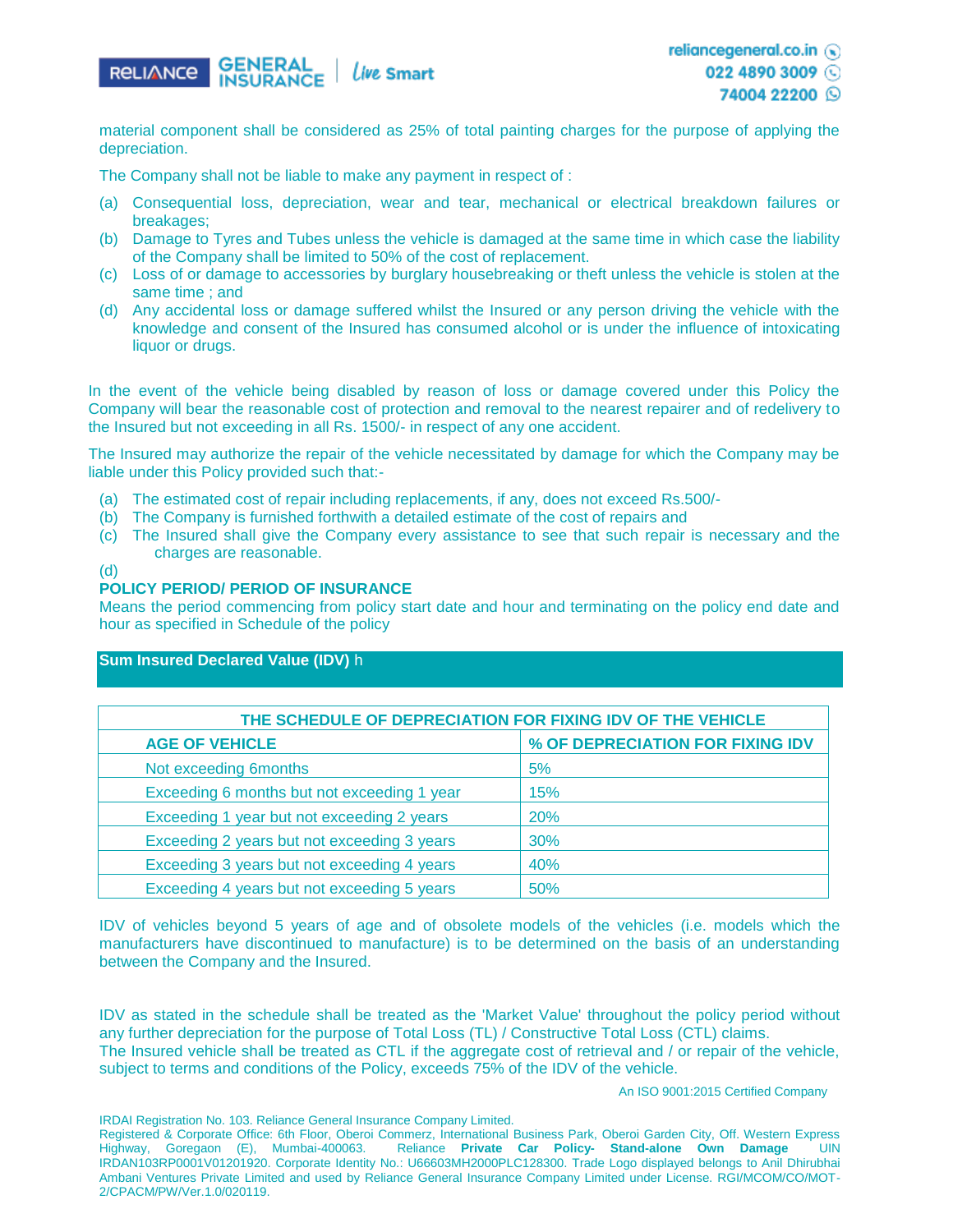

022 4890 3009

74004 22200 Q

## **Avoidance of certain terms and right of recovery**

Nothing in this Policy or any endorsement hereon shall affect the right of any person indemnified by this policy or any other person to recover an amount under or by virtue of the provisions of the Motor Vehicles Act. But the Insured shall repay to the Company all sums paid by the Company which the Company would not have been liable to pay but for the said provision.

## **General Exceptions (Applicable to all Sections of the Policy)**

The Company shall not be liable in respect of:

- 1. Any accidental loss damage and/or liability caused sustained or incurred outside the Geographical Area.
- 2. Any claim arising out of any contractual liability.
- 3. Any accidental loss damage and/or liability caused sustained or incurred whilst the vehicle Insured herein is:
	- a. Being used otherwise than in accordance with the Limitations as to Use or

b. Being driven by or is for the purpose of being driven by him/her in the charge of any person other than a Driver as stated in the Driver's clause.

4. i) Any accident loss or damage to any property whatsoever or any loss or expense whatsoever resulting or arising there from or any consequential loss.

ii) Any liability of whatsoever nature directly or indirectly caused by or contributed to by or arising from ionising radiations or contamination by radioactivity from any nuclear fuel or from any nuclear waste from the combustion of nuclear fuel. For the purposes of this exception combustion shall include any self-sustaining process of nuclear fission.

- 5. Any accidental loss or damage or liability directly or indirectly caused by or contributed to by or arising from nuclear weapons material
- 6. Any accidental loss damage and/or liability directly or indirectly or proximately or remotely occasioned by or contributed to by or traceable to or arising out of or in connection with war, invasion, the act of foreign enemies, hostilities or warlike operations (whether before or after declaration of war), civil war, mutiny rebellion, military or usurped power or by any direct or indirect consequences of any of the said occurrences and in the event of any claim hereunder the Insured shall prove that the accidental loss damage and/or liability arose independently of and was in no way connected with or occasioned by or contributed to by or traceable to any of the said occurrences or any consequences thereof and in default of such proof the Company shall not be liable to make any payment in respect of such a claim.
- 7. Any accidental loss damage and/or liability caused to Third Party Property Damage or Death or Bodily Injury.
- 8. The Company shall not indemnify the Insured in the event of an accident caused by or arising out of the use of the Insured vehicle against all sums which the Insured shall become legally liable to pay in respect of
- i. Death of or bodily injury to any person including occupants carried in the Insured vehicle, Damage to property other than property belonging to the Insured or held in trust or in the custody or control of the Insured.

#### **Deductible**

The Company shall not be liable for each and every claim under Section -1 (loss of or damage to the vehicle Insured) of this Policy in respect of the deductible stated in the Schedule.

An ISO 9001:2015 Certified Company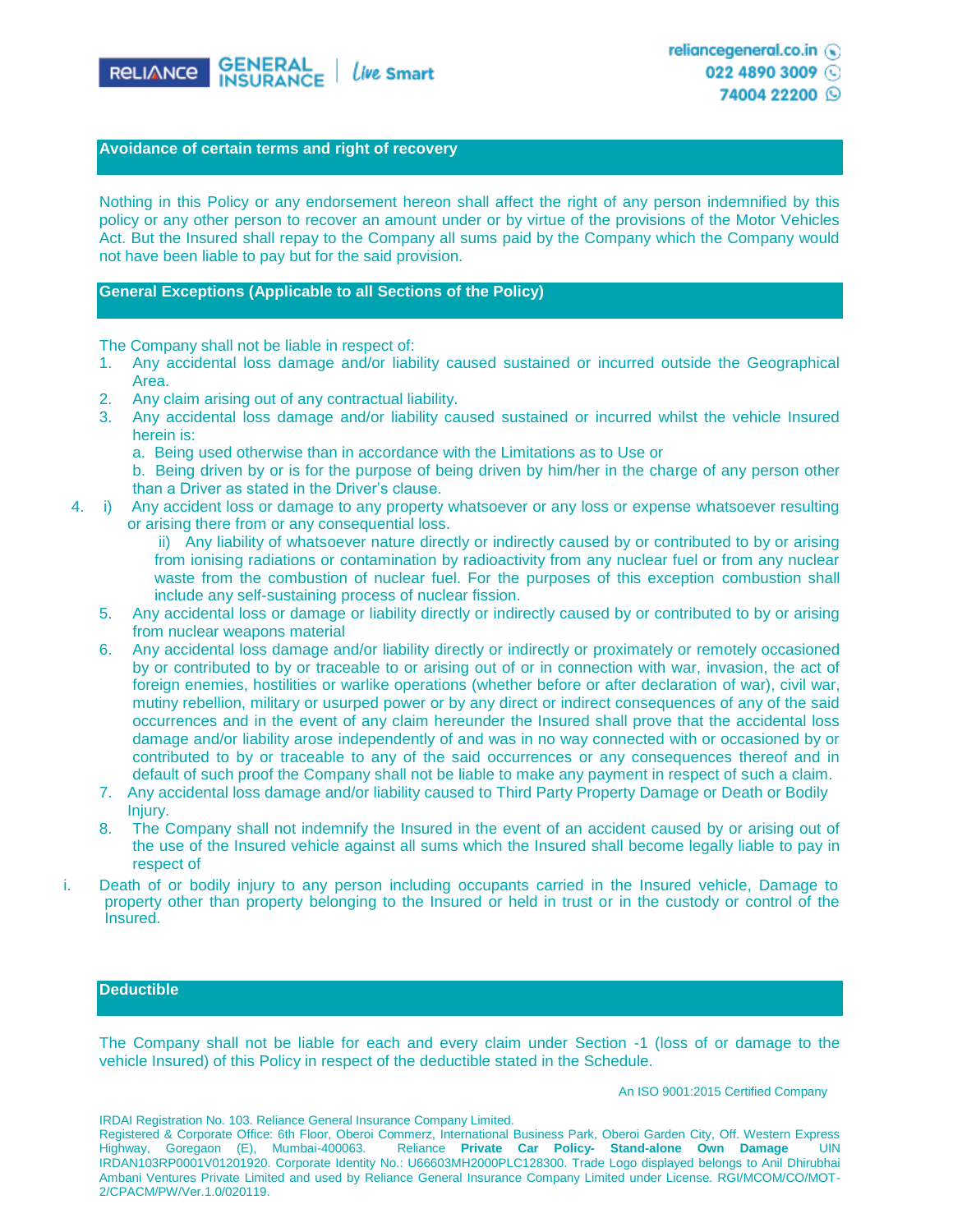

74004 22200 Q

## **Conditions**

This Policy and the Schedule shall be read together and any word or expression to which a specific meaning has been attached in any part of this Policy or of the Schedule shall bear the same meaning wherever it may appear.

- 1. Notice shall be given in writing to the Company immediately upon the occurrence of any accidental loss or damage in the event of any claim and thereafter the Insured shall give all such information and assistance as the Company shall require. Every letter claim writ summons and/or process or copy thereof shall be forwarded to the Company immediately on receipt by the Insured. Notice shall also be given in writing to the Company immediately upon the Insured having knowledge of any impending prosecution, inquest or fatal injury in respect of any occurrence which may give rise to a claim under this Policy. In case of theft or criminal act which may be the subject of a claim under this Policy the Insured shall give immediate notice to the Police and co-operate with the Company in securing the conviction of the offender.
- 2. No admission offer promise payment or indemnity shall be made or given by or on behalf of the Insured without the written consent of the Company which shall be entitled if it so desires to take over and conduct in the name of the Insured the defense or settlement of any claim or to prosecute in the name of the Insured for its own benefit any claim for indemnity or damages or otherwise and shall have full discretion in the conduct of any proceedings or in the settlement of any claim and the Insured shall give all such information and assistance as the Company may require.
- 3. The Company may at its own option repair reinstate or replace the vehicle or part thereof and/or its accessories or may pay in cash the amount of the loss or damage and the liability of the Company shall not exceed:
	- a. For total loss / constructive total loss of the vehicle the Insured's Declared Value (IDV) of the vehicle (including accessories thereon) as specified in the Schedule against the year in which loss falls less the value of the wreck.
	- b. For partial losses, i.e. losses other than Total Loss/Constructive Total Loss of the vehicle actual and reasonable costs of repair and/or replacement of parts lost/damaged subject to depreciation as per limits specified.
- 4. The Insured shall take all reasonable steps to safeguard the vehicle from loss or damage and to maintain it in efficient condition and the Company shall have at all times free and full access to examine the vehicle or any part thereof or any driver or employee of the Insured. In the event of any accident or breakdown, the vehicle shall not be left unattended without proper precautions being taken to prevent further damage or loss and if the vehicle be driven before the necessary repairs are effected any extension of the damage or any further damage to the vehicle shall be entirely at the Insured's own risk.
- 5. The company may cancel the policy by sending 15 days notice by recorded delivery to the insured at insured's last known address on the grounds of misrepresentation, fraud, non- disclosure of material facts or non- cooperation and in such event will return to the insured the premium paid less the prorata portion thereof for the period the policy has been in force or the policy may be cancelled at any time by the insured on seven days notice by recorded delivery and provided no claim has arisen during the currency of the policy, the insured shall be entitled to a return of premium less premium at company's short period rates for the period the policy has been in force. Return of the premium by the company will be subject to retention of the minimum premium of Rs 100 (Rs 25 in respect of vehicles specifically designed/ modified for use by blind/ handicapped/ mentally challenged persons). Where the ownership of the vehicle is transferred, the policy cannot be cancelled unless evidence that the vehicle is insured elsewhere is produced.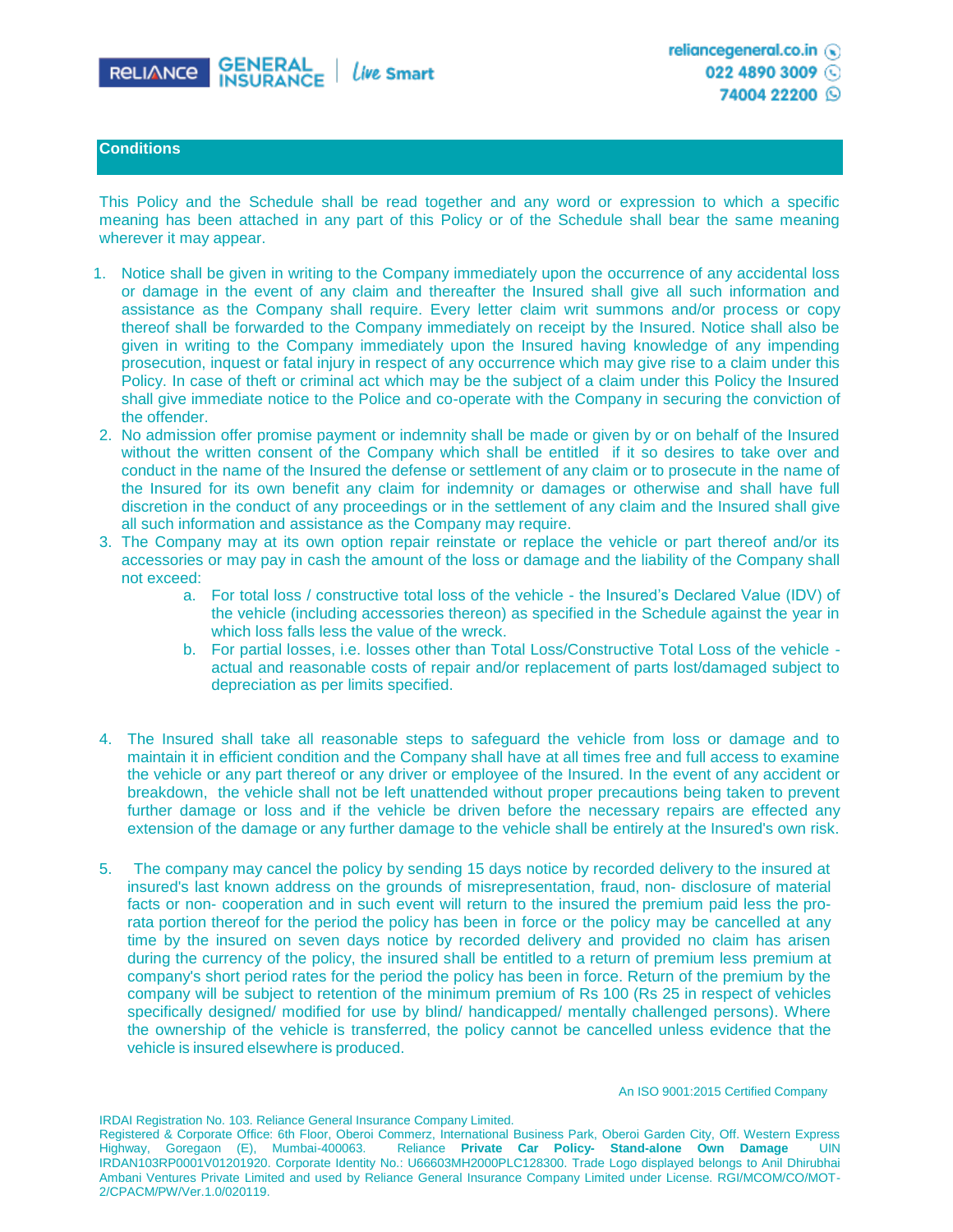

022 4890 3009

#### 74004 22200 Q

- 6. The due observance and fulfillment of the terms, conditions and endorsements of this Policy in so far as they relate to anything to be done or complied with by the insured and the truth of the statements and answers in the said proposal shall be conditions precedent to any liability of the Company to make any payment under this Policy.
- 7. In the event of the death of the sole insured, this policy will not immediately lapse but will remain valid for a period of three months from the date of the death of insured or until the expiry of this policy (whichever is earlier). During the said period, legal heir(s) of the insured to whom the custody and use of the Motor Vehicle passes may apply to have this Policy transferred to the name(s) of the heir(s) or obtain a new insurance policy for the Motor Vehicle.

Where such legal heir(s) desire(s) to apply for transfer of this policy or obtain a new policy for the vehicle such heir(s) should make an application to the Company accordingly within the aforesaid period. All such applications should be accompanied by:-

- a) Death Certificate in respect of the insured
- b) Proof of title to the vehicle
- c) Original Policy.

Only Endorsements mentioned in the schedule from part of the Policy

## 8. **Total Loss/ CTL/ Theft**

In case of Total Loss/ CTL/ Theft of the vehicle during the policy, the policy shall be cancelled from the date of intimation of loss & third party premium for unexpired period shall be refunded on Pro- rate basis. There shall be no refund of Own Damage premium in the event of total loss/ CTL or theft claim in the policy.

9. Policy will be Issued / Renewed only if there is an existing Tp policy in force.

## 10. **Cancellation at Insured request (in case of no claim in the policy)**

In the event of cancellation by the insured the refund amount shall be calculated as set out in the below table where

| <b>Period</b>                                 | % OF Annual PREMIUM/ RATE |
|-----------------------------------------------|---------------------------|
| Not exceeding 1 month                         | <b>20%</b>                |
| Exceeding 1 months but not exceeding 2 months | 30%                       |
| Exceeding 2 months but not exceeding 3 months | 40%                       |
| Exceeding 3 months but not exceeding 4 months | 50%                       |
| Exceeding 4 months but not exceeding 5 months | 60%                       |
| Exceeding 5 months but not exceeding 6 months | 70%                       |
| Exceeding 6 months but not exceeding 7 months | 80%                       |
| Exceeding 7 months but not exceeding 8 months | 90%                       |
| <b>Exceeding 8 months</b>                     | Full Annual premium/rate  |

*Annual Short Period Scale for Cancellation of Policy* 

Own Damage Premium refund/ retention shall be as per "*Annual Short Period Scale for Cancellation of Policy"*

There shall be no refund of Own Damage premium in the event of claim in the policy.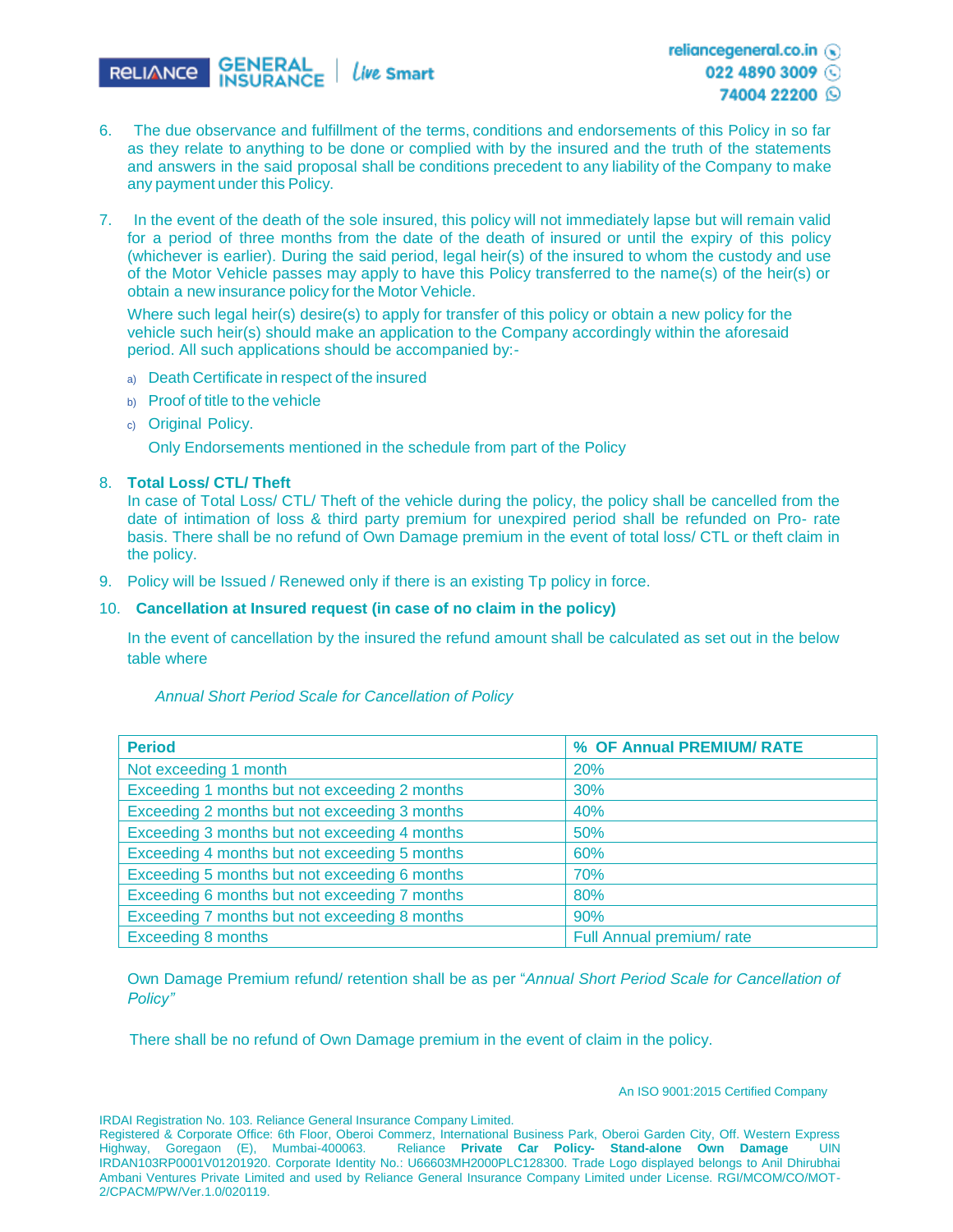

- 11. If at the time of occurrence of an event that gives rise to any claim under this Policy there is in existence any other insurance covering the same liability, the Company shall not be liable to pay or contribute more than its ratable proportion of any compensation, cost or expense.
- 12. If any dispute or difference shall arise as to the quantum to be paid under this Policy (liability being otherwise admitted), such difference shall independent of all other questions be referred to the decision of a sole arbitrator to be appointed in writing by the parties to the dispute or if they cannot agree upon a single arbitrator within 30 days of any party invoking Arbitration, the same shall be referred to a panel of three arbitrators comprising two arbitrators one to be appointed by each of the parties to the dispute / difference, and a third arbitrator to be appointed by such two arbitrators who shall act as the presiding arbitrator and Arbitration shall be conducted under and in accordance with the provisions of the Arbitration and Conciliation Act, 1996.

It is clearly agreed and understood that no difference or dispute shall be referable to Arbitration as hereinbefore provided, if the Company has disputed or not accepted liability under or in respect of this Policy.

It is hereby expressly stipulated and declared that it shall be condition precedent to any right of action or suit upon this Policy that the award by such arbitrator/ arbitrators of the amount of the loss or damage shall be first obtained.

It is also hereby further expressly agreed and declared that if the Company shall disclaim liability to the Insured for any claim hereunder and such claim shall not, within twelve calendar months from the date of such disclaimer have been made the subject matter of a suit in a court of law, then the claim shall for all purposes be deemed to have been abandoned and shall not thereafter be recoverable hereunder.

## **No Claim Bonus :**

No Claim Bonus, wherever applicable, will be as per the following table, which will be applicable for renewal of annual policy.

| <b>All type of vehicles</b>                                                   | % of discount on<br><b>Own Damage</b><br><b>Premium</b> |
|-------------------------------------------------------------------------------|---------------------------------------------------------|
| No Claim made or pending during the preceding full year of insurance          | 20%                                                     |
| No Claim made or pending during the preceding 2 consecutive year of insurance | 25%                                                     |
| No Claim made or pending during the preceding 3 consecutive year of insurance | 35%                                                     |
| No Claim made or pending during the preceding 4 consecutive year of insurance | 45%                                                     |
| No Claim made or pending during the preceding 5 consecutive year of insurance | 50%                                                     |

Maximum capping for NCB will be 50%.

#### An ISO 9001:2015 Certified Company

IRDAI Registration No. 103. Reliance General Insurance Company Limited.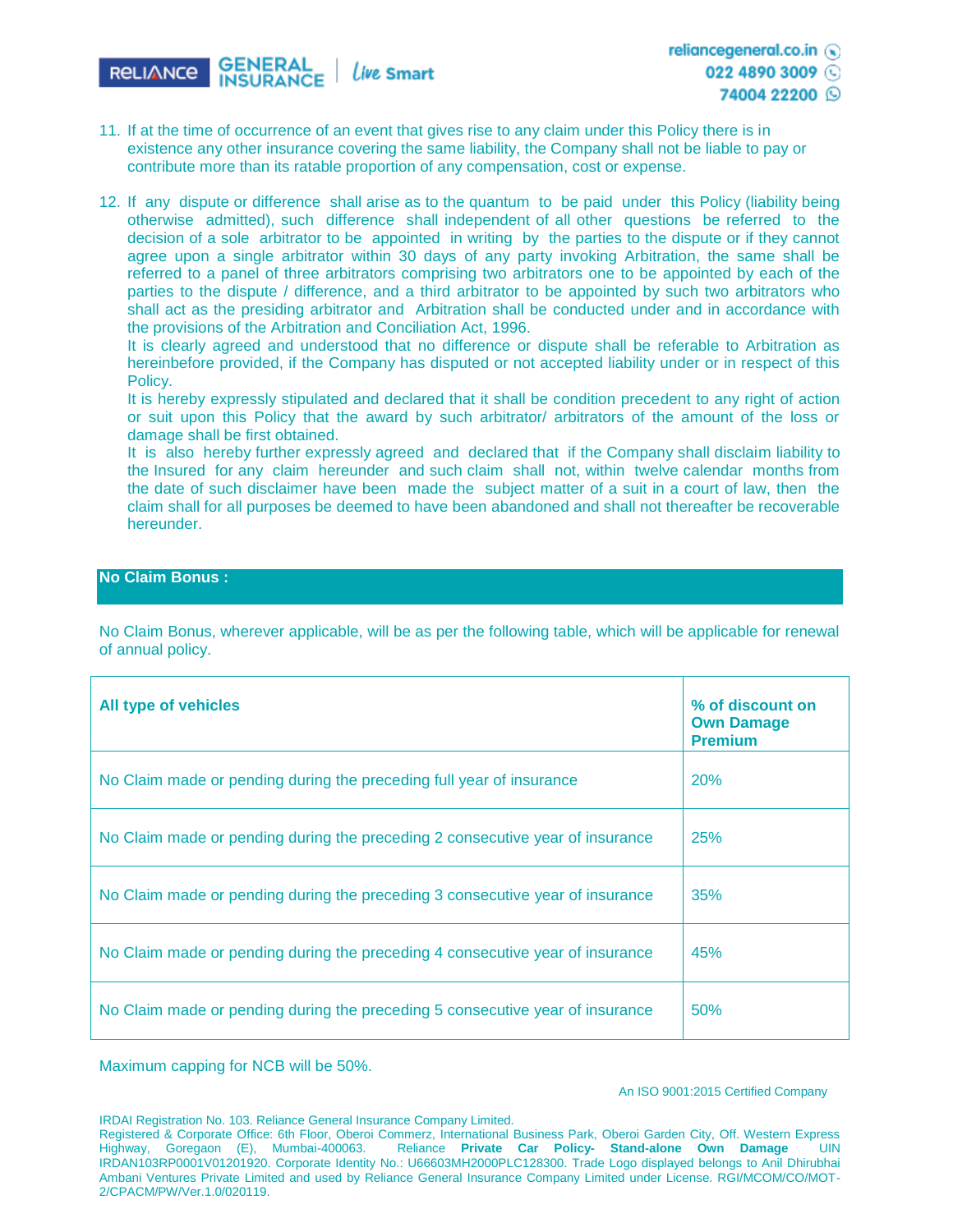

Sun Set Clause: If at the renewal falling due any time between 1<sup>st</sup> July 2002 and 30<sup>th</sup> June 2003, both days inclusive, (after completion of the full policy period of 12 months) an insured becomes entitled to an NCB of 55% or 65% in terms of the Tariff prevailing prior to 1<sup>st</sup> July 2002, the entitlement of such higher percentage of NCB will remain protected for all subsequent renewals till a claim arises under the policy, in which case the NCB will revert to NIL at the next renewal. Thereafter, NCB if any earned, will be in terms of the above table.

#### **No Claim Bonus Rules in case of Transfer of Ownership**

Recovery of NCB from the new owner shall be the NCB percent as mentioned in the policy schedule i.e. the entry NCB. However Reserving Letter to the Old owner should be the actual earned NCB at the time of sale of vehicle.

#### **Endorsements (Attached to and forming part of policy)**

Applicable only if it is specified in policy schedule

#### **IMT. 1. Extension of Geographical Area**

In consideration of the payment of an additional premium of ₹............................ it is hereby understood and agreed that notwithstanding anything contained in this Policy to the contrary the Geographical Area in this Policy shall from the

...... /...... /.......... to the ...... /...... /......... (both days inclusive) be deemed to include \*

It is further specifically understood and agreed that such geographical extension excludes cover for damage to the vehicle Insured/ injury to its occupants / third party liability in respect of the vehicle Insured during sea voyage / air passage for the purpose of ferrying the vehicle Insured to the extended geographical area.

Subject otherwise to the terms exceptions conditions and limitations of this Policy.

**NOTE :** Insert Nepal/ Sri Lanka/ Maldives/ Bhutan/ Pakistan/Bangladesh as the case may be.

**IMT. 3. Transfer Of Interest**

It is hereby understood and agreed that as from ....../....../.......... the interest in the policy is transferred to and vested in .......of ....... carrying on or engaged in the business or profession of ...... who shall be deemed to be the Insured and whose proposal and declaration dated ...... /........./............. shall be deemed to be incorporated in and to be the basis of this contract.

Provided always that for the purpose of the No Claim Bonus, no period during which the interest in this policy has been vested in any previous Insured shall accrue to the benefit of .....

Subject otherwise to the terms exceptions, conditions and limitations of this policy.

**IMT. 4. Change Of Vehicle**

#### An ISO 9001:2015 Certified Company

IRDAI Registration No. 103. Reliance General Insurance Company Limited.

Registered & Corporate Office: 6th Floor, Oberoi Commerz, International Business Park, Oberoi Garden City, Off. Western Express Highway, Goregaon (E), Mumbai-400063. Reliance **Private Car Policy- Stand-alone Own Damage** UIN IRDAN103RP0001V01201920. Corporate Identity No.: U66603MH2000PLC128300. Trade Logo displayed belongs to Anil Dhirubhai Ambani Ventures Private Limited and used by Reliance General Insurance Company Limited under License. RGI/MCOM/CO/MOT-2/CPACM/PW/Ver.1.0/020119.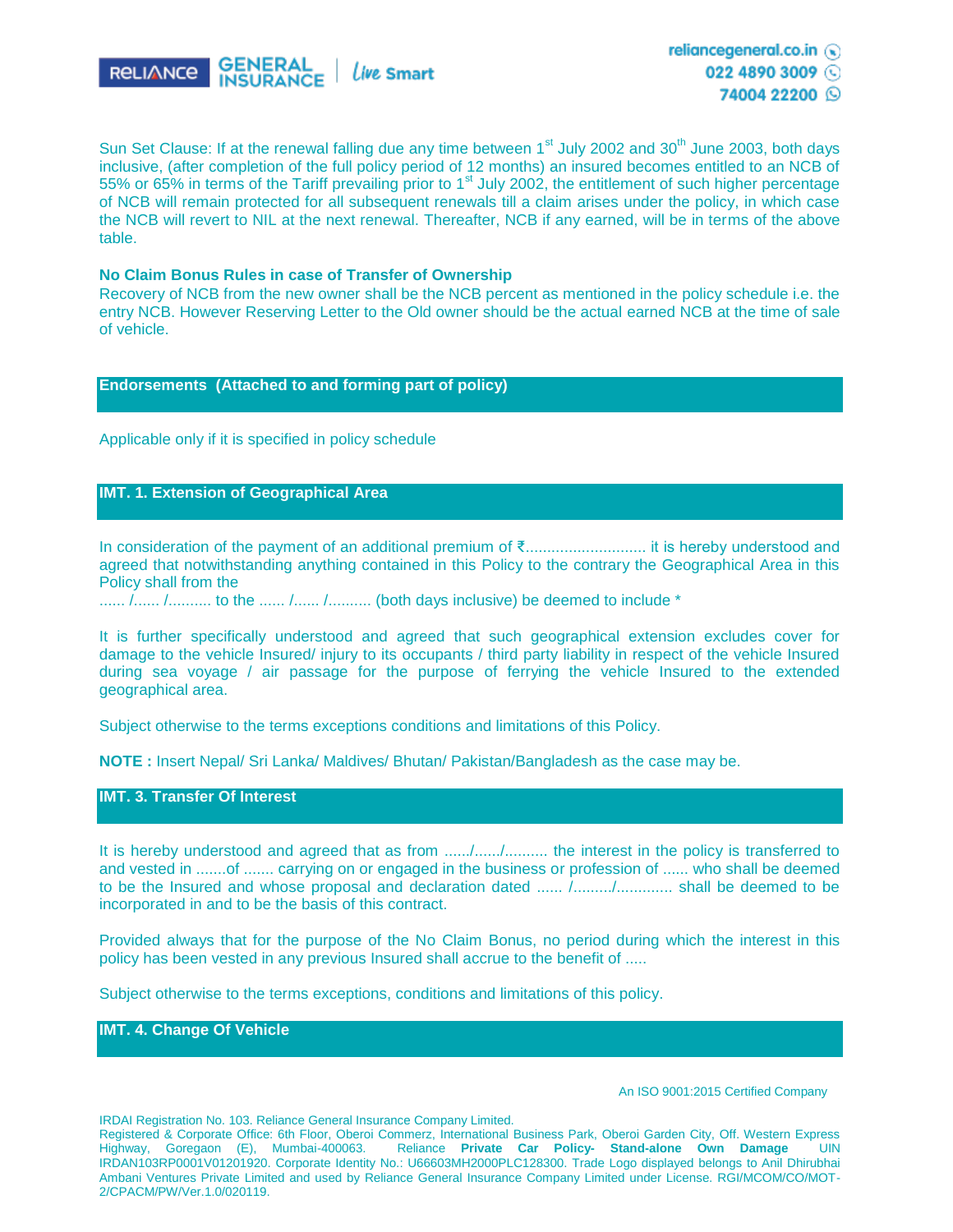

74004 22200 Q

It is hereby understood and agreed that as from ...... /........./............... the vehicle bearing Registration Number ...... is deemed to be deleted from the Schedule of the Policy and the vehicle with details specified hereunder is deemed to be included therein-

| <b>Regd</b> | Engine/        | <b>Make</b> | <b>Type</b> | C.C. | Year of     | <b>Seating</b> | <b>IDV</b> |
|-------------|----------------|-------------|-------------|------|-------------|----------------|------------|
| No.         | <b>Chassis</b> |             | of          |      | Manufacture | Capacity       |            |
|             | No.            |             | <b>Body</b> |      |             | Including      |            |
|             |                |             |             |      |             | <b>Driver</b>  |            |
|             |                |             |             |      |             |                |            |
|             |                |             |             |      |             |                |            |
|             |                |             |             |      |             |                |            |
|             |                |             |             |      |             |                |            |

In consequence of this change, an extra/ refund premium of Rs ..... is charged/ allowed to the insured. Subject otherwise to the terms exception conditions & limitations of the policy.

## **IMT 5. Hire purchase agreement**

It is hereby understood and agreed that ……….. (hereinafter referred to as the Owners) are the Owners of the vehicle Insured and that the vehicle Insured is subject of an Hire Purchase Agreement made between the Owners on the one part and the Insured on the other part and it is further understood and agreed that the Owners are interested in any monies which but for this Endorsement would be payable to the Insured under this Policy in respect of such loss or damage to the vehicle Insured as cannot be made good by repair and / or replacement of parts and such monies shall be paid to the Owners as long as they are the Owners of the vehicle Insured and their receipt shall be a full and final discharge to the Company in respect of such loss or damage.

It is further declared and agreed that for the purpose of the Personal Accident Cover for the owner-driver granted under this Policy, the Insured named in the Policy will continue to be deemed as the owner-driver subject to compliance of provisions of the Policy relating to this cover.

Save as by this Endorsement expressly agreed nothing herein shall modify or affect the rights and liabilities of the Insured or the Company respectively under or in connection with this Policy.

Subject otherwise to the terms exceptions conditions and limitations of this Policy.

### **IMT. 6. Lease Agreement**

It is hereby understood and agreed that ................ (hereinafter referred to as the Lessors) are the Owners of the vehicle Insured and that the vehicle Insured is the subject of a Lease Agreement made between the Lessors on the one part and the Insured on the other part and it is further understood and agreed that the Lessors are interested in any monies which but for this Endorsement would be payable to the Insured under this Policy in respect of such loss or damage to the vehicle Insured as cannot be made good by repair and / or replacement of parts and such monies shall be paid to the Lessors as long as they are the Owners of the vehicle Insured and their receipt shall be a full and final discharge to the Company in respect of such loss or damage. It is also understood and agreed that notwithstanding any provision in the Leasing

IRDAI Registration No. 103. Reliance General Insurance Company Limited.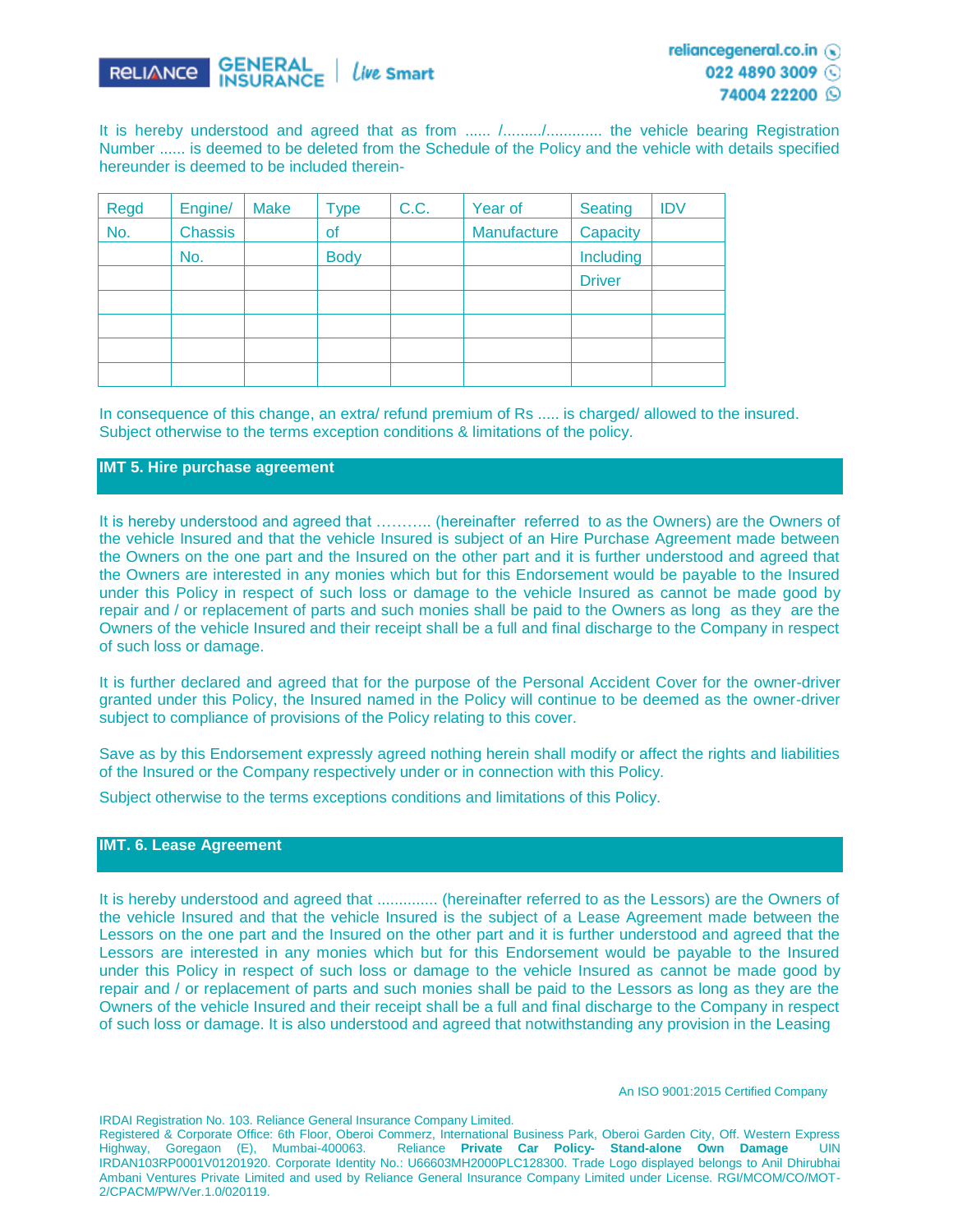

Agreement to the contrary, this Policy is issued to the Insured namely ...... as the principal party and not as agent or trustee and nothing herein contained shall be construed as constituting the Insured an agent or trustee for the Lessors or as an assignment (whether legal or equitable) by the Insured to the Lessors, of his rights benefits and claims under this Policy and further nothing herein shall be construed as creating or vesting any right in the Owners/Lessors to sue the Company in any capacity whatsoever for any alleged breach of its obligations hereunder.

It is further declared and agreed that for the purpose of the Personal Accident Cover for the owner-driver granted under this Policy, the Insured named in the Policy will continue to be deemed as the owner driver subject to compliance of provisions of the Policy relating to this cover.

Save as by this Endorsement expressly agreed nothing herein shall modify or affect the rights and liabilities of the Insured or the Company respectively under or in connection with this Policy.

Subject otherwise to the terms exceptions conditions and limitations of this Policy.

**IMT 7. Vehicles subject to hypothecation agreement**

It is hereby declared and agreed that the vehicle Insured is pledged to / hypothecated with ……………. (hereinafter referred to as the "Pledgee") and it is further understood and agreed that the Pledgee is interested in any monies which but for this Endorsement would be payable to the Insured under this Policy in respect of such loss or damage to the vehicle Insured as cannot be made good by repair and / or replacement of parts and such monies shall be paid to the Pledgee as long as they are the Pledgee of the vehicle Insured and their receipt shall be a full and final discharge to the Company in respect of such loss or damage.

It is further declared and agreed that for the purpose of the Personal Accident Cover for the owner-driver granted under this Policy, the Insured named in the Policy will continue to be deemed as the owner-driver subject to compliance of provisions of the Policy relating to this cover.

Save as by this Endorsement expressly agreed that nothing herein shall modify or affect the rights or liabilities of the Insured or the Company respectively under or in connection with this Policy or any term, provision or condition thereof.

Subject otherwise to the terms exceptions conditions and limitations of this Policy.

**IMT. 8. Discount For Membership Of Recognized Automobile Associations (Private Cars And** 

**Motorized Two Wheelers Only)**

It is hereby understood and agreed that in consideration of Insured's membership of ......\*\* a discount in premium of ₹........\* is allowed to the Insured hereunder from ...../......./.........

It is further understood and agreed that if the Insured ceases to be a member of the above mentioned association during the currency of this Policy the Insured shall immediately notify the Company accordingly and refund to the Company a proportionate amount of the discount allowed on this account for the unexpired period of the cover.

Subject otherwise to the terms exceptions conditions and limitations of the Policy

\* For full policy period, the full tariff discount to be inserted. For mid-term membership, pro-rata proportion of the tariff discount for the unexpired policy period is to be inserted.

IRDAI Registration No. 103. Reliance General Insurance Company Limited.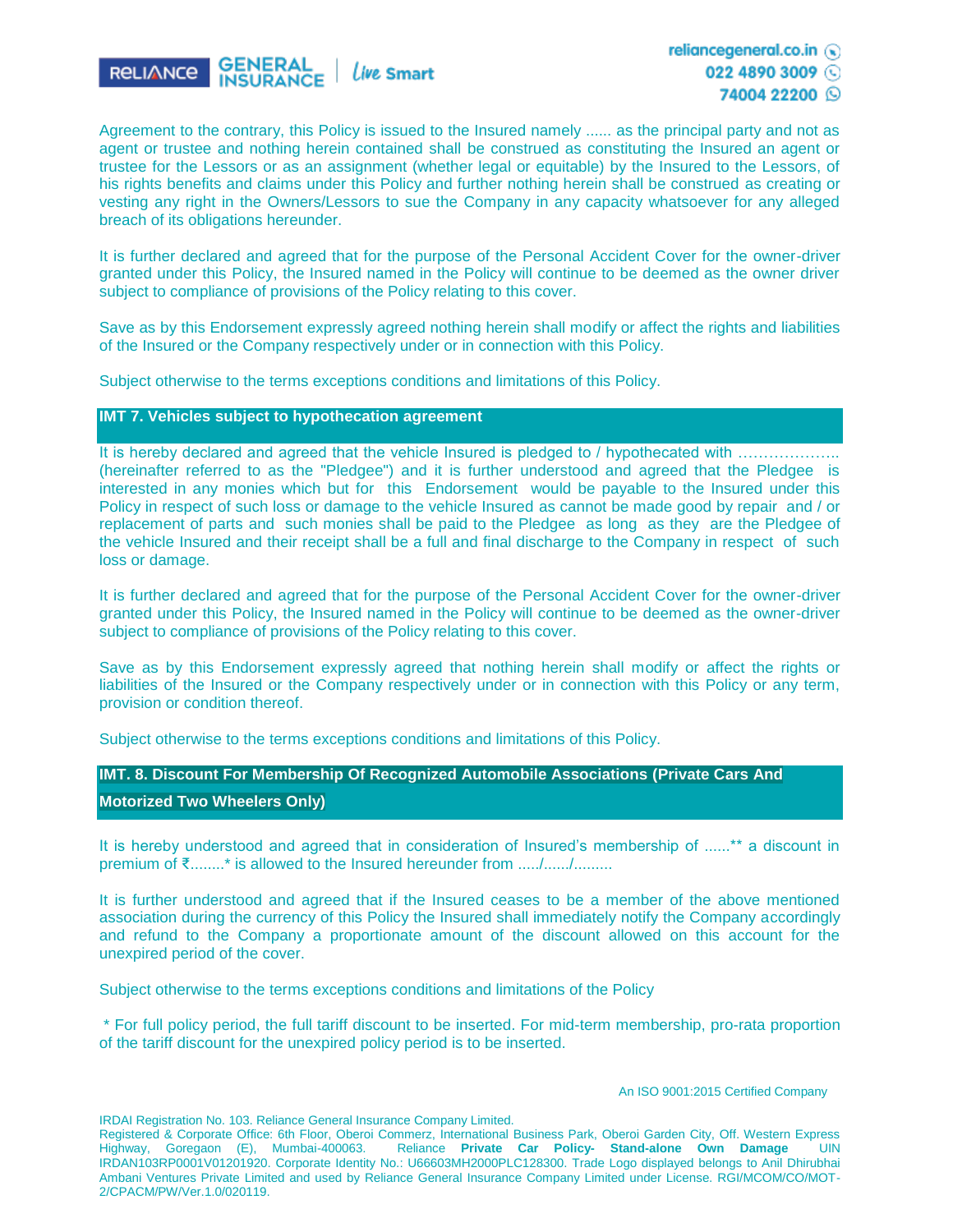

\*\* Insert name of the concerned Automobile Association.

#### **IMT. 10. Installation Of Anti-Theft Device (Not applicable to Motor Trade Policies)**

In consideration of certification by .................\* that an Anti-Theft device approved by Automobile Research Association of India (ARAI), Pune has been installed in the vehicle Insured herein a premium discount of ₹....................\*\* is hereby allowed to the Insured.

It is hereby understood and agreed that the Insured shall ensure at all times that this Anti-theft device installed in the vehicle Insured is maintained in efficient condition till the expiry of this Policy.

Subject otherwise to the terms, exceptions, conditions and limitations of the Policy

\* The name of the certifying Automobile Association is to be inserted.

\*\* Premium discount calculated as per tariff provision is to be inserted. For mid-term certification of installation of Anti Theft device pro-rata proportion of tariff discount for the unexpired period is to be inserted.

**IMT. 11.A. Vehicles Laid Up (Lay up period declared )**

Notwithstanding anything to the contrary contained herein it is hereby understood and agreed that from ..../..../....... to...../..../....... the vehicle Insured is laid up in garage and not in use and during this period all liability of the Company

under this Policy in respect of the vehicle Insured is suspended SAVE ONLY IN RESPECT OF LOSS OR DAMAGE TO THE SAID VEHICLE CAUSED BY FIRE EXPLOSION SELFIGNITION OR LIGHTNING OR BURGLARY, HOUSEBREAKING, THEFT OR RIOT STRIKE MALICIOUS DAMAGE TERRORISM OR STORM TEMPEST FLOOD INUNDATION OR EARTHQUAKE PERILS, in consideration whereof

1.# The Company will deduct from the next renewal premium the sum of Rs.......\* and the No Claim Bonus (if any) shall be calculated on the next renewal premium after deduction of such sum.

2.# The period of insurance by this Policy is extended to ...../....../..... in view of the payment of an additional premium of ₹ ........\*\*

Subject otherwise to the terms exceptions conditions and limitations of this policy.

#### **NB.1.#To delete (1) or (2) as per option exercised by the Insured.**

NB.2. \*The proportionate full policy premium for the period of lay up less the proportionate premium for the Fire and /or Theft risks for the layup periods is to be inserted.

NB.3<sup>\*\*</sup> The proportionate premium required for Fire and / or Theft cover for the vehicle for the laid up period is to be inserted.

NB.4. In case of Liability Only Policies the words in CAPITALS should be deleted.

NB.5. In case of policies covering Liability Only and

1. Fire risks, the words 'BURGLARY HOUSEBREAKING OR THEFT' are to be deleted;

1. Theft risks, the words. 'FIRE EXPLOSION SELF IGNITION OR LIGHTNING' are to be deleted.

2. Fire and Theft risks no part of the words in capitals are to be deleted.

## **IMT. 11. B. Vehicles Laid Up (Lay up period not declared)**

An ISO 9001:2015 Certified Company

IRDAI Registration No. 103. Reliance General Insurance Company Limited.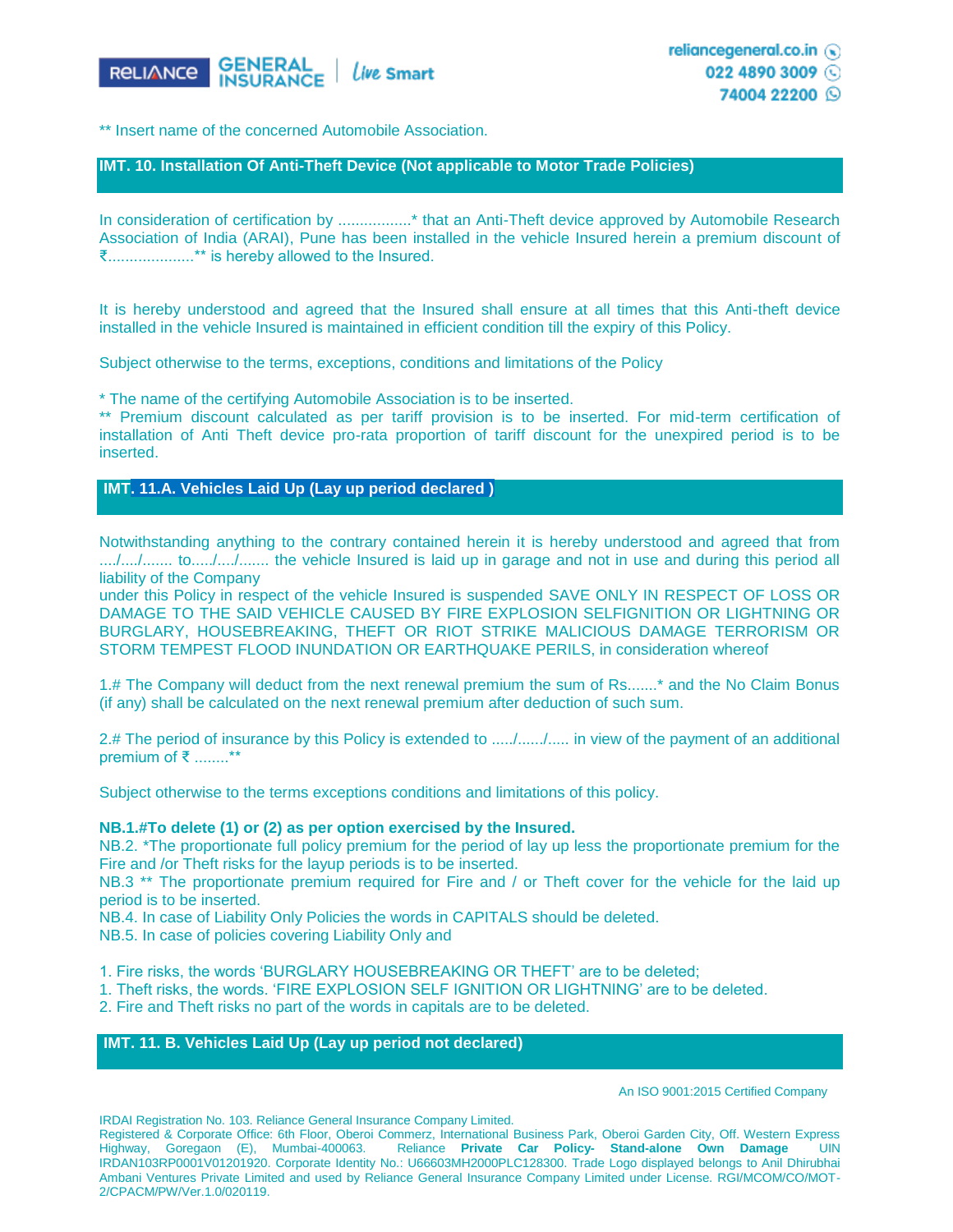

Notwithstanding anything to the contrary contained herein it is hereby understood and agreed that as from ... /.../... the vehicle no. .... Insured hereunder is laid up in garage and not in use and liability of the Company under this Policy in respect of the said vehicle is suspended SAVE ONLY IN RESPECT OF LOSS OR DAMAGE TO THE SAID VEHICLE CAUSED BY FIRE EXPLOSION SELF-IGNITION OR LIGHTNING OR BURGLARY,

## HOUSEBREAKING, THEFT OR RIOT STRIKE MALICIOUS DAMAGE TERRORISM OR STORM TEMPEST FLOOD INUNDATION OR EARTHQUAKE PERILS.

Subject otherwise to the terms exceptions conditions and limitations of this Policy.

NB.1. In case of Liability Only Policies the words in CAPITALS should be deleted. NB.2. In case of policies covering Liability Only and

1. Fire risks, the words 'BURGLARY HOUSEBREAKING OR THEFT' are to be deleted;

2. Theft risks, the words 'FIRE EXPLOSION SELF IGNITION OR LIGHTNING' are to be deleted.

3. Fire and Theft risks no part of the words in capitals are to be deleted.

### **IMT. 11.C. Termination Of The Undeclared Period Of Vehicle Laid Up**

It is hereby understood and agreed that the insurance by this Policy in respect of vehicle no. ..... Insured hereunder is reinstated in full from .../../.. and the Endorsement IMT 11(B) attaching to this Policy shall be deemed to be cancelled. It is further agreed that in consideration of the period during which the vehicle no. ......... has been out of use

1. # The Company will deduct from the next renewal premium the sum of ₹.........\* and the No Claim Bonus (if any) shall be calculated on the next renewal premium after deduction of such sum.

2. # the period of insurance by this Policy is extended to ..../....../....... in view of the payment of an additional premium of Rs ........\*\*

Subject otherwise to the terms exceptions conditions and limitations of this policy.

NB.1.#To delete (1) or (2) as per option exercised by the Insured.

NB.2. \* The proportionate full policy premium for the period of lay up less the proportionate premium for the Fire and /or Theft risks for the lay up periods is to be inserted.

NB.3<sup>\*\*</sup> The proportionate premium required for Fire and / or Theft cover for the vehicle for the laid up period is to be inserted .

**IMT. 12. Discount For Specially Designed/Modified Vehicles For The Blind, Handicapped And Mentally Challenged Persons.** 

Notwithstanding anything to the contrary contained in the Policy it is hereby understood and agreed that the vehicle Insured being specially designed / modified for use of blind, handicapped and mentally challenged persons and suitable endorsement to this effect having been incorporated in the Registration Book by the Registering Authority, a discount of 50% on the Own Damage premium for the vehicle Insured is hereby allowed to the Insured.

Subject otherwise to the terms exceptions conditions and limitations of the Policy.

An ISO 9001:2015 Certified Company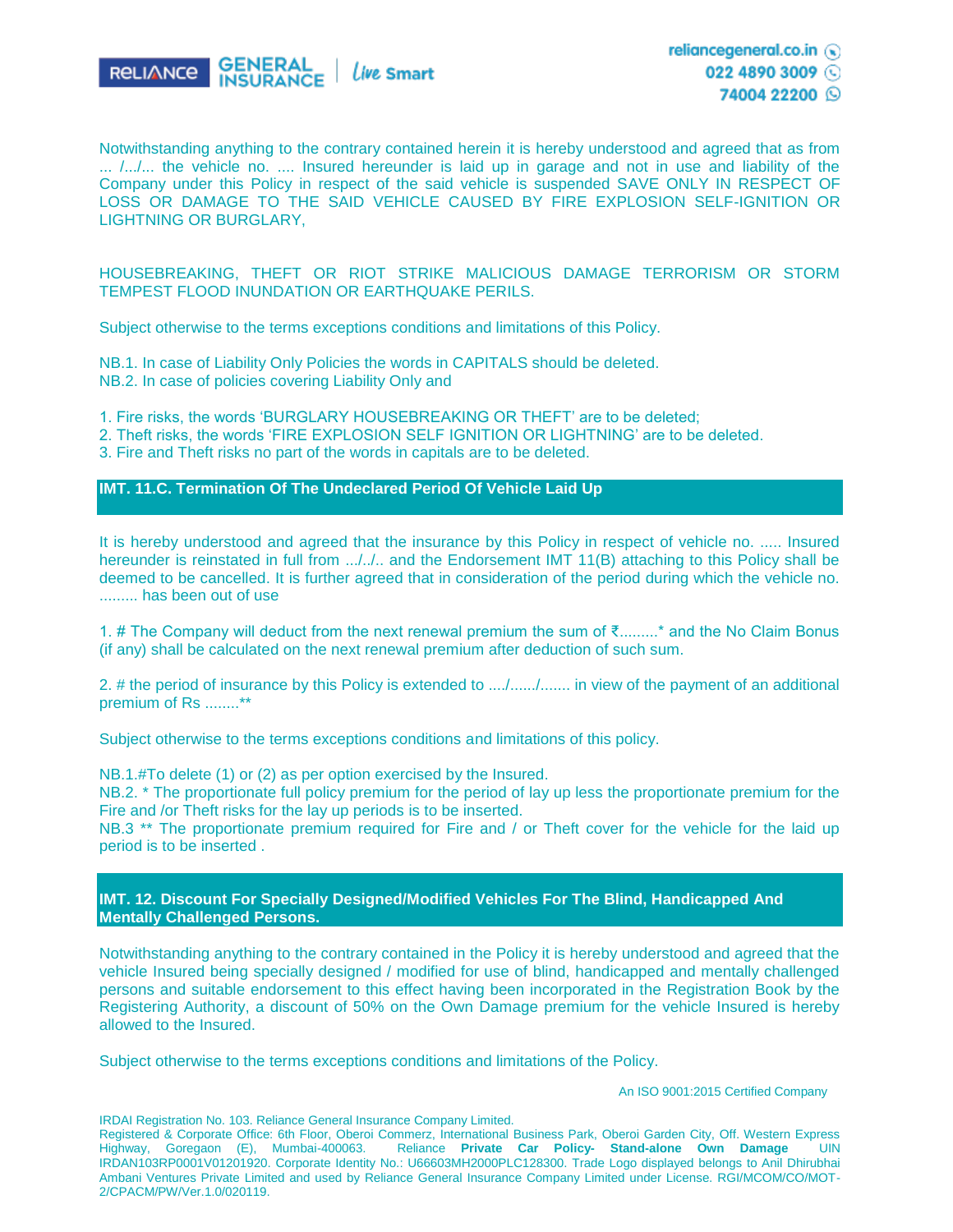

022 4890 3009 74004 22200 Q

## **IMT. 13 . Use Of Vehicle Within Insured's Own Premises (Applicable to all classes except as otherwise provided in the tariff)**

It is hereby understood and agreed that the Company shall not be liable in respect of the vehicle Insured while the vehicle is being used elsewhere than in the Insured's premises except where the vehicle is specifically required for a mission to fight a fire.

For the purposes of this endorsement, Use confined to own premises shall mean use only on Insured's premises to which public have no general right of access.

## **IMT. 19. Cover For Vehicles Imported Without Customs Duty**

Notwithstanding anything to the contrary contained in this Policy it is hereby understood and agreed that in the event of loss or damage to the vehicle Insured and/or its accessories necessitating the supply of a part not obtainable from stocks held in the country in which the vehicle Insured is held for repair or in the event of the Company exercising the option under ...., \* to pay in cash the amount of the loss or damage the liability of the Company in respect of any such part shall be limited to :-

1. a. The price quoted in the latest catalogue or the price list issued by the Manufacturer or his Agent for the country in which the vehicle Insured is held for repair less depreciation applicable; OR

b. If no such catalogue or price list exists the price list obtaining at the Manufacturer's Works plus the reasonable cost of transport otherwise than by air to the country in which the vehicle Insured is held for repair and the amount of the relative import duty less depreciation applicable under the Policy; and

2. The reasonable cost of fitting such parts.

Subject otherwise to the terms conditions limitations and exceptions of this Policy.

\* Insert "Condition 3" in the case of the Private Car and Motorised Two Wheeler Policies and Condition 4. in the case of Commercial Vehicles Policy.

### **IMT 22. Compulsory deductible**

(Applicable to Private Cars, three wheelers rated as private cars, all motorized two wheelers, taxis, private car type vehicle plying for public/private hire, private type taxi let out on private hire)

Notwithstanding anything to the contrary contained in the Policy it is hereby understood and agreed that the Insured shall bear under Section 1 of the Policy in respect of each and every event (including event giving rise to a total loss/constructive total loss) the first Rs....\* (or any less expenditure which may be incurred) of any expenditure for which provision has been made under this Policy and/or of any expenditure by the Company in the exercise of his discretion under Condition no …\*\* of this Policy .

IRDAI Registration No. 103. Reliance General Insurance Company Limited.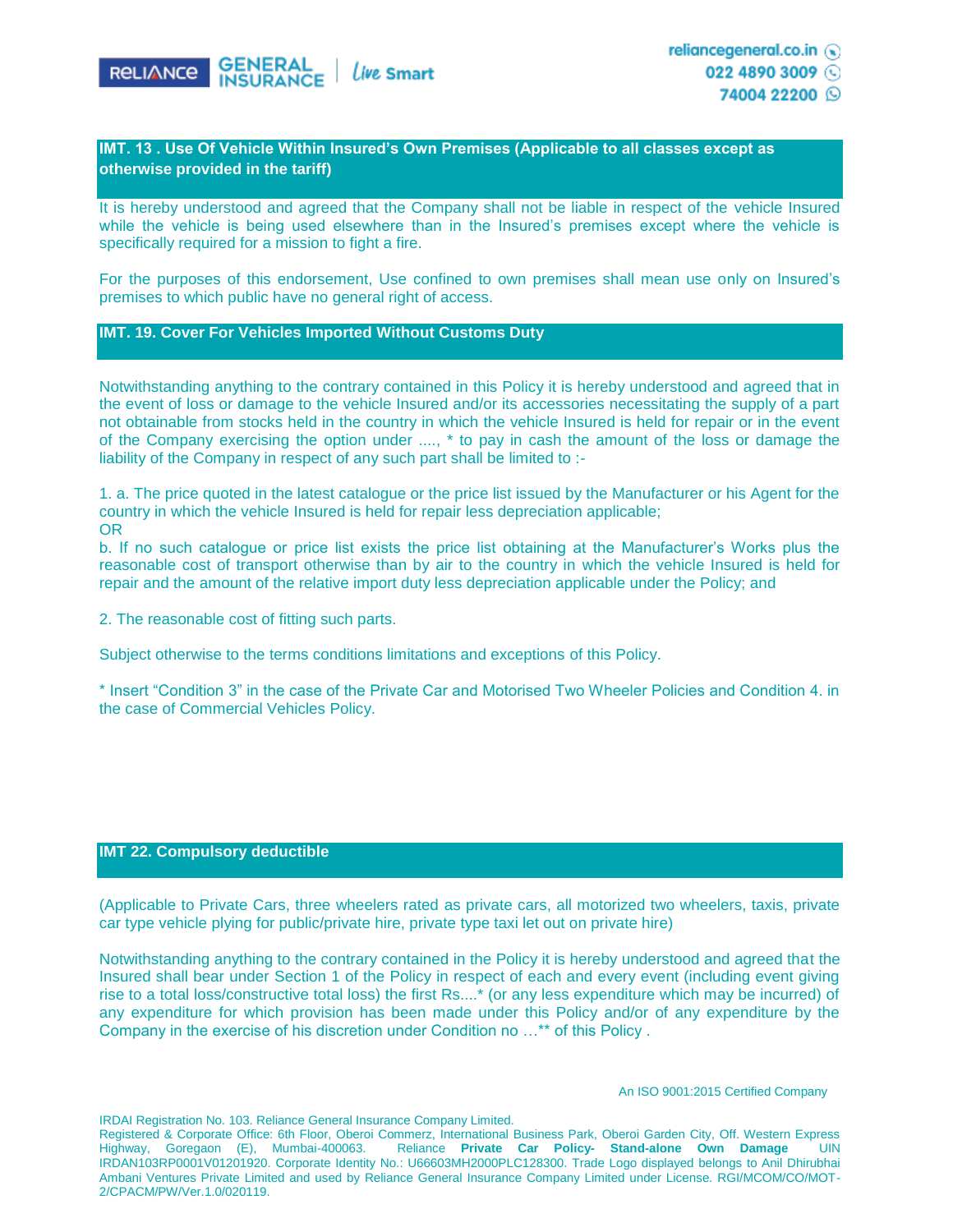

If the expenditure incurred by the Company shall include any amount for which the Insured is responsible hereunder such amount shall be repaid by the Insured to the Company forthwith.

For the purpose of this Endorsement the expression "event" shall mean an event or series of events arising out of one cause in connection with the vehicle Insured in respect of which indemnity is provided under this Policy.

Subject otherwise to the terms conditions limitations and exceptions of this Policy.

- \* (i) to insert amount as appropriate to the class of vehicle Insured as per GR.40 of the tariff (ii) in respect of a vehicle rated under the Tariff for Private Car and in respect of a motorized two wheeler not carrying passengers for hire or reward, if any deductible in addition to the compulsory deductible provided in this endorsement is voluntarily borne by the Insured, the sum representing the aggregate of the compulsory and the voluntary deductibles is to be inserted.
- \*\* to insert Condition no 3 in respect of a vehicle rated under Tariff for Private Car / Two wheelers or Condition no 4 in respect of a vehicle rated under the Tariff for Commercial Vehicles.

## **IMT. 22. A. Voluntary Deductible**

(For private cars/motorized two wheelers other than for hire or reward) It is hereby declared and agreed that the Insured having opted a voluntary deductible of Rs...................\* a reduction in premium of Rs .....................\*\* under Section 1 of the Policy is hereby allowed.

In consideration of the above, it is hereby understood and agreed that the Insured shall bear under Section 1 of the policy in respect of each and every event (including event giving rise to a total loss/constructive total loss ) the first Rs....................\*\*\* (or any less expenditure which may be incurred) of any expenditure for which provision has been made under this policy and/or of any expenditure by the insurer in the exercise of his discretion under Condition no ..# of this policy .

If the expenditure incurred by the Company shall include any amount for which the Insured is responsible hereunder such amount shall be repaid by the Insured to the Company forthwith.

For the purpose of this Endorsement the expression "event" shall mean an event or series of events arising out of one cause in connection with the vehicle Insured in respect of which indemnity is provided under this Policy.

Subject otherwise to the terms conditions limitations and exceptions of this Policy.

\* To insert voluntary deductible amount opted by the Insured under tariff for Private car / tariff for motorised two wheeler.

\*\* To insert appropriate amount relating to the voluntary deductible opted as per the provision of tariff for Private car / tariff for motorised two wheelers.

\*\*\* To insert aggregate amount of voluntary deductible opted and the compulsory deductible applicable to the vehicle Insured as in G.R. 40.

#To insert policy condition No. 3 of the tariff for private car / tariff for motorised two wheelers.

IRDAI Registration No. 103. Reliance General Insurance Company Limited.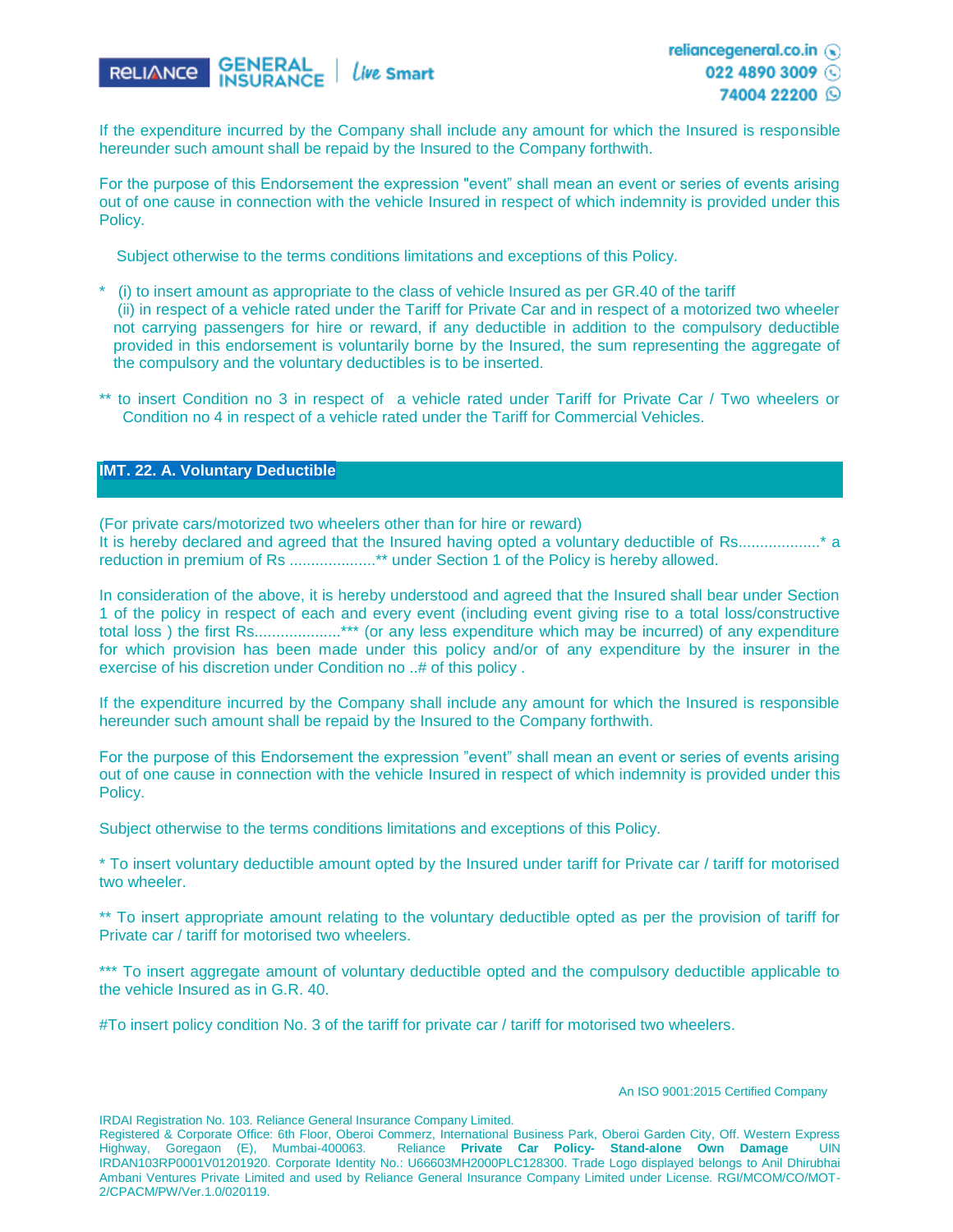

reliancegeneral.co.in (a) 022 4890 3009

74004 22200 Q

# **IMT. 24. Electrical / Electronic Fittings (Items fitted in the vehicle but not included in the manufacturer's listed selling price of the vehicle. Package Policy only)**

In consideration of the payment of additional premium of ₹......................., notwithstanding anything to the contrary contained in the Policy it is hereby understood and agreed that the Company will indemnify the Insured against loss of or damage to such electrical and/ or electronic fitting(s) as specified in the Schedule whilst it/these is/are fitted in or on the vehicle Insured where such loss or damage is occasioned by any of the perils mentioned in Section.1 of the Policy.

The Company shall, however, not be liable for loss of or damage to such fitting(s) caused by/as a result of mechanical or electrical breakdown.

Provided always that the liability of the Company hereunder shall not exceed the Insured's Declared Value (IDV) of the item.

Subject otherwise to the terms conditions limitations and exceptions of this Policy.

## **IMT 25. Cng/Lpg Kit In Bi-Fuel System (Own Damage cover for the kit)**

In consideration of the payment of premium of Rs.......................\* notwithstanding anything to the contrary contained in the Policy it is hereby understood and agreed that the Company will indemnify the Insured in terms conditions limitations and exceptions of Section1 of the Policy against loss and/or damage to the CNG/LPG kit fitted in the vehicle Insured arising from an accidental loss or damage to the vehicle Insured, subject to the limit of the Insured's Declared Value of the CNG/LPG kit specified in the Schedule of the Policy.

Subject otherwise to the terms conditions limitations and exceptions of this Policy.

\* To insert sum arrived at in terms of G.R.42.

## **IMT. 26. Fire And/Or Theft Risks Only (Not applicable for Miscellaneous and Special Types of vehicles ratable under Class -D and Motor Trade Policies under Classes-E, F and G of the Commercial Vehicles Tariff )**

Notwithstanding anything to the contrary contained in the policy it is hereby understood and agreed that Section II of the Policy is deemed to be cancelled and under Section I thereof the Company shall only be liable to indemnify the Insured against loss or damage by fire explosion self ignition lightning and/or burglary housebreaking theft and riot strike malicious damage terrorism storm tempest flood inundation and earthquake perils whilst the vehicle is laid up in garage and not in use.

Subject otherwise to the terms conditions limitations and exceptions of this Policy.

NB.(i) In case of Fire Risk only, the words 'burglary housebreaking theft' are to be deleted.

NB.(ii) In case of Theft Risk only, the words 'fire explosion self ignition lightning riot strike malicious damage terrorism storm tempest flood inundation and earthquake perils' are to be deleted.

## **IMT. 30. Trailers (Applicable for Private Cars Only)**

#### An ISO 9001:2015 Certified Company

IRDAI Registration No. 103. Reliance General Insurance Company Limited.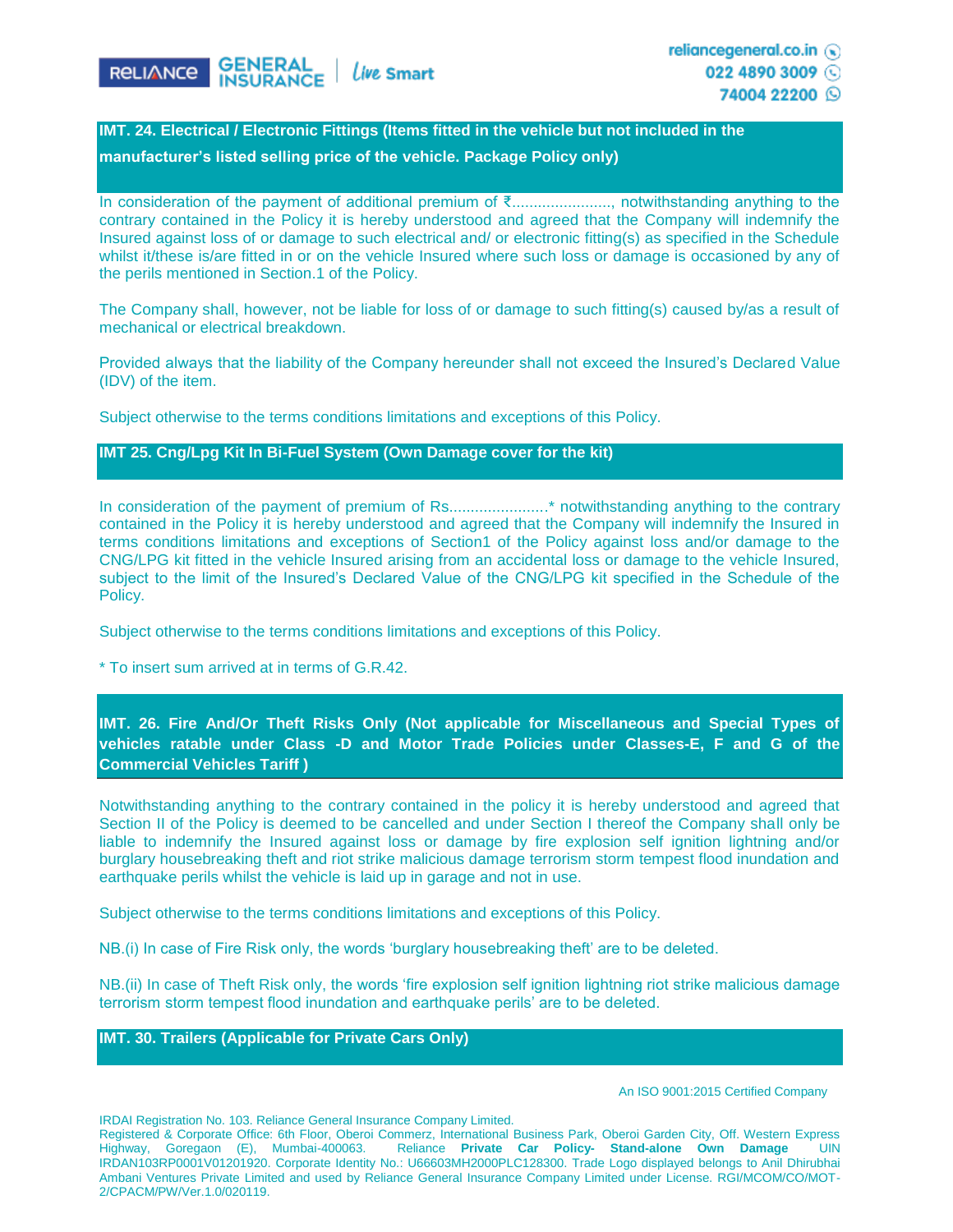

In consideration of the payment of an additional premium it is hereby understood and agreed that the indemnity granted by this Policy shall extend to apply to the trailer (Registration No.

#### **Provided that :-**

1. \*The IDV of such trailer shall be deemed not to exceed

2. The term "Trailer" shall not include its contents or anything contained thereon.

3. Such indemnity shall not apply in respect of death or bodily injury to any person being conveyed by the said trailer otherwise than by reason of or in pursuance of a contract of employment.

Subject otherwise to the terms conditions limitations and exceptions of this Policy.

\* Delete in the case of Liability to the public risk only policies

\*\* Insert value of trailer as declared at the inception of insurance or any renewal thereof.

#### **IMT. 31. Reliability Trials And Rallies [Private Cars and Motorized Two Wheelers)]**

In consideration of the payment of an additional premium it is hereby understood and agreed that the indemnity granted by this Policy is extended to apply whilst the vehicle Insured is engaged in ................\*. to be held at ....\*\*... on or about the date of ......../........./............ under the auspices of.....................#

#### **Provided that :-**

1. No indemnity shall be granted by this Endorsement to .........#

2. This Policy does not cover use for organised racing, pace making or speed testing.

3. During the course of the .............\* the Company shall not be liable in respect of death of or bodily injury to any person being carried in or upon or entering or getting on to or alighting from the vehicle Insured at the time of

the occurrence of the event out of which any claim arises.

# # It is further understood and agreed that while the vehicle Insured is engaged in ...........\* the Insured shall bear the first ₹...........@ (or any less amount for which the claim may be assessed) of each and every claim under Section I of this Policy.

Provided that if the Company shall make any payment in exercise of its discretion under Condition No. 3 of the Policy in settlement of any claim and such payment includes the amount for which the Insured is responsible by reason of this Endorsement the Insured shall repay to the Company forthwith the amount for which the Insured is so responsible.

For the purpose of this Endorsement the expression 'claim' shall mean a claim or series of claims arising out of one event.

Subject otherwise to the terms conditions limitations and exceptions of this Policy.

\* To insert the name of the event.

#### \*\* To insert venue of the event

@ To insert ₹ 5000/-for Private cars or ₹ 2500/-for motorised two wheelers. For the duration of the event the deductible under Section 1 of the policy for the purpose of IMT 22 will be the amount stated in IMT 22 or the amount stated herein, whichever is higher.

# To insert name of the promoters of the event

## To delete the entire paragraph in case of liability only policies.

#### **Add On**

An ISO 9001:2015 Certified Company

IRDAI Registration No. 103. Reliance General Insurance Company Limited.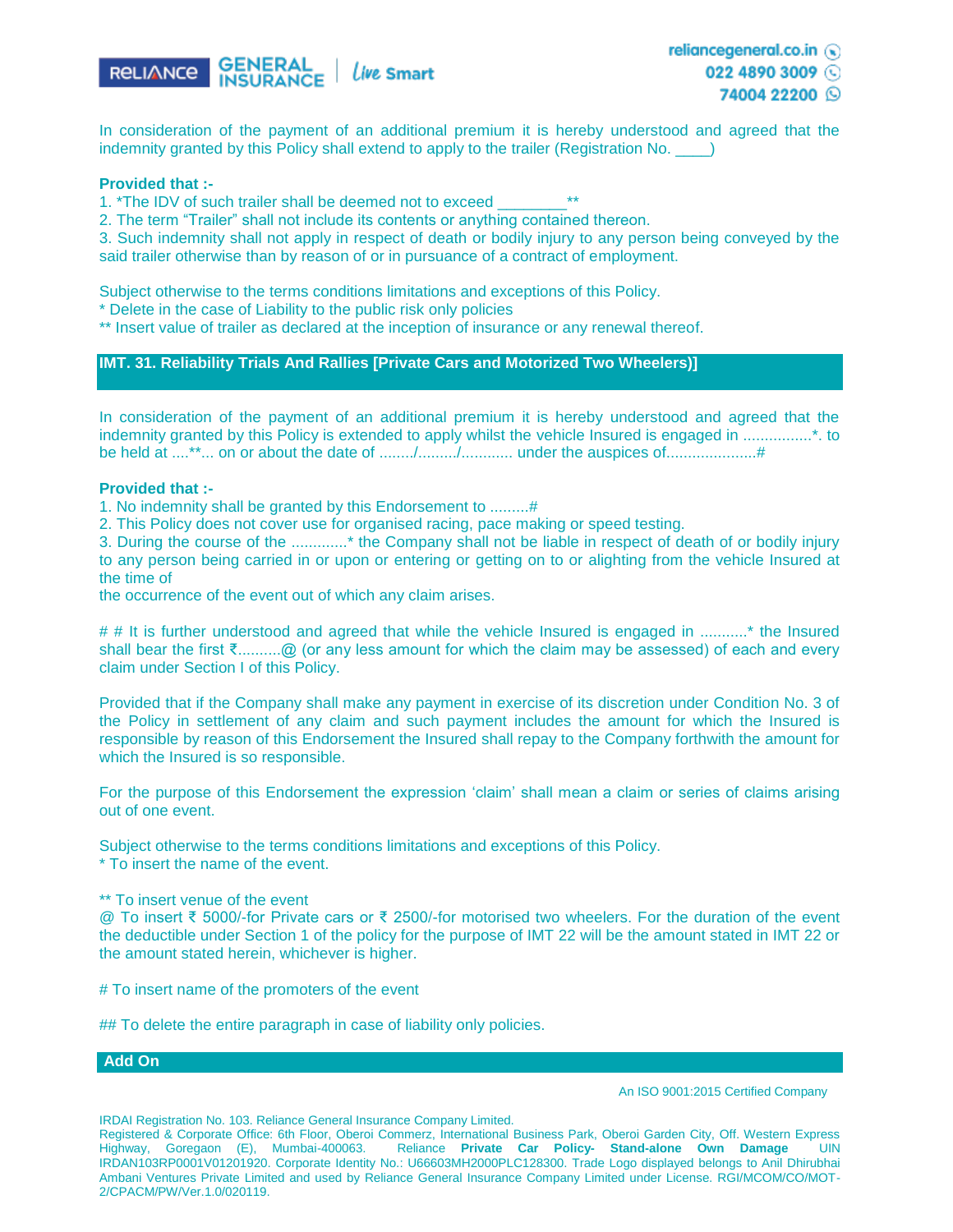

#### **(1) No Claim Bonus Retention**

#### **UIN No : IRDAN103RP0001V01201920/A0008V01201920**

This add on cover is applicable only if it is mentioned in the policy schedule.

In consideration of payment of an additional premium and notwithstanding anything to the contrary contained in section I of this Policy it is hereby understood and agreed that the Company will maintain the current applicable No Claim Bonus (NCB) at the time of renewal of this Policy.

Benefit of this cover is applicable:-

- (a) To one approved accidental claim only during the Policy period.
- (b) If the total value of the claim payment made during the Policy period is less than 25% of the value of IDV as mentioned in this Policy Schedule.

Subject otherwise to the terms, exceptions, conditions and limitations of the Policy.

### **(2) Nil Depreciation**

#### **UIN No. : IRDAN103RP0001V01201920/A0013V01201920**

This add on cover is applicable only if it is mentioned in the policy schedule.

In consideration of payment of an additional premium and notwithstanding anything to the contrary contained in section I of this Policy it is hereby understood and agreed that the Company will indemnify the Insured without deduction for depreciation on parts other than tyres and tubes in respect of approved partial loss claims.

Provided that the indemnity granted by this Endorsement:

- (1) shall be available only for maximum two accidents during the Policy period
- (2) no indemnity shall be granted to Total Loss/ Constructive Total Loss/ Theft claims
- (3) shall be applicable subject to insured vehicle being given for repairs to Company's Authorised Dealer/ Repairer only.

Subject otherwise to the terms, exceptions, conditions and limitations of the Policy.

### **( 3) Motor Secure Plus**

## **UIN No. : IRDAN103RP0001V01201920/A0013V01201920, IRDAN103RP0001V01201920/A0011V01201920. IRDAN103RP0001V01201920/A0005V01201920**

This add on cover is applicable only if it is mentioned in the policy schedule.

In consideration of payment of an additional premium and notwithstanding anything to the contrary contained in Section I of this Policy, it is hereby understood and agreed that the Company will indemnify the Insured without deduction for depreciation on parts.

Coverage will also include expenses incurred by the insured on Consumable Items in the event of damage to the vehicle insured and/or to its accessories, arising out of any peril as covered under the Policy on approved partial loss claims. For the purpose of this Endorsement, Consumable Items shall mean those articles or substances which have specific uses and when applied to their respective uses are either consumed totally or are rendered unfit for continuous and permanent use. Such Consumable Items will include nuts and bolts, screws, washers, grease, lubricants, clips, ac gas, bearings, distilled water, engine oil, oil filter, fuel filter and break oil.

An ISO 9001:2015 Certified Company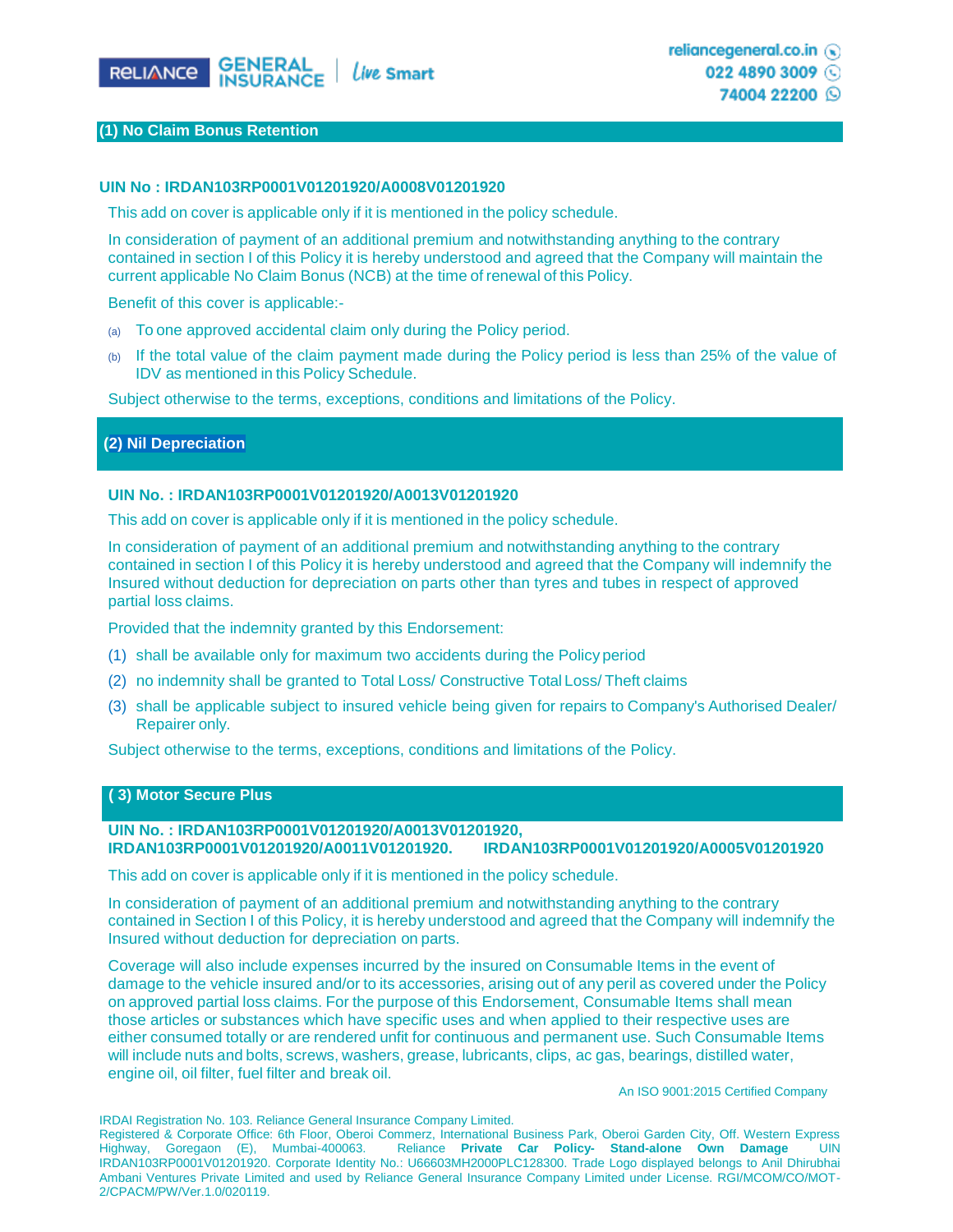

The Company hereby undertakes to indemnify the Insured for expenses incurred in repair or replacement due to consequential damage arising out of water ingression/leakage of lubricating oil leading to loss or damage to:

- Engine Parts
- Differential Parts
- Gear BoxParts

of the vehicle insured. Provided always that For the purpose of this endorsement:

- 1. 'Consequential Damage' shall mean "the damage more specifically expressed hereinabove caused to an insured vehicle not arising directly from an insured peril but as a direct consequence to the same";
- 2. 'Engine Parts' shall mean all internal lubricated parts of the engine including pistons, pins and rigs, all pulleys, camshaft, followers, cam bearings, connecting rods and bearings, crankshaft and main bearings, dipstick and tube, eccentric shaft, engine heads and engine blocks, engine mounts and cushions, engine torque strut, flywheel and flywheel ring gear, harmonic balancer, intake and exhaust manifolds, oil pan, oil pumps, push rods, valves, springs, guides, seats, and lifters, rocker arms, shafts, and bushings, timing covers, timing gears, chain, belt tensioners, retainers, vacuum
- 3. pump, valve covers, and water pumps. fuel injection pump (for diesel engines only) and fuel heater (for diesel engines only);
- 4. 'Differential Parts' shall mean all internally lubricated parts contained within the differential housing including axle shafts, constant velocity joints, bearings, final drive housing, four wheel drive hubs and bearings, retainers, transaxle housing and universal joints, drive shafts, hub bearings and supports;
- 5. 'Gear Box Parts' shall mean all internally lubricated parts contained within the transmission case including cooler, cooler lines, filer tubes and dipsticks, internal linkage, mounts, oil pans, torque convertor, transfer case, transmission and transfer case, transmission park base assembly, vacuum modulator, gear shafts, and gear box;
- 6. Payment under this endorsement shall be made only when there is evidence of under carriage damage to Engine Parts and/or Gear Box Parts and/or Differential Parts leading to oil leakage and resulting into damage to covered parts as mentioned above.

Provided that the indemnity granted by this Endorsement:

For Nil Depreciation and Consumables-

- 1. Will be available only for a maximum of two admissible claims during the Policy period;
- 2. No indemnity shall be granted to Total Loss/ Constructive
- 3. Total Loss/ Theft claims;
- 4. Coverage will be applicable subject to insured vehicle being given for repairs to Company's Authorized Dealer/ Repairer only.

**For Engine Protect**: The Company shall not be liable for:

- a. Any claim where the subject matter of the claim is covered under any other type of insurance policy with any other insurer or manufacturer's warranty including recall campaign or under any other such packages at the same time.
- b. Cost of lubricants in case of loss due to leakage and flushing of consumables.
- c. Any claim which is intimated to the Company after 07 days of the happening of loss or damage.
- d. Any claim where the repair has been carried out without prior approval from the Company.
- e. Any claims related to loss or damage due to wear and tear.

#### An ISO 9001:2015 Certified Company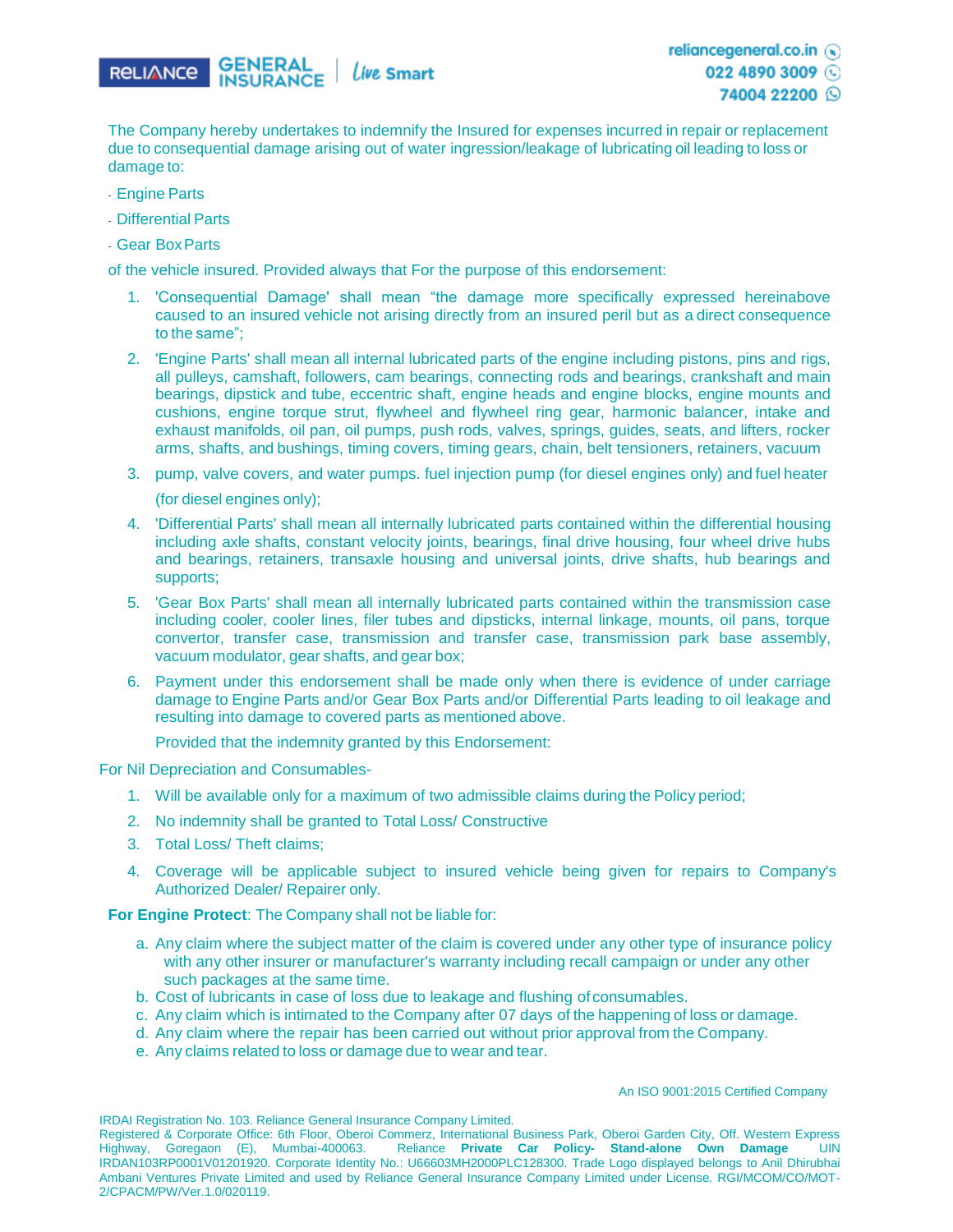

reliancegeneral.co.in (a) 022 4890 3009 74004 22200 Q

Subject otherwise to the terms, exceptions, conditions and limitations of the Policy

## **(4)Total Cover**

#### **UIN No. : IRDAN103RP0001V01201920/A0007V01201920**

This add on cover is applicable only if it is mentioned in the policy schedule.

In consideration of payment of an additional premium and notwithstanding anything to the contrary contained in section I of this Policy it is hereby understood and agreed that the Company will indemnify the Insured for an amount (as specified in the policy schedule) towards amount spent on Registration Fee, Octroi and/or any other charges levied by the government authority towards the insured vehicle and the insurance premium in the event of insured vehicle being a total loss or stolen.

Provided always that:

- a) The indemnity shall be payable only in case of Total Loss / Constructive Total Loss / Theft claims.
- b) Road Tax and Insurance premium will be payable on pro- rata basis for the unexpired duration of Policy period only.

Subject otherwise to the terms, exceptions, conditions and limitations of the Policy.

#### **( 5) Motor Secure Premium**

#### **UIN No. : IRDAN103RP0001V01201920/A0013V01201920,**

**IRDAN103RP0001V01201920/A0011V01201920.**

**IRDAN103RP0001V01201920/A0005V01201920,** 

#### **IRDAN103RP0001V01201920/A0012V01201920**

This add on cover is applicable only if it is mentioned in the policy schedule.

In consideration of payment of an additional premium and notwithstanding anything to the contrary contained in Section I of this Policy, it is hereby understood and agreed that the Company will indemnify the Insured without deduction for depreciation on parts.

The company hereby undertakes to pay up to an amount as stated in the schedule, to indemnify the Insured for the cost incurred towards repairing/ replacing the car keys and/ or locks and/ or lockset, including the locksmith's charges, upon the occurrence of theft/ burglary/ loss of or damage to the keys and/ or lock and/ or the lockset of the vehicle insured during the policy period.

Coverage will also include expenses incurred by the insured on Consumable Items in the event of damage to the vehicle insured and/or to its accessories, arising out of any peril as covered under the Policy on approved partial loss claims. For the purpose of this Endorsement, Consumable Items shall mean those articles or substances which have specific uses and when applied to their respective uses are either consumed totally or are rendered unfit for continuous and permanent use. Such Consumable Items will include nuts and bolts, screws, washers, grease, lubricants, clips, ac gas, bearings, distilled water, engine oil, oil filter, fuel filter and break oil.

The Company hereby undertakes to indemnify the Insured for expenses incurred in repair or replacement due to consequential damage arising out of water ingression/leakage of lubricating oil leading to loss or damage to:

- Engine Parts
- Differential Parts

An ISO 9001:2015 Certified Company

IRDAI Registration No. 103. Reliance General Insurance Company Limited.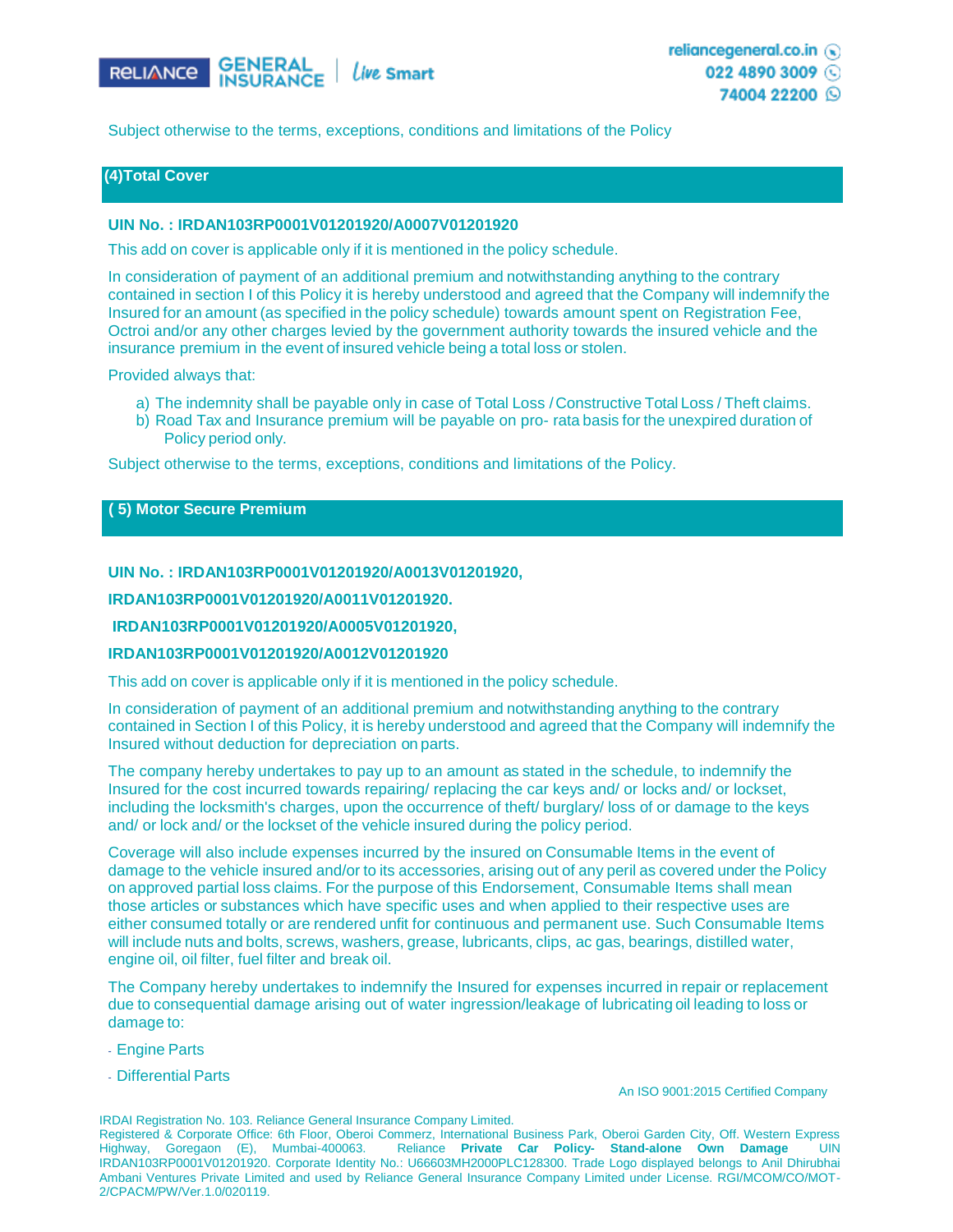

#### - Gear BoxParts

of the vehicle insured. Provided always that For the purpose of this endorsement:

- 1. 'Consequential Damage' shall mean "the damage more specifically expressed hereinabove caused to an insured vehicle not arising directly from an insured peril but as a direct consequence to the same";
- 2. 'Engine Parts' shall mean all internal lubricated parts of the engine including pistons, pins and rigs, all pulleys, camshaft, followers, cam bearings, connecting rods and bearings, crankshaft and main bearings, dipstick and tube, eccentric shaft, engine heads and engine blocks, engine mounts and cushions, engine torque strut, flywheel and flywheel ring gear, harmonic balancer, intake and exhaust manifolds, oil pan, oil pumps, push rods, valves, springs, guides, seats, and lifters, rocker arms, shafts, and bushings, timing covers, timing gears, chain, belt tensioners, retainers, vacuum pump, valve covers, and water pumps. fuel injection pump (for diesel engines only) and fuel heater (for diesel engines only);
- 3. 'Differential Parts' shall mean all internally lubricated parts contained within the differential housing including axle shafts, constant velocity joints, bearings, final drive housing, four wheel drive hubs and bearings, retainers, transaxle housing and universal joints, drive shafts, hub bearings and supports;
- 4. 'Gear Box Parts' shall mean all internally lubricated parts contained within the transmission case including cooler, cooler lines, filer tubes and dipsticks, internal linkage, mounts, oil pans, torque convertor, transfer case, transmission and transfer case, transmission park base assembly, vacuum modulator, gear shafts, and gear box;
- 5. Payment under this endorsement shall be made only when there is evidence of under carriage damage to Engine Parts and/or Gear Box Parts and/or Differential Parts leading to oil leakage and resulting into damage to covered parts as mentioned above.

Provided that the indemnity granted by this Endorsement:

#### **For Nil Depreciation and Consumables-**

- 1. Will be available only for a maximum of two admissible claims during the Policy period;
- 2. No indemnity shall be granted to Total Loss/ Constructive Total Loss/ Theft claims;
- 3. Coverage will be applicable subject to insured vehicle being given for repairs to Company's Authorized Dealer/ Repairer only.

**For Engine Protect**: The Company shall not be liable for:

- a. Any claim where the subject matter of the claim is covered under any other type of insurance policy with any other insurer or manufacturer's warranty including recall campaign or under any other such packages at the same time.
- b. Cost of lubricants in case of loss due to leakage and flushing of consumables.
- c. Any claim which is intimated to the Company after 07 days of the happening of loss or damage.
- d. Any claim where the repair has been carried out without prior approval from the Company.
- e. Any claims related to loss or damage due to wear and tear.

#### **For Key Protect Cover-**

- 1. Will be available only for a maximum of two claims during the Policyperiod;
- 2. A claim resulting from burglary or theft is supported by a First Information Report (FIR) with the Police;
- 3. The replaced keys/ lock/ lockset is of the same nature and kind as the one for which the claim is being made;
- 4. The loss or damage to the keys/ lock/ lockset is reported to the Company within 7 days of such loss or damage;
- 5. Replacement of key(s) will be allowed for broken or damaged keys only. In case of theft or misplacement of key(s), entire set comprising of key, lock and lockset will be replaced, subject to the

An ISO 9001:2015 Certified Company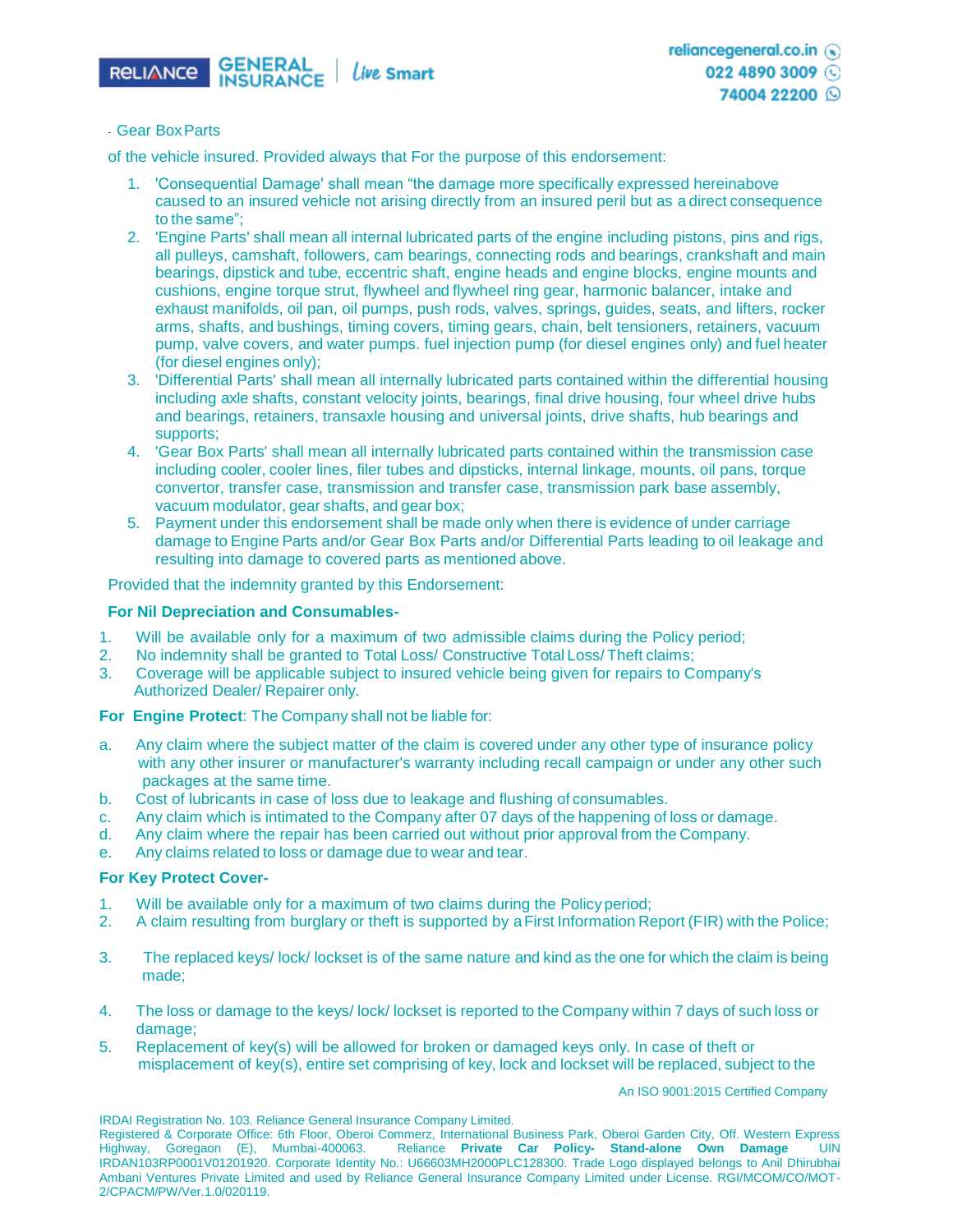

handing over the other key(s) to the Company.

- 6. The Company shall not be liable for:
	- a. Any claim within the first 5 days of the happening of loss. However, in cases related to theft/burglary,
		- this exclusion would not be applicable.
	- b. Any damage/ loss to keys/lock/lockset due to malicious activities, any deliberate or criminal act.
	- c. Any loss or damage to the lock or lockset prior to the loss or theft of keys.
	- d. Any loss or damage to the lock only.
	- e. Any loss or damage covered under the manufacturer's warranty.
	- f. Any claim where the Insured is not able to provide the invoices/receipts for the payments made.
	- g. Any loss or damage caused by radiation, radioactive contamination or the hazardous properties of any explosive, corrosive, invasive or toxic substance or material.
	- h. Any loss or destruction of, or damage to, any part of the Insured's vehicle other than the keys of the Insured's vehicle, its associated lock, ignition system, any immobilizer, infra-red handset and/or alarm attached to the fob.
	- i. Loss or damage caused by war, invasion, foreign enemy hostilities (whether war is declared or not), civil war, terrorism, rebellion, revolution, military force or coup, or the actions of any lawful government or public or local authority.
	- j. Any kind of consequential losses

Subject otherwise to the terms, exceptions, conditions and limitations of the Policy.

## **( 6) EMI Protection**

#### **UIN No. : IRDAN103RP0001V01201920/A0014V01201920**

This add on cover is applicable only if it is mentioned in the policy schedule.

In consideration of payment of an additional premium and notwithstanding anything to the contrary contained in Section I of this Policy, it is hereby understood and agreed that the Company will indemnify the Insured, subject to the terms, conditions and exclusions applicable to this Add-on cover and the Policy, to pay, on occurrence of the Covered Event as defined below, EMI amount(s) falling due in respect of the Auto Loan (Loan account number for which is stated in the Schedule to this Policy) after the commencement of the Covered Event till the Insured's vehicle as covered under this Policy is not repaired and made available to the Insured, subject to a maximum of Sum Insured as stated in the Schedule.

#### Covered Event:

If as a result of an accident to the Insured's vehicle which is covered under this Policy, the vehicle is required to be kept in any of the Company's authorized garages\* for repairs for more than

30 consecutive days, being counted from the date of claim intimation and delivery of vehicle at the Company's authorized garage, then the Company shall pay to the Insured the EMI amount(s) (as mentioned in the Proposal form) falling due in respect of the Auto Loan after the completion of such 30 days but before the completion of repairs and intimation thereof being sent to the Insured.

Any payment under this Add-on cover shall be subject to the following:

- A. The Company shall have no liability under this Add-on cover
	- a. For payment of any EMI amount falling due after intimation of completion of repairs which are covered under the Policy.
	- b. For any EMI amount and/or additional payment which becomes due because of default, non-

An ISO 9001:2015 Certified Company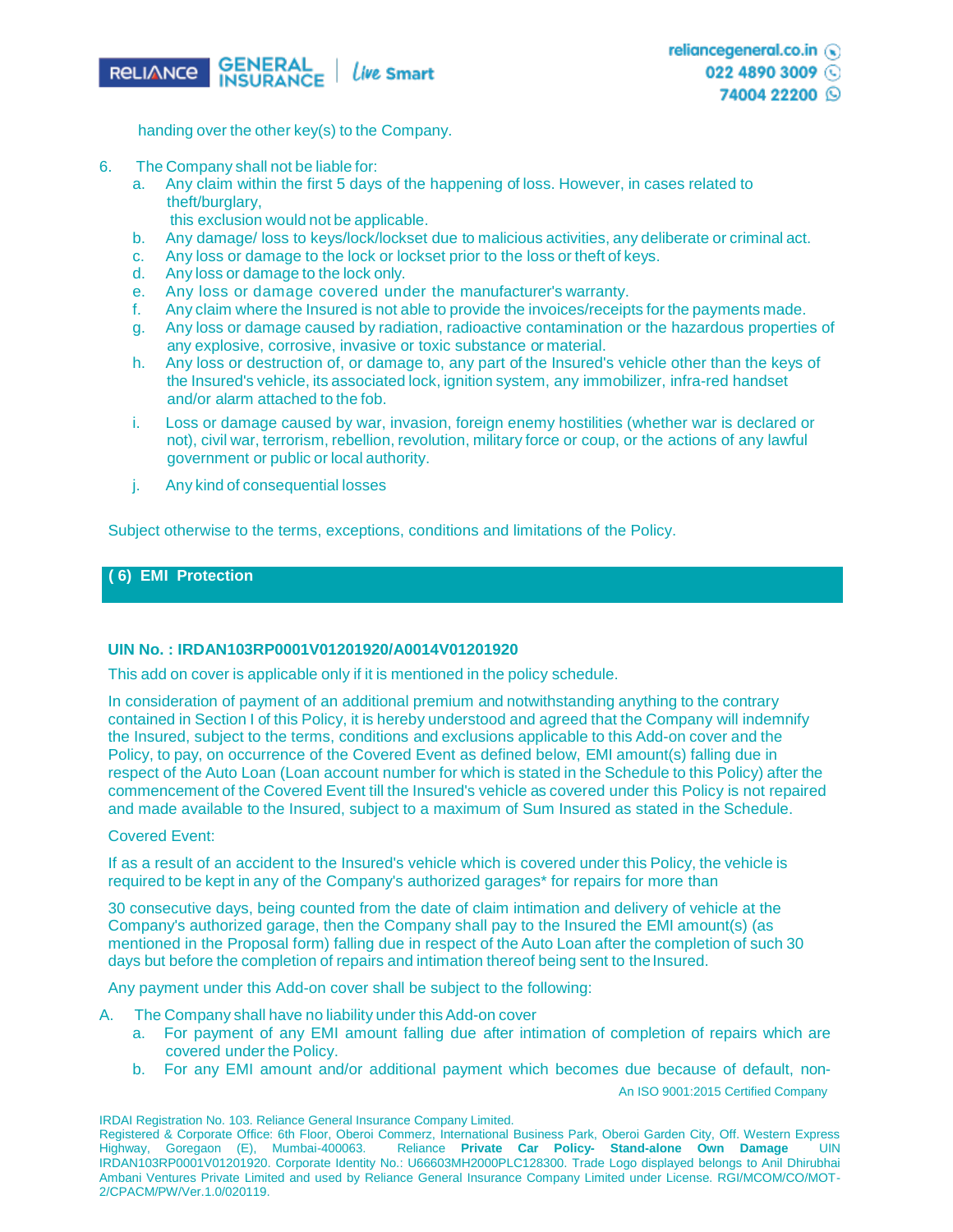

payment or delayed payment of any amount due to the Bank/Financial Institution.

- c. Where the vehicle is stolen or in Total Loss.
- d. Where the Auto Loan availed of is in excess of the Insured's Declared Value (IDV) of the vehicle.
- e. Company shall not be liable to pay in case Auto Loan is already paid by Insured during the Policy period.
- f. For delay in submission of required documents of Own Damage claim (as stated in the claim form) beyond 30 days or within such further time as the Company may allow from the date of intimation of claim.
- B. In case of a claim, the amount payable will be made in favor of Bank/Financial Institution with whom the vehicle is hypothecated and/or hire-purchase and/or lease arrangements are in place.
- C. The Company's maximum liability under this Add-on cover shall be upto the Sum Insured as stated in the schedule.
- D. The Company's maximum liability under this Add-on cover shall be upto the number of EMI(s) opted by the Insured for coverage.

*\*A list of Company's authorized garages & their addresses is available on the Company's website:*  [www.reliancegeneral.co.in](http://www.reliancegeneral.co.in/)

## **( 7) Daily Allowance Benefit**

### **UIN No: IRDAN103RP0001V01201920/A0010V01201920**

This add on cover is applicable only if it is mentioned in the policy schedule.

In consideration of payment of an additional premium it is hereby understood and agreed that the Company will make an allowance to the Insured for loss of use of the insured vehicle due to risks covered under Section I of this Policy as under:-

- 1. Warranted that the allowance payable under this benefit will be payable only when insured vehicle shall be required to be with Company's Authorized network garages for more than 3 days for repairs.
- 2. Daily allowance is payable as per the plan accepted by the Insured, only on the admission of claim of loss/damage to the insured vehicle, if the duration (from the date of delivery to Company's Authorized network garage and date of intimation to the Company till the date of discharge) exceeds the number of days as specified above. No claim under this Add-on cover is payable if there is no admissible claim under the Policy, of loss / damage to the insured vehicle. Rs. /-\* per day as per the plan accepted by the Insured subject to a maximum of \*\*days for loss/damage tothe insured vehicle giving rise to claims other than Total Loss/ Constructive Total Loss.
- 3. In case of theft of insured vehicle, daily allowance benefit in a lump sum will be payable if the insured vehicle is not recovered within 90 days. The allowance payable will be as per the plan accepted by the Insured.
- 4. No further payment for specific accidental loss or damage will be made once the vehicle is removed from the garage.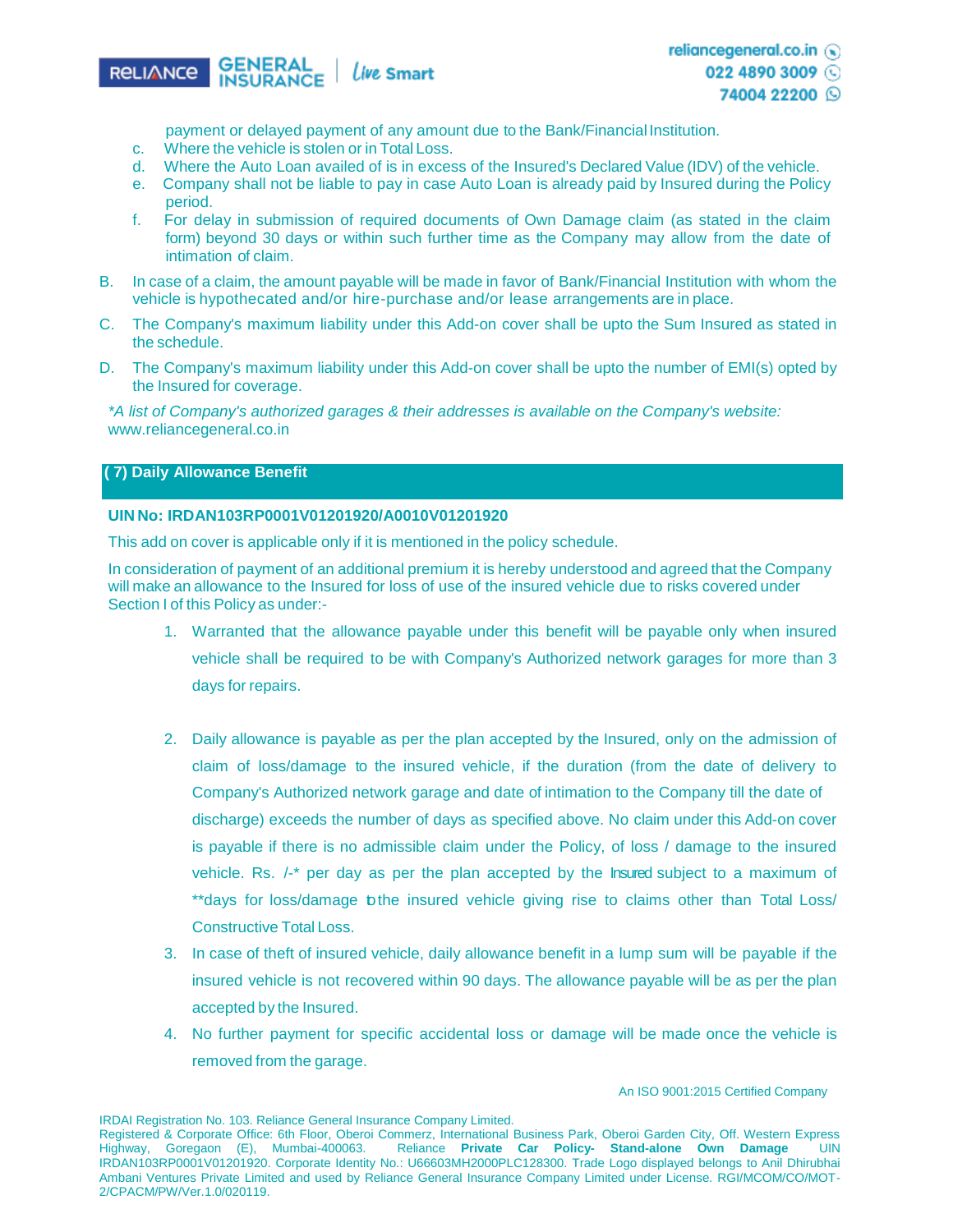

- 74004 22200 Q
- 5. The Company will not be liable for any delays on account of delay in delivering vehicle to the garage.

Provided that the allowance shall be payable only:

- a. For first two eligible claims under Section I of the Policy wordings during the Policy period.
- b. If the insured vehicle as required above is kept in any of the Company's Authorized network garages for repairs.\*\*\*
- c. If the time required for repair of insured vehicle is more than 3 days, and
- d. On completion of repairs there is no delay by the Insured in taking delivery of the insured vehicle.

For purposes of this Add-on cover:

In case of, claims of loss/damage, an "eligible claim" shall be one of that is under Section I of the Policy, and for which the insured vehicle is kept with the Company's Authorized network garages for more than 3 days, and a daily allowance for at least one day, is payable. In case of, a claim arising due to theft of insured vehicle the same shall be an "eligible claim" and entitle the Insured to the benefit as provided in sub-clause 4) of this Add-on cover.

Subject otherwise to the terms, exceptions, conditions and limitations of the Policy.

\*Per day allowance as mentioned in the policy schedule.

\*\*No of days of coverage as mentioned in policy schedule

\*\*\*A list of Company's Authorized network garages & their addresses is available on the Company's website: [www.reliancegeneral.co.in](http://www.reliancegeneral.co.in/)

## **( 8 ) Daily Allowance Benefit Plus**

#### **UIN No. : IRDAN103RP0001V01201920/A0015V01201920**

In consideration of payment of an additional premium it is hereby understood and agreed that the Company will make an allowance to the Insured for loss of use of the insured vehicle due to risks covered under Section I of this Policy as under:-

- 1) Warranted that the allowance payable under this benefit will be payable only when insured vehicle shall be required to be with Company's Authorized network garages for more than 3 days for repairs.
- 2) Daily allowance is payable as per the plan accepted by the Insured, only on the admission of claim of loss/damage to the insured vehicle, if the duration (from the date of delivery to Company's Authorized network garage and date of intimation to the Company till the date of discharge.) exceeds the number of days as specified above. No claim under this Add-on cover is payable if there is no admissible claim under the Policy, of loss / damage to the insured vehicle.
- $3)$  Rs.  $\ell$ <sup>\*</sup> per day as per the plan accepted by the Insured subject to a maximum of \*\*days for loss/damage tothe insured vehicle giving rise to claims other than Total Loss/ Constructive Total Loss.
- 4) In case of theft of insured vehicle, daily allowance benefit in a lump sum will be payable if the insured vehicle is not recovered within 90 days. The allowance payable will be as per the plan accepted by the Insured.
- 5) No further payment for specific accidental loss or damage will be made once the vehicle is removed from the garage.
- 6) The Company will not be liable for any delays on account of delay in delivering vehicle to the garage. Provided that the allowance shall be payable only:

An ISO 9001:2015 Certified Company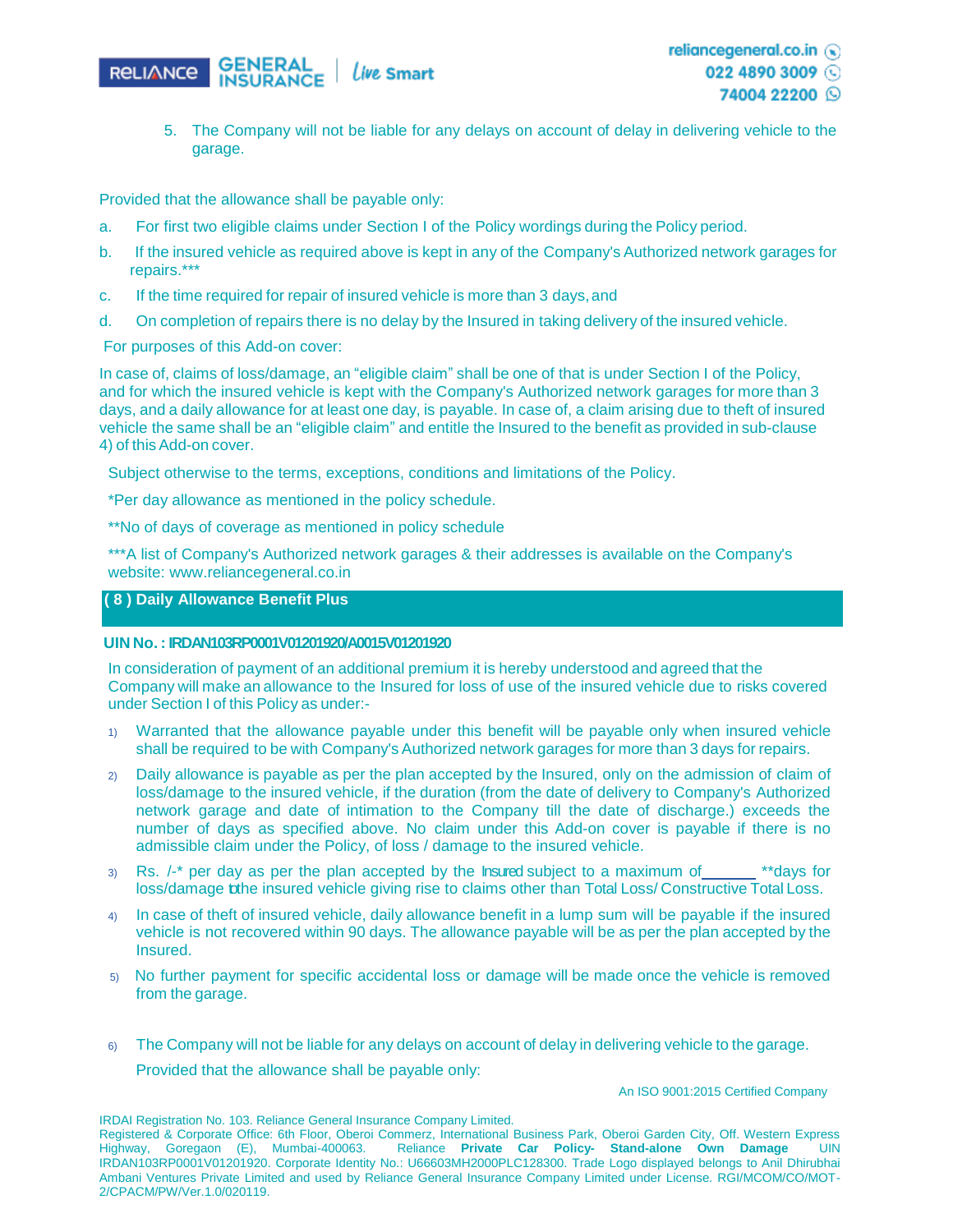

022 4890 3009 74004 22200 ☉

- a) If the insured vehicle as required above is kept in any of the Company's Authorized network garages for repairs.\*\*
- b) If the time required for repair of insured vehicle is more than 3 days, and
- c) On completion of repairs there is no delay by the Insured in taking delivery of the insured vehicle.
- d) For all eligible claims.

For purposes of this Add-on cover:

In case of, claims of loss/damage, an "eligible claim" shall be one of that is under Section I of the Policy, and for which the insured vehicle is kept with the Company's Authorized network garages for more than 3 days, and a daily allowance for at least one day, is payable. In case of, a claim arising due to theft of insured vehicle the same shall be an "eligible claim" and entitle the Insured to the benefit as provided in sub-clause 4) of this Add-on cover.

Subject otherwise to the terms, exceptions, conditions and limitations of the Policy.

\*Per day allowance as mentioned in the policy schedule.

\*\*No of days of coverage as mentioned in policy schedule

\*\*\*A list of Company's Authorized network garages & their addresses is available on the Company's website: [www.reliancegeneral.co.in](http://www.reliancegeneral.co.in/)

#### **(9) Emergency Hotel Accommodation**

## **UIN - IRDAN103RP0001V01201920/A0003V01201920**

In consideration of payment of an additional premium of Rs..........\*, it is hereby understood and agreed that the Company will make an allowance of Rs. /- \*\*towards Hotel accommodation of the Insured due to Theft of/Accident to insured vehicle covered under Section I of this Policy.

Benefit of this cover applicable;

(a) When the Insured travelling by the insured vehicle is at least 200 Kilometers away from the address as provided in the Proposal Form and is subject to a maximum of Rs. \_/-.

(b) Only if insured vehicle is stolen or is involved in an accident and cannot be driven.

Subject otherwise to the terms, exceptions, conditions and limitations of the Policy.

\*To insert the sum as per the premium table.

\*\*To insert the sum as per the maximum allowance.

## **(10) Voluntary Deductible**

#### **UIN- IRDAN103RP0001V01201920/A0004V01201920**

It is declared and agreed that the Insured having opted for a voluntary deductible of Rs. /- \* a reduction in premium of Rs. /- \*\* under section I of this Policy is hereby allowed.

In consideration of the above, it is hereby understood and agreed that Insured shall bear under section I of the Policy in respect of each and every event (including event giving rise to a total loss/ constructive total loss) the first Rs. /- \*\*\* (or any less

An ISO 9001:2015 Certified Company

IRDAI Registration No. 103. Reliance General Insurance Company Limited.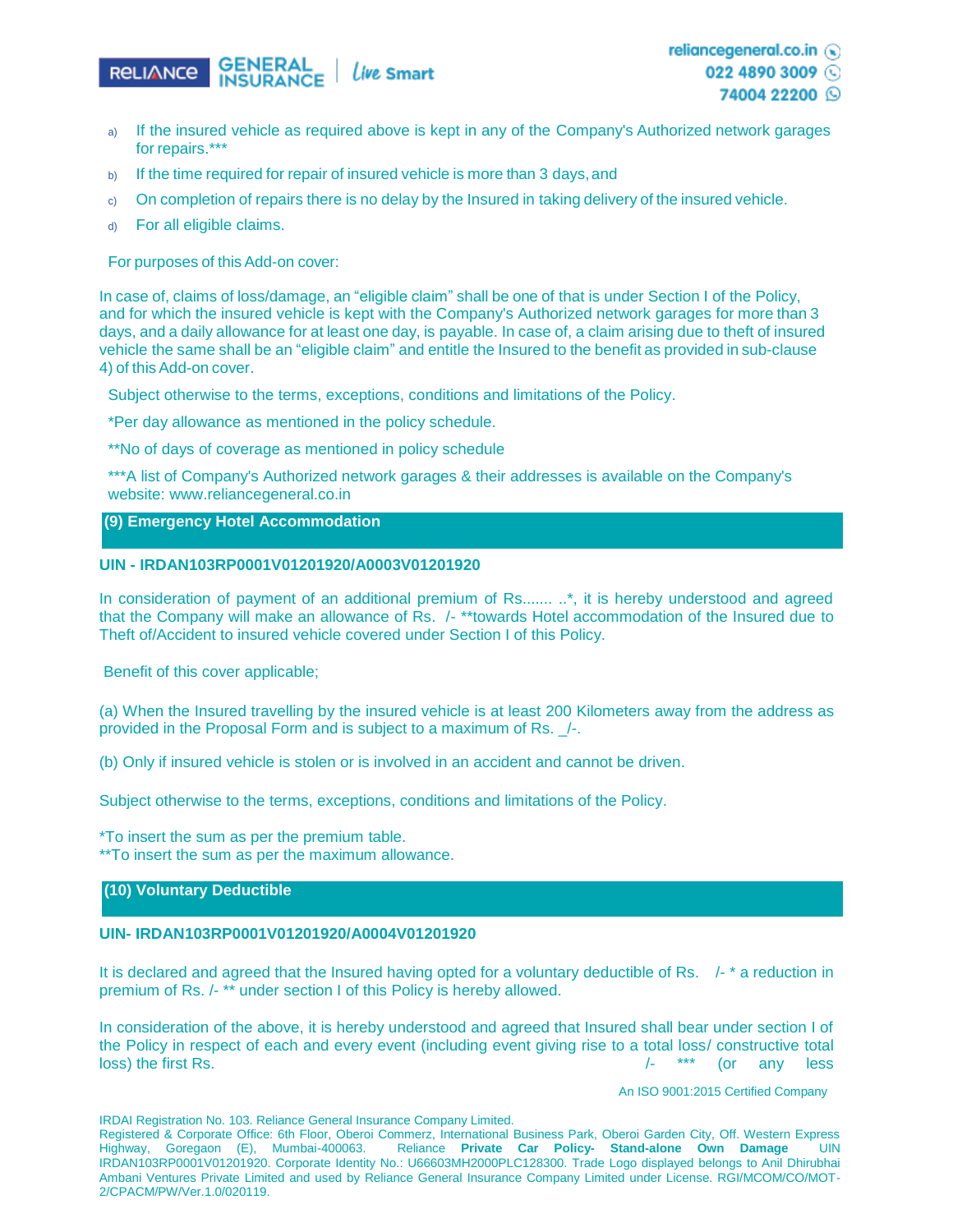

expenditure which may be incurred) of any expenditure for which provision has been made under this Policy and/or of any expenditure by the Company in the exercise of his discretion under condition no.  $#$ of this Policy.

If the expenditure incurred by the insurer shall include any amount for which the insured is responsible hereunder such amount shall be repaid by the insured to the insurer forthwith.

For the purpose of this Endorsement the expression "event" shall mean an event or series of events arising out of one cause in connection with the vehicle insured in respect of which indemnity is provided under this policy.

Subject otherwise to the terms conditions limitations and exceptions of this Policy.

\* To insert voluntary deductible amount opted by the Insured.

\*\* To insert appropriate amount relating to the voluntary deductible opted by the Insured.

\*\*\*To insert aggregate amount of voluntary deductible opted and the compulsory deductible applicable to the vehicle insured as in G.R. 40.

#To insert policy condition No. 3 of the tariff for private car.

## **(11) Return to Invoice**

#### **UIN - IRDAN103RP0001V01201920/A0006V01202021**

This cover is applicable if it is shown on Your policy schedule.

#### **What is Covered**

In consideration of the payment of an additional premium by the Insured as mentioned in the policy schedule and realization thereof by the Company, We will pay the Insured financial shortfall between the amount You receive under Section 1 of the policy and the purchase price of the vehicle as confirmed in the invoice of sale or current replacement price of the new vehicle in case exact same make/ model is available, whichever is less, in the event of Your vehicle has suffered a Total Loss/ CTL following an accident or been Stolen during the Period of insurance and is not recovered .We will also reimburse the first time vehicle registration charges, road tax & applicable insurance cost which You have incurred on the insured vehicle.

For the purpose of this cover "Insurance Cost" means Sum of Own Damage Premium derived by multiplying Current Year Own Damage Rate with Insured Declared Value of the vehicle at the time of purchase & Current Year Third Party Premium.

Special Condition applicable to this benefit:

The finance company/ bank whose interest is endorsed on the policy must agree in writing in case of hypothecation.

#### **What is not covered**

We will not pay the claim if:

An ISO 9001:2015 Certified Company

IRDAI Registration No. 103. Reliance General Insurance Company Limited.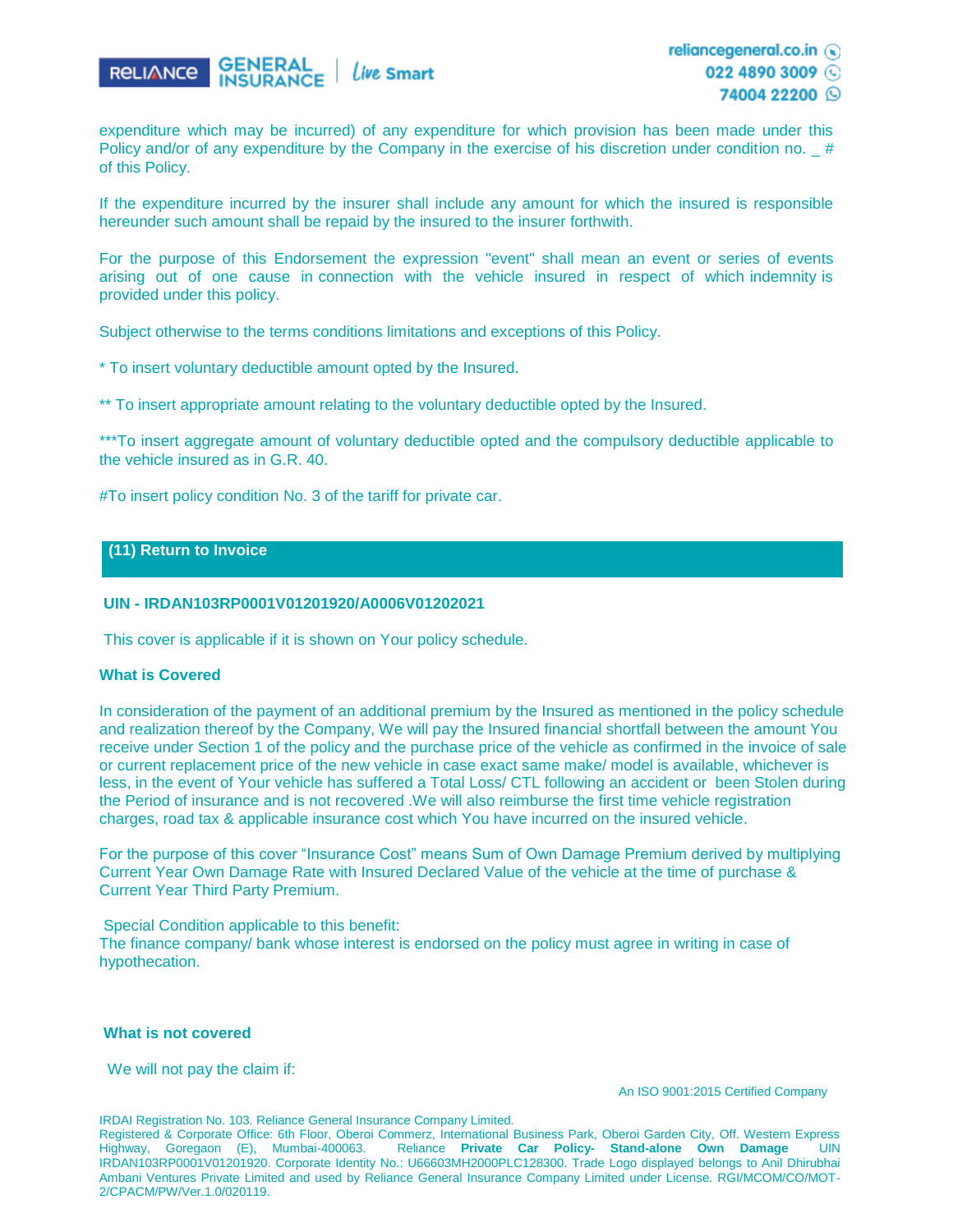

- 1. The total loss/ CTL and theft claim is not valid and admissible under Section 1 of the policy.
- 2. For any non- built in electrical/ electronic and non- electrical/ electronic accessories including bi-fuel kit forming part of the invoice but not insured under Section 1 of the policy.
- 3. Final investigation report of Police (FIR) confirming the theft of the vehicle in case of theft claim is not submitted to Us.
- 4. Covered vehicle is imported.

Standard Deductible under Section 1 of the policy shall be applicable to this cover.

Subject otherwise to the terms, condition, exclusions of the Reliance Private Car- Stand-alone Own Damage Policy.

## **(12) Tyre Protector**

### **UIN - IRDAN103RP0001V01201920/A0007V01202021**

This cover is applicable if it is shown on Your policy Schedule

#### **What is not covered**

In consideration of the payment of an additional premium by the Insured as mentioned in the policy schedule and realization thereof by the Company, We will cover the expenses incurred for repair and / or replacement, as may be necessitated arising out of accidental loss or damage to tyres and tubes.

In any situation Company's liability would not exceed the following, basis the unused tread depth of the respective tyre –

- 1. Unused tread depth of <3 mm Considered as normal wear and tear and is not covered
- 2. Unused tread depth of  $>=3$  to  $<5$  mm  $-50\%$  of cost of new tyre and / or tube
- 3. Unused tread depth of >=5 to <7 mm 75% of cost of new tyre and / or tube
- 4. Unused tread depth of >=7 mm 100% of cost of new tyre and / or tube

Unused Tread depth will be measured at the centre of the tread. Minimum 4 measurements at 4 different places will be taken for the purpose of arriving at mean tread depth which will be the basis of indemnity under the coverage.

This cover also includes any service or labour charges incurred during the replacement/ repair of damaged tyre(s) of the Insured Vehicle.

Whenever replacement of tyre will be allowed it will be of the same make and specification. In the event of tyre of similar specification is not available and replaced tyre is superior to damaged tyre then We will not be liable for Betterment Charges. Maximum of 4 (four) replacements will be allowed during the Period of insurance.

Cost of Consumable is also covered.

#### An ISO 9001:2015 Certified Company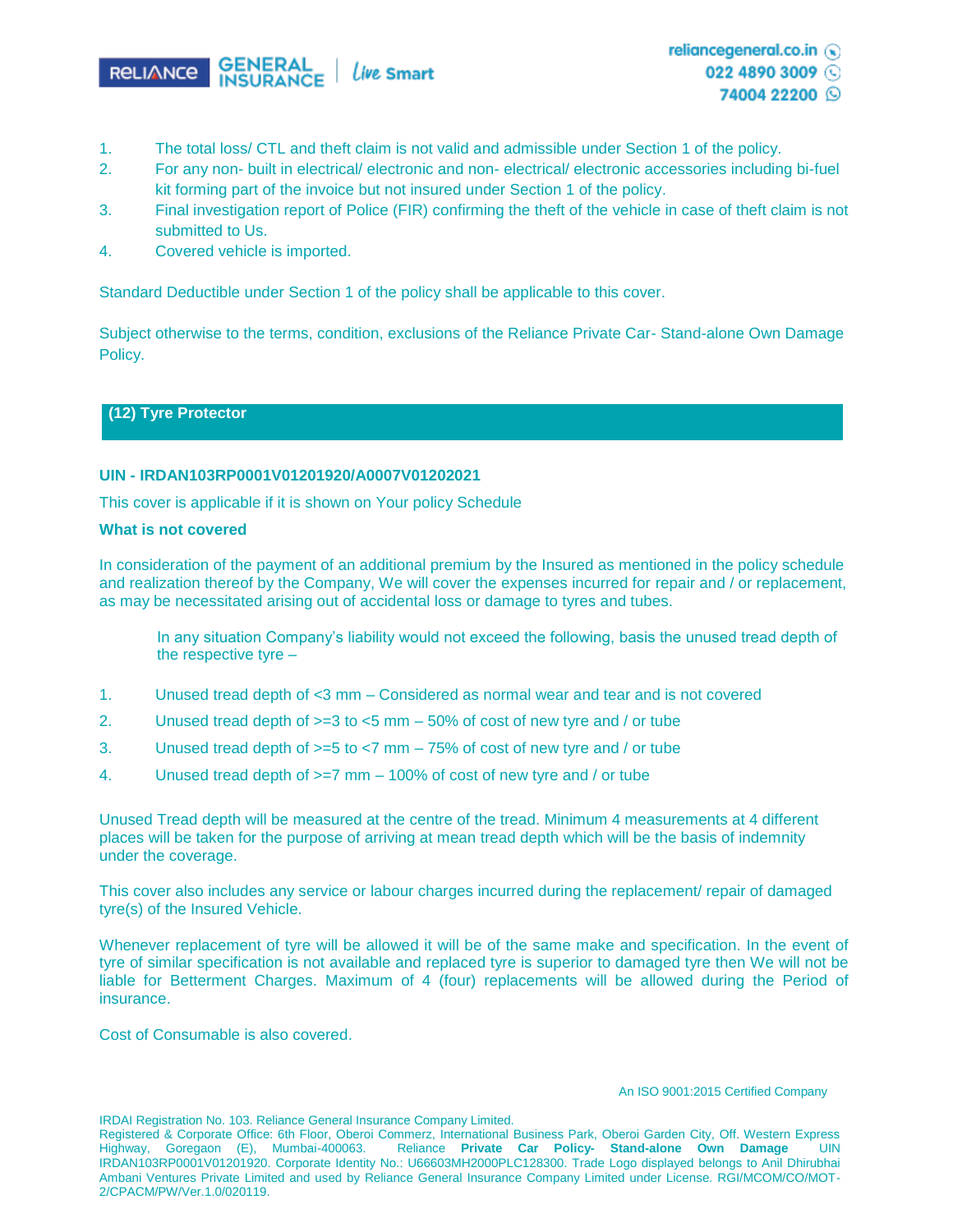

022 4890 3009



If the damage to tyre/ tube is caused due to the accidental damage to the insured vehicle covered under "Own Damage" section of the policy, Our liability under this cover will be restricted to the difference of depreciation percentage as applied under "Own Damage" section and as mentioned above basis the unused tread depth.

A claim for Only Tyre will not affect Your No Claim Bonus eligibility at the time of renewal with Us provided there is no other claim for damage to the vehicle during the Period of insurance.

#### **What is not covered**

- **1.** If the insured vehicle is not repaired at an Authorized garage.
- **2.** Loss or damage arising out of natural wear and tear including unevenly worn tyres caused by defective steering geometry outside manufacturer's recommended limits or wheel balance, failure of suspension component, wheel bearing or shock absorber.
- **3.** Any loss or damage within first 15 days of the inception of the policy.
- **4.** Any loss or damage occurred prior to the inception of the policy
- **5.** Any loss or damage resulting into total loss of the vehicle
- **6.** Routine maintenance including adjustment, alignment, balancing or rotation of wheels / tyres / tubes.
- **7.** Theft of tyre(s) / tube(s) or its parts, accessories without vehicle being Stolen or theft of entire vehicle
- **8.** If the tyre(s) / tube(s) which are being claimed is different from tyre(s) insured / supplied as original equipment along with the vehicle unless informed to Us and mentioned / endorsed on the policy.
- **9.** Fraudulent act committed by the Insured or the workshop or any person entrusted with the possession of the vehicle by the Insured.
- **10.** Loss or damage arising out of improper storage or transportation
- **11.** Any Consequential Loss or damage such as but not limited to noises, vibrations and sensations that do not affect tyre function or performance.
- **12.** Loss or damage arising out of modifications not approved by the tyre manufacturer.
- **13.** Loss or damage resulting from hard driving due to race, rally or illegal activities.
- **14.** Loss or damage due to neglect of periodic maintenance as specified by the manufacturer.
- **15.** Loss or damage resulting from poor workmanship while repair.
- **16.** Loss or damage arising out of any manufacturing defect or design including manufacturer's recall.
- **17.** Minor damage or scratch not affecting the functioning.
- **18.** Tyre which has been used for its full specified life as per manufacturer's guideline or where unused tread depth is less than 3 mm.

### **Special Conditions**

An ISO 9001:2015 Certified Company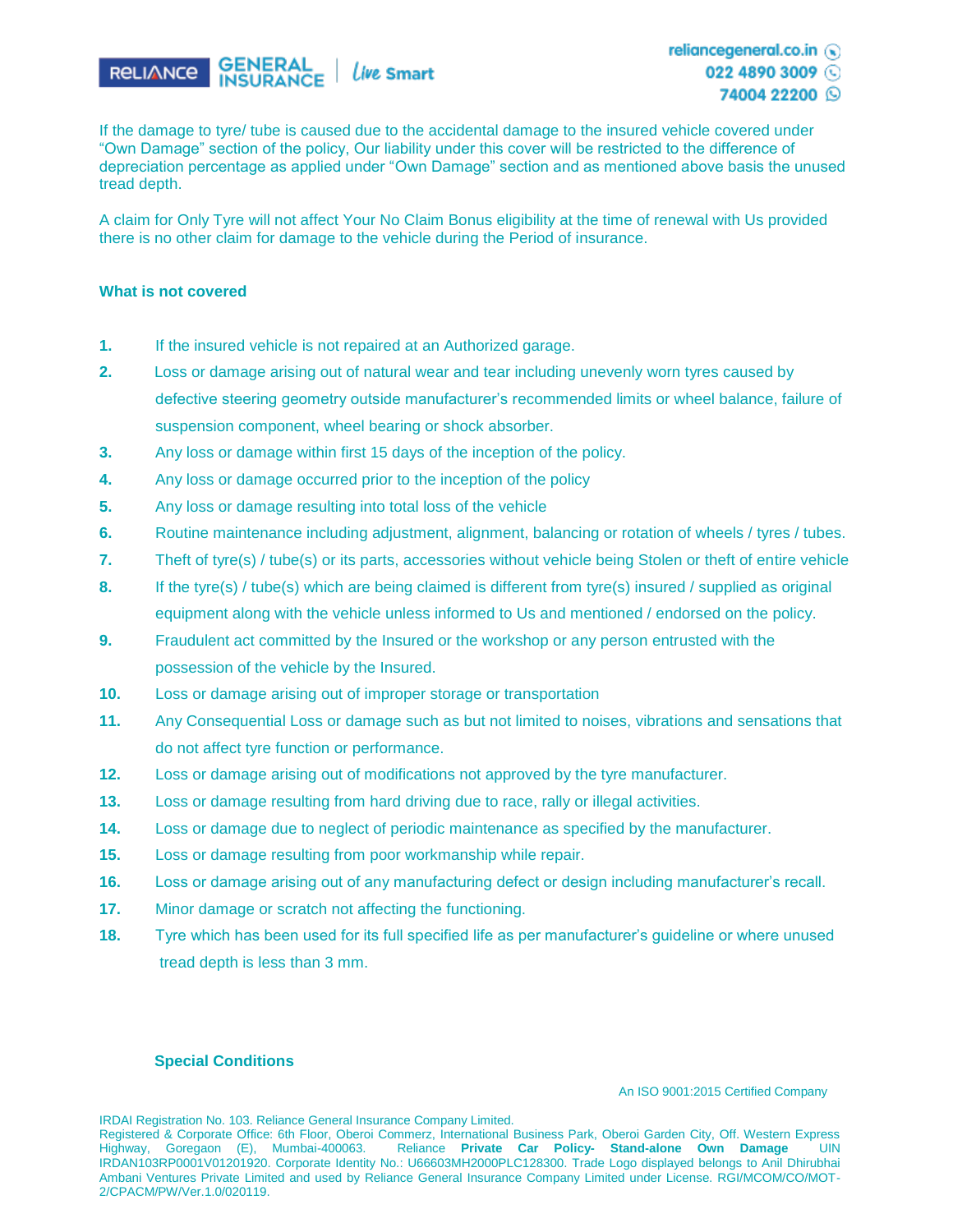

- 1. If You make a fraudulent claim which is declined as per Para 9 of "What We will not cover" of this endorsement, coverage under this section shall cease with immediate effect.
- 2. If during the Period of insurance any tyre is replaced for any reason for which claim is not preferred under the coverage, cover for new tyre would not be available automatically unless details of new tyre/s is/are informed to Us.
- 3. In case of replacement of tyre for which a claim is preferred under the coverage, replaced tyre can be included by way of endorsement by paying requisite premium.
- 4. All claims must be made within 3 working days of damage.
- 5. You must take all reasonable steps to avoid loss or damage to tyre(s). You must not continue to drive the vehicle if You do not have run- flat tyres after any damage or incident if this could cause further damage to the tyre(s).
- 6. Exclusion as per Para 1 of "What We will not cover" shall not hold true in case of repair claims & no replacement is involved.

Subject otherwise to terms, condition, limitations and exceptions of the Reliance Private Car - Stand-alone **Own** 

Damage policy.

Standard Deductible under Section 1 of the policy shall be applicable to this cover.

## **(13) Rim Protector**

## **UIN - IRDAN103RP0001V01201920/A0008V01202021**

This cover is applicable if it is shown on Your policy Schedule

#### **What is Covered**

In consideration of payment of the additional premium by the Insured as mentioned in the schedule and realization thereof by the Company, If during the Period of insurance any Rim on Your vehicle is accidently physically damaged or warped as a result of a blowout or as a result of the insured vehicle being driven over potholes, kerbs, or other road debris, We will pay the cost of repairs or replacement of the damaged Rim only.

Whenever replacement of Rim will be allowed it will be of the same make and specification and if Rim of similar specification is not available and the replaced Rim is superior to damaged Rim then We will not be liable for Betterment Charges. Maximum of 4 (four) replacements will be allowed during the Period of insurance.

The cover also includes any service or labor charges incurred during replacement/ repairs of damaged Rim(s) of the Insured Vehicle. Cost of Consumable is also covered.

An ISO 9001:2015 Certified Company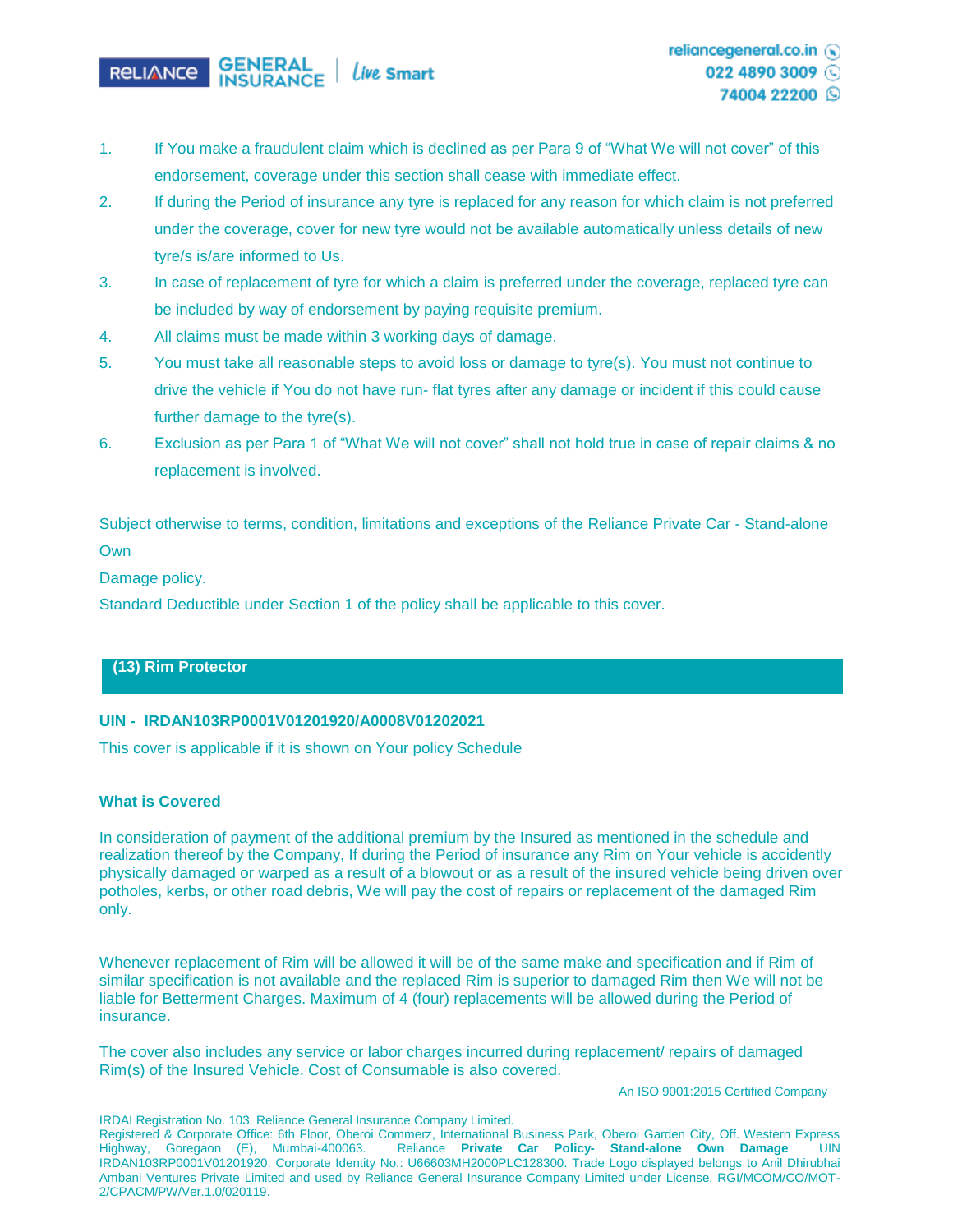

A claim for only Rim will not affect Your No Claim Bonus eligibility at the time of renewal with Us provided there is no other claim for damage to the vehicle during the Period of insurance.

### **What is not Covered**

- 1. If the insured vehicle is not repaired at an Authorized garage.
- 2. Any damage to rim(s) of the insured vehicle fitted with tyres other than tubeless tyres or Run Flat Tyres.
- 3. Loss or damage arising out of natural wear and tear or damage caused by defective steering geometry outside the manufacturer's recommended limits or wheel balance, failure of suspension component, wheel bearing or shock absorber.
- 4. Any loss or damage to rims resulting from corrosion and/ or oxidation and/ or rusting.
- 5. Any loss or damage within first 15 days of the inception of the policy.
- 6. Any loss or damage occurred prior to the inception of the policy
- 7. Any loss or damage resulting into total loss of the vehicle.
- 8. Routine maintenance including adjustment, alignment, balancing or rotation of wheels.
- 9. Theft of rim(s) or its parts, accessories without the insured vehicle being Stolen or theft of entire insured vehicle.
- 10. If the rims(s) are being claimed is different from rim(s) insured / supplied as original equipment along with the vehicle unless informed to Us and mentioned / endorsed on the policy.
- 11. Fraudulent act committed by the Insured or the workshop or any person entrusted possession of the vehicle by insured.
- 12. Loss or damage arising out of improper storage or transportation
- 13. Any Consequential Loss or damage such as but not limited to noises, vibrations and sensations that do not affect rim function or performance.
- 14. Loss or damage arising out of modifications not approved by manufacturer
- 15. Any loss or damage to rims arising due to fitment of accessories to the insured vehicle such as wheel covers etc.
- 16. Loss or damage resulting from hard driving due to race, rally or illegal activities.
- 17. Loss or damage due to neglect of periodic maintenance as specified by the manufacturer.
- 18. Loss or damage resulting from poor workmanship while repair.
- 19. Loss or damage arising out of any manufacturing defect or design including manufacturer's recall.
- 20. Minor damage or scratch not affecting the functioning of the tyre

#### **Special Conditions**

• This cover will be provided only to the vehicle fitted with Tubeless Tyres or Run Flat Tyres.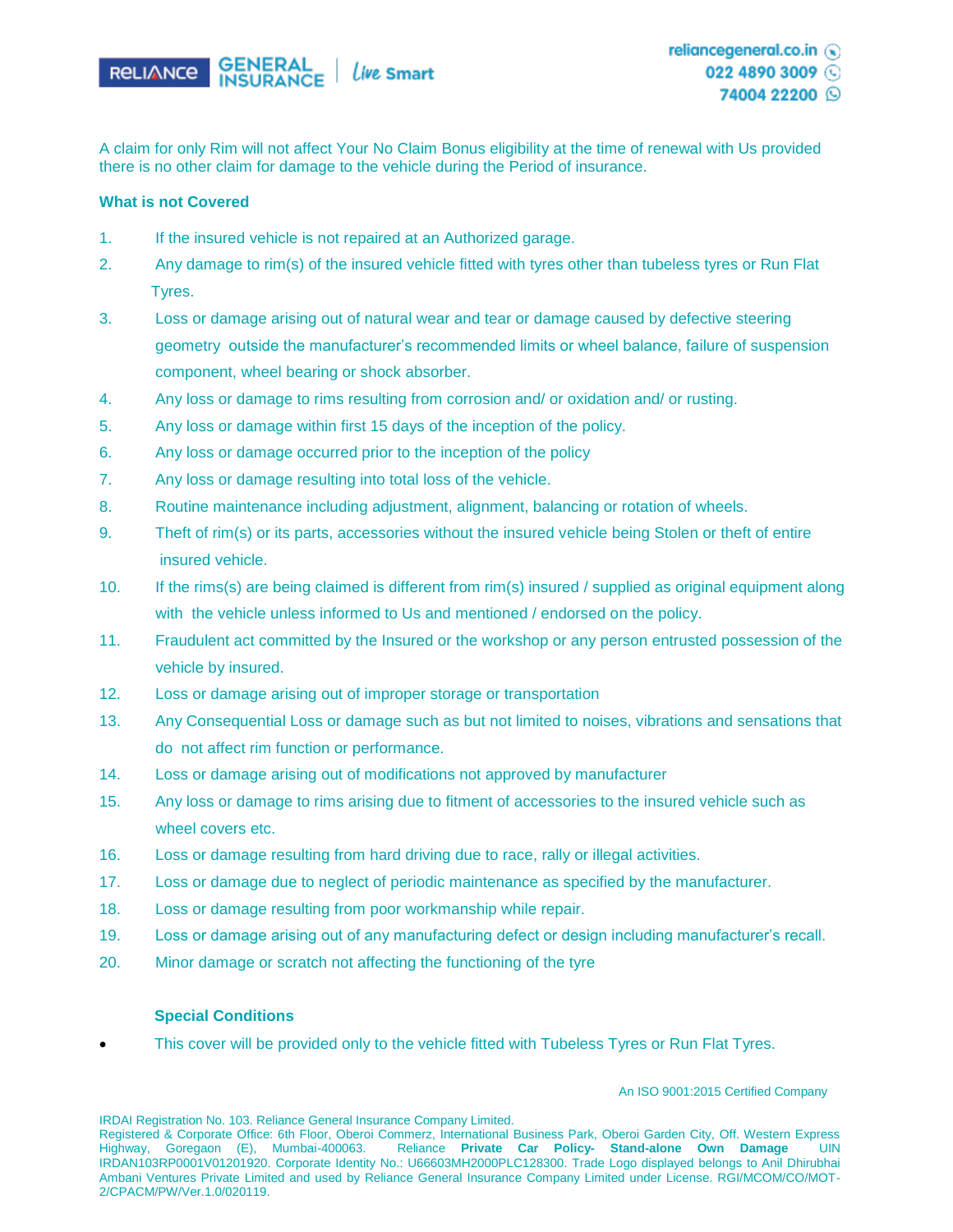#### **GENERAL**<br>**INSURANCE** Live Smart **RELIANCE**

- If You make a fraudulent claim which is declined as per Para 11 of "What We will not cover" of this endorsement, coverage under this section shall cease with immediate effect.
- If during the Period of insurance any rim is replaced for any reason for which claim is not preferred under the coverage, cover on new rim would not be available unless details of new rim are informed to Us.
- In case of replacement of rim for which a claim is preferred under the coverage, replaced rim can be included by way of endorsement by paying requisite premium.
- All claims must be made within 3 working days of damage.
- You must take all reasonable steps to avoid loss or damage to rim(s). You must not continue to drive the vehicle after any damage or incident if this could cause further damage to the rim(s).
- Exclusion as per Para 1 of "What We will not cover" shall not hold true in case of repair claims & no replacement is involved.

Subject otherwise to terms, condition, limitations and exceptions of the Reliance Private Car Stand-alone

Own Damage policy.

Standard Deductible under Section 1 of the policy shall be applicable to this cover.

## **(14) Loss of Personal Belongings**

## **UIN- IRDAN103RP0001V01201920/A0009V01202021**

This cover is applicable if it is shown on Your policy Schedule

#### **What is Covered**

In consideration of the payment of the additional premium by the Insured as mentioned in the schedule and realization thereof by the Company, We will pay for the loss or damage to You & Your Family member's the personal belongings caused by perils mentioned under section 1 of the policy while they were in the insured's vehicle at the time of loss or damage to the insured vehicle.

Personal Belongings for the purpose of this section means, items such as clothes and other articles of personal nature likely to be worn, used or carried and includes audio/ video tapes, CDs and items of similar nature.

#### **What is not covered**

- a. Money, securities, cheques, bank drafts, credit card or debit cards, jewellery, lens, glasses, travel tickets, watches, valuables, manuscripts, paintings and items of similar nature.
- b. Any goods or samples carried in connections with any trade or business

## **Special Conditions**

1. A police information report (FIR) must be filed for claims due to burglary or theft.

An ISO 9001:2015 Certified Company

IRDAI Registration No. 103. Reliance General Insurance Company Limited.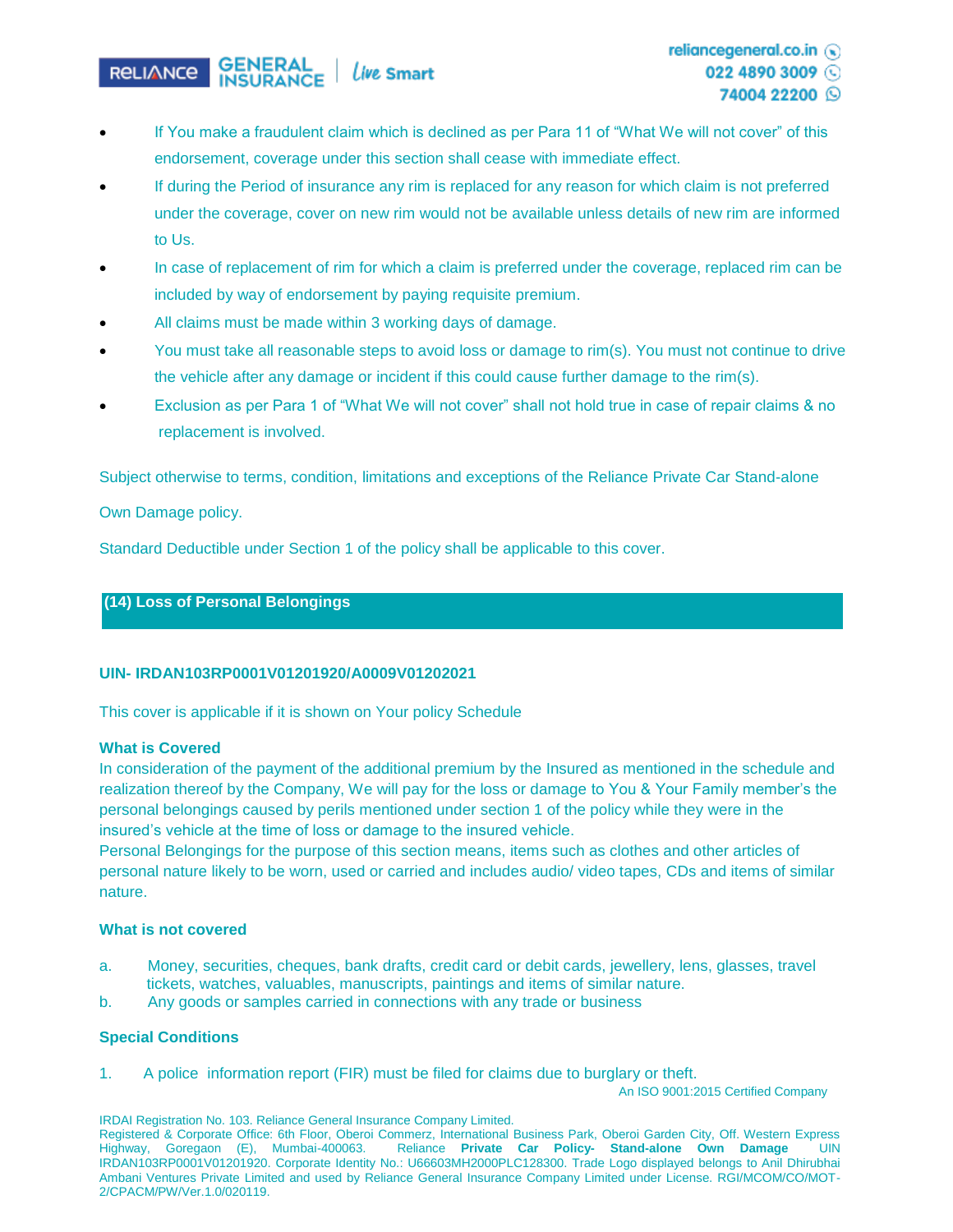

- 2. The maximum amount payable under this section is Rs \_\_\_\_\_\_\_\_(as specified under the Schedule) during the Period of insurance. Any claim under this section will be admissible only when there is a valid and admissible claim in respect of the insured vehicle arising out of the same accident.
- 3. The insured shall bear 2.5% of Sum Insured Opted subject to minimum of INR 250 for each and every claim under this section.
- 4. In the event of claim You shall submit invoice of the Personal Belongings where value of any such individual belonging exceeds Rs 5000.

Standard Deductible under Section 1 of the policy shall not be applicable for claim under this cover.

Subject otherwise to terms, conditions, limitations and exceptions of the Reliance Private Car - Stand-alone Own Damage policy.

## **(15) Hospital Cash Cover**

## **UIN- IRDAN103RP0001V01201920/A0005V01202021**

In consideration of the payment of an additional premium as mentioned in the policy schedule and realization thereof by the Company, it is hereby understood & agreed that the Company agrees to pay the Sum Insured as mentioned in the policy schedule for You & Your Family for per day hospitalization caused due to bodily injury caused by accidental, external, violent and visible means while travelling in, embarking or disembarking from the insured vehicle during the Period of Insurance as mentioned in the policy schedule for which a valid claim under the policy is admissible. Provided duration of any such hospitalization shall be minimum of 24 consecutive hours.

We shall also pay the amount as mentioned in the policy schedule for convalescence benefit which shall be payable post 7 days of hospitalization. .

This cover is also applicable for Unnamed Passengers travelling in the insured vehicle but not exceeding licensed seating capacity of the insured Vehicle.

#### **What is not covered**

- **1.** Any claim related to a sickness, disease or medical disorder not directly consequential to the accident.
- **2.** If the claim is not supported by a copy of valid bill/ receipt and related prescription of attending the Medical Practitioner/ Hospital/ Nursing Home.
- **3.** Any claim arising or resulting from or traceable to an accident happening whilst You or any other person driving the insured vehicle are under the influence of intoxicating liquor or drugs.

Deductible of 2 days (48 hours) shall be applicable to this cover for each and every claim. Subject otherwise to terms, conditions, limitations and exceptions of the Reliance Private Car-Stand-alone Own Damage policy.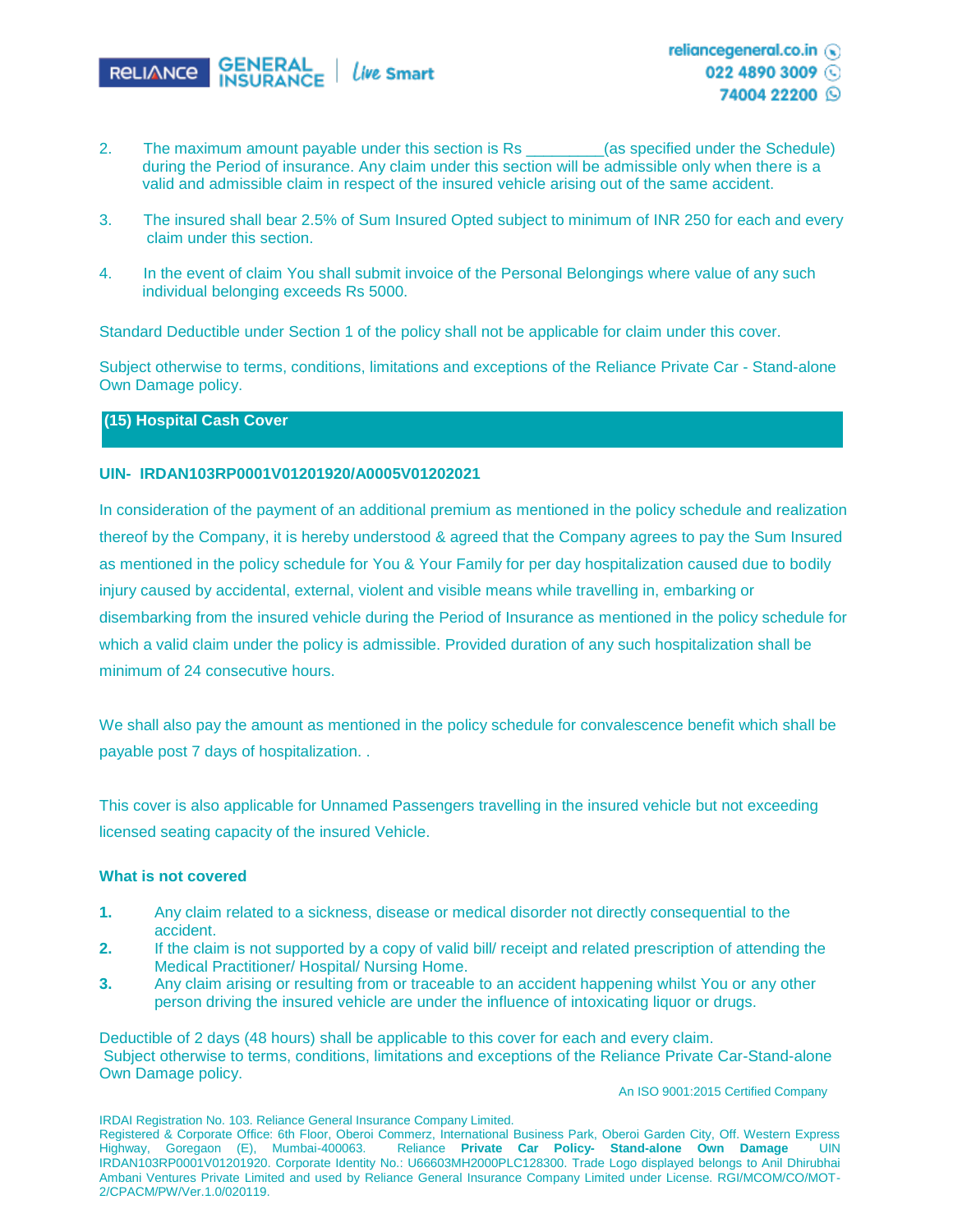

#### **(16) NCB Retention Cover**

#### **(UIN - IRDAN103RP0001V01201920/A0008V02201920 )**

In consideration of the payment of an additional premium as mentioned in the policy schedule and realization thereof by the Company and notwithstanding anything to the contrary contained in Section I of this policy it is hereby understood and agreed that the Company will maintain the current applicable No Claim Bonus (NCB) at the time of renewal of this policy.

Benefit of this cover is applicable:

1. To one approved accidental claim only during the Period of Insurance.

### **What is not covered**

- 1. If the Policy is not renewed with Us within 90 days of the expiry of the policy.
- 2. The claim is a Total Loss (TL)/ Constructive Total Loss (CTL)

#### **Special Condition**

- 1. A claim for theft of the entire vehicle will not be considered as TL/ CTL for this purpose provided a new vehicle is purchased and insured with Us within 90 days of the theft, in which case, We will allow same No Claim Bonus on New vehicle as is shown in schedule.
- 2. A claim for only Partial theft of accessories/ parts will not be considered as a claim under this benefit.

Subject otherwise to the terms, exceptions, conditions, and limitations of the Reliance Private car -Stand alone Own Damage policy.

#### **(17) Replacement Car**

#### **( UIN- IRDAN103RP0001V01201920/A0006V01201920 )**

In consideration of payment of an additional premium of Rs.....\*, it is hereby understood and

agreed that the Company will provide a temporary replacement car to the Insured for loss of use of the insured vehicle due to risks covered under section I of this Policy as under:-

- (1) Warranted that the replacement car will be provided only when insured vehicle shall be required to be with Company's Authorised Dealer/Repairer for minimum of days for repairs.
- (2) For a maximum of 15 days for loss/damage to the insured vehicle giving rise to claims other than Total Loss/ Constructive Total Loss/ Theft claims.
- (3) For a maximum of 30 days for loss/damage to the insured vehicle giving rise to Total Loss/ Constructive Total Loss/ Theft claims.

An ISO 9001:2015 Certified Company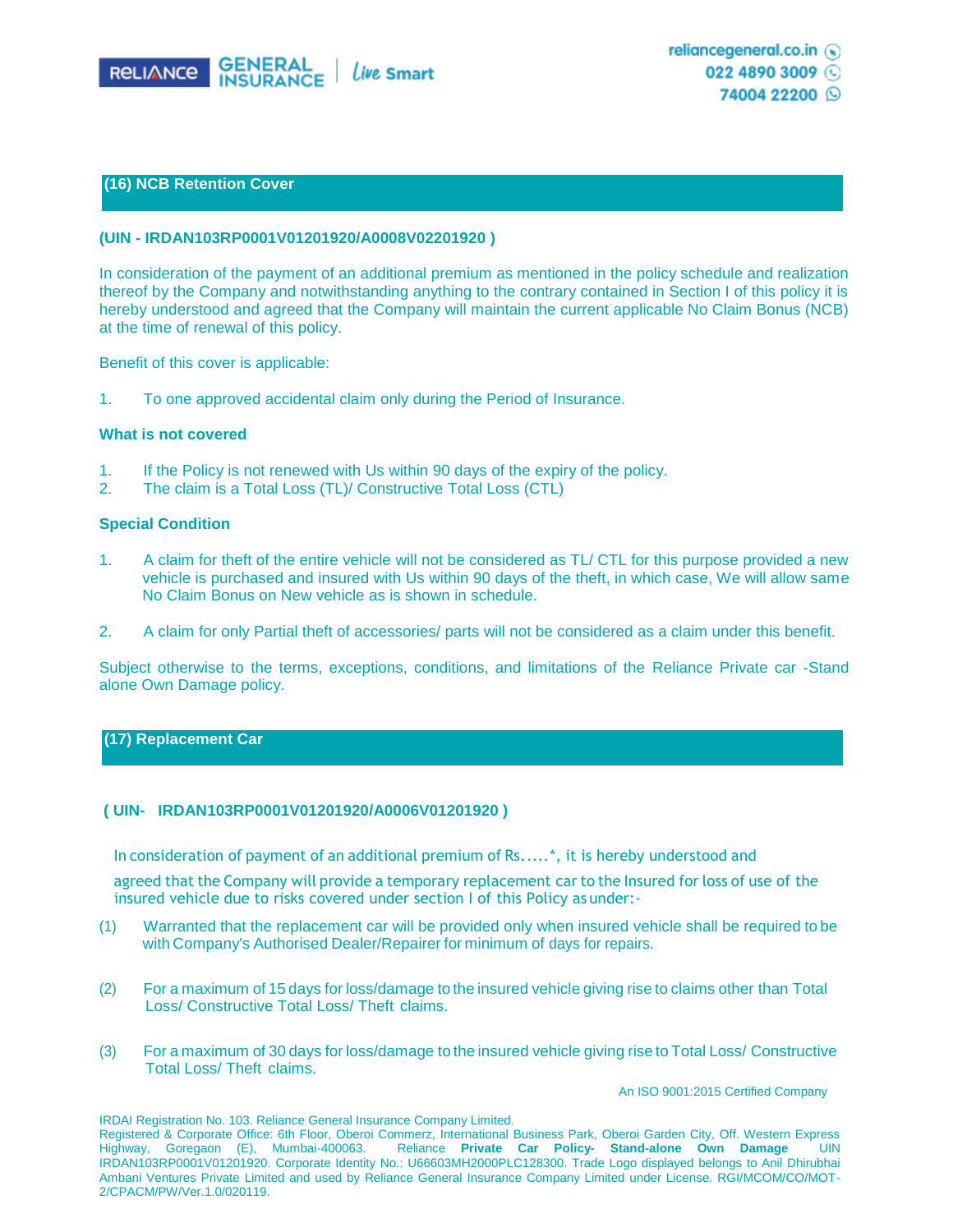

Provided that the replacement car shall be available only:

- (a) For maximum two accidents during the Policy period.
- (b) The replacement car is provided by the Company only.
- (c) The Company shall not reimburse any cost incurred towards fuel for the replacement car used by the Insured.
- (d) The replacement car shall be available only till the completion of repairs and no delay in taking delivery by Insured is there.

Subject otherwise to the terms, exceptions, conditions and limitations ofthe Policy. To insert the sum as

per the premium table.

## **(18) No Claim Discount One Step Down Cover**

#### **UIN- IRDAN103RP0001V01201920/A0009V01201920**

In consideration of payment of an additional premium of Rs ---- /-, and notwithstanding anything

to the contrary contained in section I of this Policy it is hereby understood and agreed that the Company will at the time of renewal of this Policy provide the applicable No Claim Bonus (NCB) as per below Table subject to only one approved accidental claim during the Policy period.

## **TABLE**

| <b>NCB RUNNING</b><br><b>ONEXISTING</b><br><b>RGICL</b><br><b>POLICY</b> | <b>REVISED</b><br><b>APPLICABLENCB</b><br><b>AVAILABLE AT</b><br><b>RENEWAL</b> | <b>Premium (Rs.)</b> |
|--------------------------------------------------------------------------|---------------------------------------------------------------------------------|----------------------|
| 65%                                                                      | 50%                                                                             |                      |
| 50%                                                                      | 45%                                                                             |                      |
| 45%                                                                      | 35%                                                                             |                      |
| 35%                                                                      | 25%                                                                             |                      |
| 25%                                                                      | 20%                                                                             |                      |

Subject otherwise to the terms, exceptions, conditions and limitations of the Policy.

\* To insert the sum as per the premium table.

### **Grievance Clause**

An ISO 9001:2015 Certified Company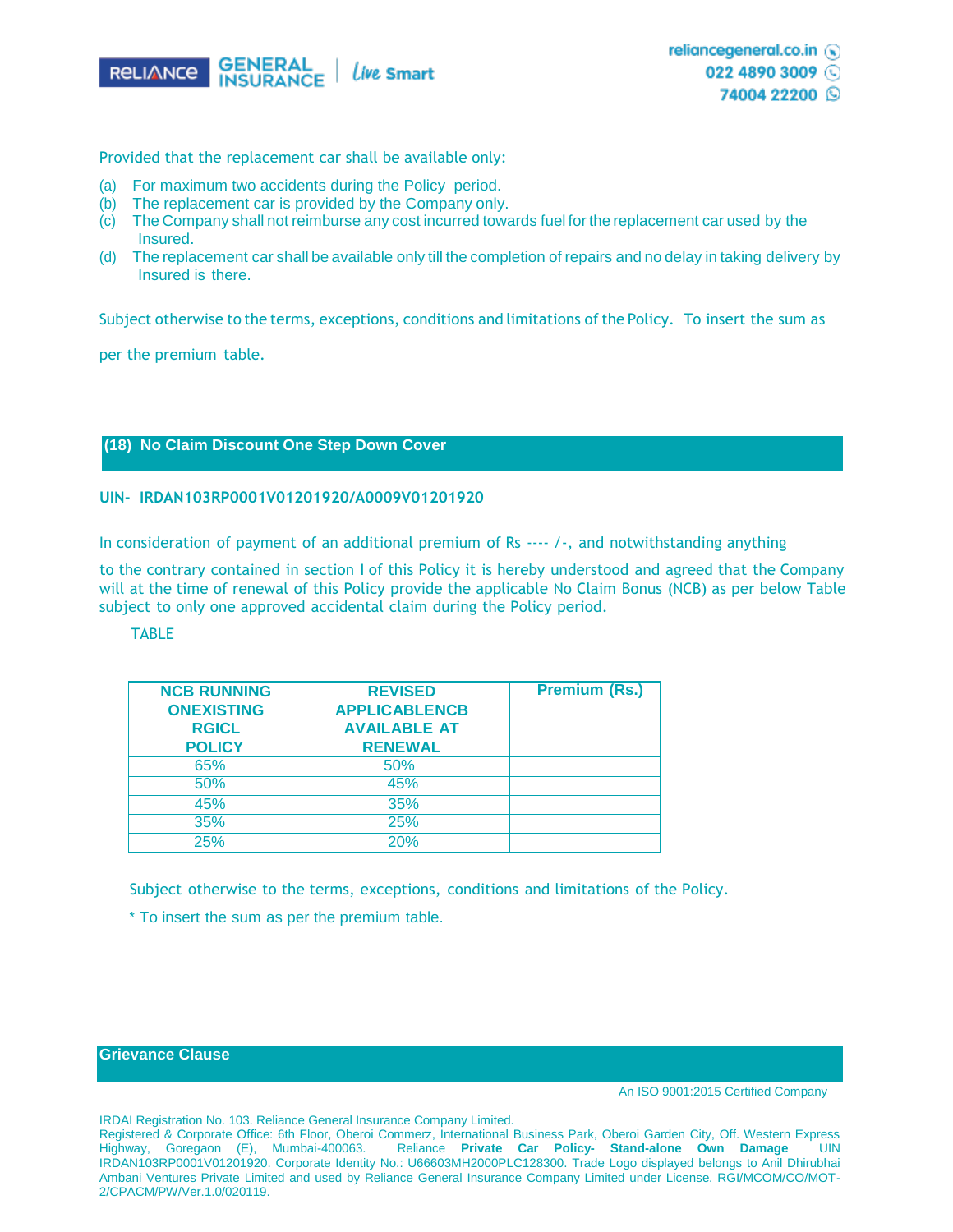

The Grievance Redressal Cell of the Company looks into complaints from policyholders. If the Insured has a grievance that the Insured wishes the Company to redress, the Insured may reach us at Toll Free 18003009.

Insured can also email us at [rgicl.services@relianceada.com.](mailto:rgicl.services@relianceada.com)

Alternatively, Insured can also approach to any of our branches or approach us through correspondence at following address.

Reliance General Insurance,

Correspondence Unit, 301-302

Corporate House RNT Marg

Opposite Jhabua Tower, Indore

Madhya Pradesh, India- 452001

An acknowledgement will be sent from the Grievance Redressal Cell within 3 days of the receipt of any complaint. Every complaint will be registered, numbered, internally assigned, investigated and the Company's response notified within 15 days of receipt of complaint.

If insured is not satisfied by the resolution provided at abovementioned level he/ she can write an email to our nodal officer at [rgicl.grievances@relianceada.com.](mailto:rgicl.grievances@relianceada.com)

Even if the Insured is dissatisfied with the resolution provided by Nodal officer he/ she can write to Head Grievances at [rgicl.headgrievances@relianceada.com.](mailto:rgicl.headgrievances@relianceada.com)

Further, the Insured may approach the nearest Insurance Ombudsman for redressal of the grievance. List of Ombudsman offices with contact details are attached for ready reference. For updated status, Please refer to website [www.gbic.co.in](http://www.gbic.co.in/)

| <b>Office Details</b>                                                                                                                                                                                                                    | <b>Jurisdiction of Office</b><br><b>Union Territory, District)</b> | Date Of Taking<br><b>Charge</b> |
|------------------------------------------------------------------------------------------------------------------------------------------------------------------------------------------------------------------------------------------|--------------------------------------------------------------------|---------------------------------|
| <b>AHMEDABAD - Shri. / Smt.</b><br>Office of the Insurance Ombudsman,<br>Jeevan Prakash Building, 6th floor, Tilak Marg,<br>Relief Road, Ahmedabad - 380 001.<br>Tel.: 079 - 25501201/02/05/06<br>Email: bimalokpal.ahmedabad@gbic.co.in | Gujarat,<br>Dadra & Nagar Haveli,<br>Daman and Diu.                |                                 |
| <b>BENGALURU - Shri/Smt</b><br>Office of the Insurance Ombudsman,                                                                                                                                                                        | Karnataka.                                                         |                                 |

An ISO 9001:2015 Certified Company

IRDAI Registration No. 103. Reliance General Insurance Company Limited.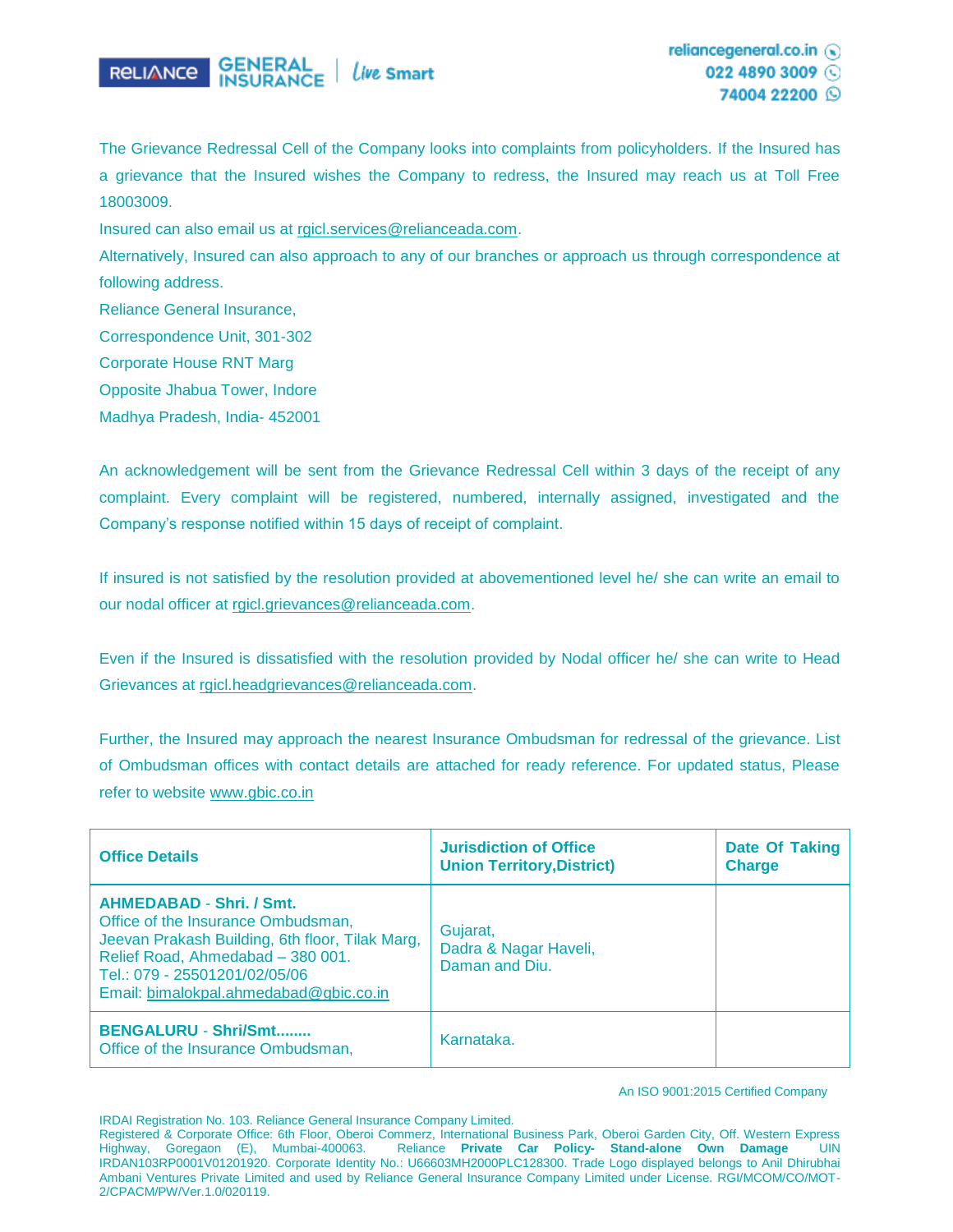

| <b>Office Details</b>                                                                                                                                                                                                                                                            | <b>Jurisdiction of Office</b><br><b>Union Territory, District)</b>                  | <b>Date Of Taking</b><br><b>Charge</b> |
|----------------------------------------------------------------------------------------------------------------------------------------------------------------------------------------------------------------------------------------------------------------------------------|-------------------------------------------------------------------------------------|----------------------------------------|
| Jeevan Soudha Building, PID No. 57-27-N-19<br>Ground Floor, 19/19, 24th Main Road,<br>JP Nagar, Ist Phase, Bengaluru - 560 078.<br>Tel.: 080 - 26652048 / 26652049<br>Email: bimalokpal.bengaluru@gbic.co.in                                                                     |                                                                                     |                                        |
| <b>BHOPAL - Shri/Smt</b><br>Office of the Insurance Ombudsman,<br>Janak Vihar Complex, 2nd Floor, 6, Malviya<br>Nagar, Opp. Airtel Office, Near New Market,<br>Bhopal - 462 003.<br>Tel.: 0755 - 2769201 / 2769202<br>Fax: 0755 - 2769203<br>Email: bimalokpal.bhopal@gbic.co.in | <b>Madhya Pradesh</b><br>Chattisgarh.                                               |                                        |
| <b>BHUBANESHWAR - Shri, B. N. Mishra</b><br>Office of the Insurance Ombudsman,<br>62, Forest park, Bhubneshwar - 751 009.<br>Tel.: 0674 - 2596461 /2596455<br>Fax: 0674 - 2596429<br>Email: bimalokpal.bhubaneswar@gbic.co.in                                                    | Orissa.                                                                             | 22-07-2014                             |
| <b>CHANDIGARH -</b><br>Office of the Insurance Ombudsman,<br>S.C.O. No. 101, 102 & 103, 2nd Floor,<br>Batra Building, Sector 17 - D, Chandigarh -<br>160 017.<br>Tel.: 0172 - 2706196 / 2706468<br>Fax: 0172 - 2708274<br>Email: bimalokpal.chandigarh@gbic.co.in                | Punjab,<br>Haryana,<br>Himachal Pradesh,<br>Jammu & Kashmir,<br>Chandigarh.         |                                        |
| <b>CHENNAI - Shri/Smt</b><br>Office of the Insurance Ombudsman,<br>Fatima Akhtar Court, 4th Floor, 453,<br>Anna Salai, Teynampet,<br>CHENNAI - 600 018.<br>Tel.: 044 - 24333668 / 24335284<br>Fax: 044 - 24333664<br>Email: bimalokpal.chennai@gbic.co.in                        | Tamil Nadu,<br>Pondicherry Town and<br>Karaikal (which are part of<br>Pondicherry). |                                        |
| <b>DELHI - Smt. Sandhya Baliga</b><br>Office of the Insurance Ombudsman,<br>2/2 A, Universal Insurance Building,<br>Asaf Ali Road, New Delhi - 110 002.<br>Tel.: 011 - 23239633 / 23237532<br>Fax: 011 - 23230858<br>Email: bimalokpal.delhi@gbic.co.in                          | Delhi.                                                                              | 15-07-2014                             |

#### An ISO 9001:2015 Certified Company

IRDAI Registration No. 103. Reliance General Insurance Company Limited.

Registered & Corporate Office: 6th Floor, Oberoi Commerz, International Business Park, Oberoi Garden City, Off. Western Express Highway, Goregaon (E), Mumbai-400063. Reliance **Private Car Policy- Stand-alone Own Damage** UIN IRDAN103RP0001V01201920. Corporate Identity No.: U66603MH2000PLC128300. Trade Logo displayed belongs to Anil Dhirubhai Ambani Ventures Private Limited and used by Reliance General Insurance Company Limited under License. RGI/MCOM/CO/MOT-2/CPACM/PW/Ver.1.0/020119.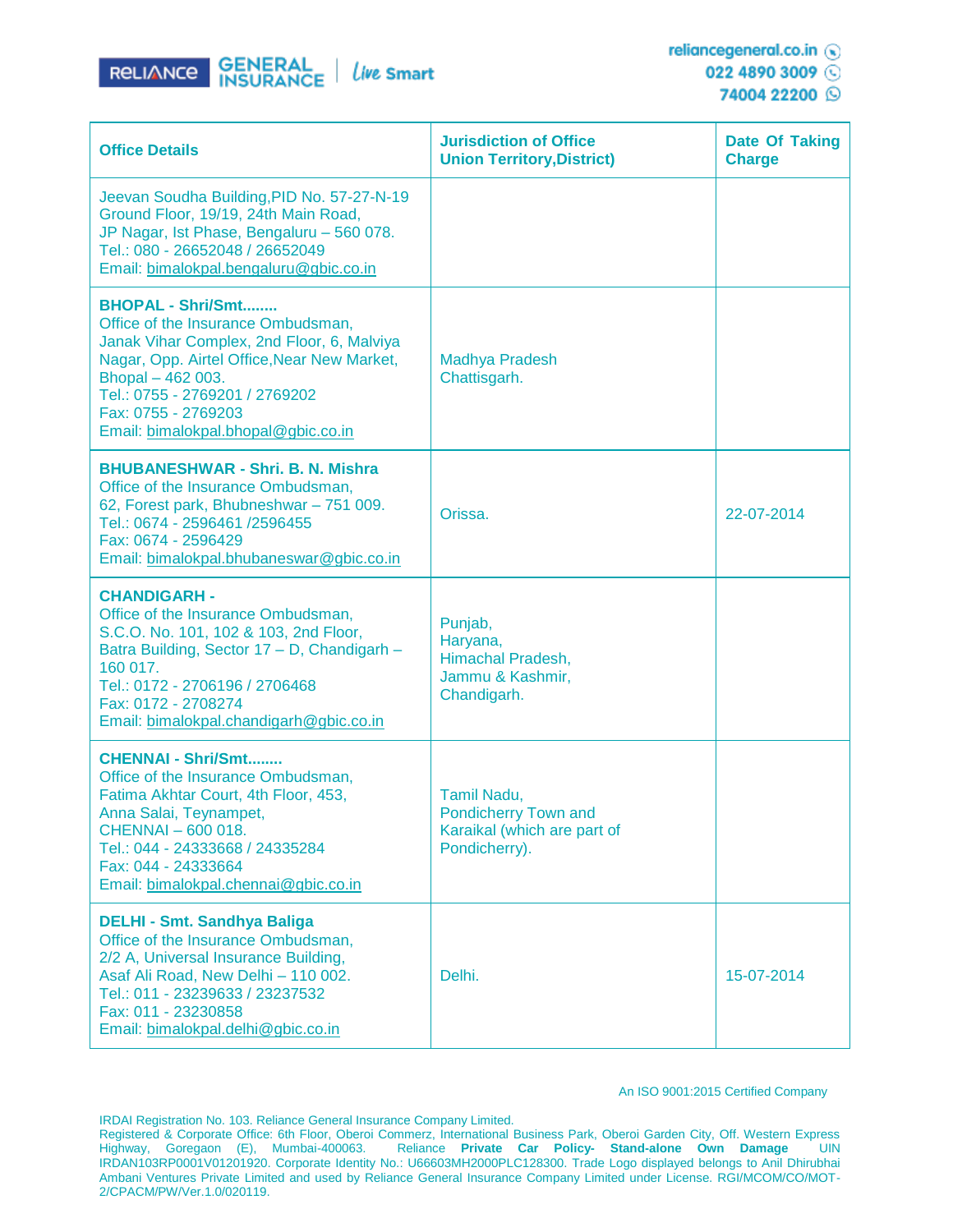

74004 22200 Q

| <b>Office Details</b>                                                                                                                                                                                                                                                                                  | <b>Jurisdiction of Office</b><br><b>Union Territory, District)</b>                                                                                                      | <b>Date Of Taking</b><br><b>Charge</b> |
|--------------------------------------------------------------------------------------------------------------------------------------------------------------------------------------------------------------------------------------------------------------------------------------------------------|-------------------------------------------------------------------------------------------------------------------------------------------------------------------------|----------------------------------------|
| <b>GUWAHATI - Sh. / Smt.</b><br>Office of the Insurance Ombudsman,<br>Jeevan Nivesh, 5th Floor, Nr. Panbazar over<br>bridge, S.S. Road, Guwahati -<br>781001(ASSAM).<br>Tel.: 0361 - 2132204 / 2132205<br>Fax: 0361 - 2732937<br>Email: bimalokpal.guwahati@gbic.co.in                                 | Assam, Meghalaya, Manipur,<br>Mizoram, Arunachal Pradesh,<br>Nagaland and Tripura.                                                                                      |                                        |
| <b>HYDERABAD - Shri/Smt</b><br>Office of the Insurance Ombudsman,<br>6-2-46, 1st floor, "Moin Court",<br>Lane Opp. Saleem Function Palace,<br>A. C. Guards, Lakdi-Ka-Pool,<br>Hyderabad - 500 004.<br>Tel.: 040 - 65504123 / 23312122<br>Fax: 040 - 23376599<br>Email: bimalokpal.hyderabad@gbic.co.in | Andhra Pradesh, Telangana,<br>Yanam and part of Territory of<br>Pondicherry.                                                                                            |                                        |
| JAIPUR - Shri/Smt<br>Office of the Insurance Ombudsman,<br>Jeevan Nidhi - II Bldg., Gr. Floor, Bhawani<br>Singh Marg, Jaipur - 302 005.<br>Tel.: 0141 - 2740363<br>Email: Bimalokpal.jaipur@gbic.co.in                                                                                                 | Rajasthan.                                                                                                                                                              |                                        |
| <b>ERNAKULAM - Shri/Smt</b><br>Office of the Insurance Ombudsman,<br>2nd Floor, Pulinat Bldg., Opp. Cochin<br>Shipyard, M. G. Road, Ernakulam - 682 015.<br>Tel.: 0484 - 2358759 / 2359338<br>Fax: 0484 - 2359336<br>Email: bimalokpal.ernakulam@gbic.co.in                                            | Kerala.<br>Lakshadweep,<br>Mahe-a part of Pondicherry.                                                                                                                  |                                        |
| <b>KOLKATA - Shri, K. B. Saha</b><br>Office of the Insurance Ombudsman,<br>Hindustan Bldg. Annexe, 4th Floor,<br>4, C.R. Avenue, KOLKATA - 700 072.<br>Tel.: 033 - 22124339 / 22124340<br>Fax: 033 - 22124341<br>Email: bimalokpal.kolkata@gbic.co.in                                                  | West Bengal,<br>Sikkim,<br>Andaman & Nicobar Islands.                                                                                                                   | 30-07-2014                             |
| <b>LUCKNOW - Shri. N. P. Bhagat</b><br>Office of the Insurance Ombudsman,<br>6th Floor, Jeevan Bhawan, Phase-II, Nawal<br>Kishore Road, Hazratganj,<br>Lucknow - 226 001.                                                                                                                              | Districts of Uttar Pradesh:<br>Laitpur, Jhansi, Mahoba, Hamirpur,<br>Banda, Chitrakoot, Allahabad,<br>Mirzapur, Sonbhabdra, Fatehpur,<br>Pratapgarh, Jaunpur, Varanasi, | 04-08-2014                             |

An ISO 9001:2015 Certified Company

IRDAI Registration No. 103. Reliance General Insurance Company Limited.

Registered & Corporate Office: 6th Floor, Oberoi Commerz, International Business Park, Oberoi Garden City, Off. Western Express Highway, Goregaon (E), Mumbai-400063. Reliance **Private Car Policy- Stand-alone Own Damage** UIN IRDAN103RP0001V01201920. Corporate Identity No.: U66603MH2000PLC128300. Trade Logo displayed belongs to Anil Dhirubhai Ambani Ventures Private Limited and used by Reliance General Insurance Company Limited under License. RGI/MCOM/CO/MOT-2/CPACM/PW/Ver.1.0/020119.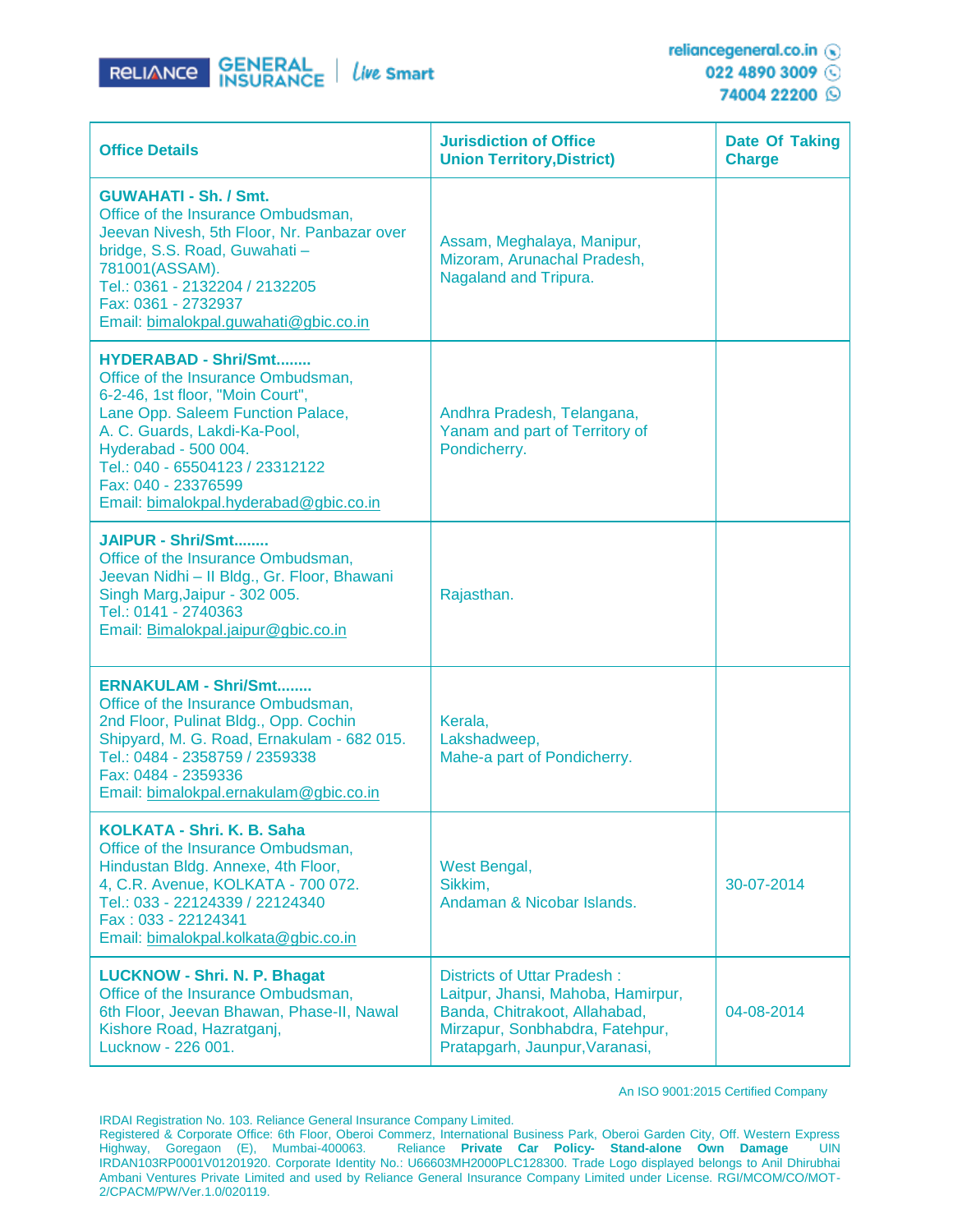

| <b>Office Details</b>                                                                                                                                                                                                                                                   | <b>Jurisdiction of Office</b><br><b>Union Territory, District)</b>                                                                                                                                                                                                                                                                                                                                                                       | Date Of Taking<br><b>Charge</b> |
|-------------------------------------------------------------------------------------------------------------------------------------------------------------------------------------------------------------------------------------------------------------------------|------------------------------------------------------------------------------------------------------------------------------------------------------------------------------------------------------------------------------------------------------------------------------------------------------------------------------------------------------------------------------------------------------------------------------------------|---------------------------------|
| Tel.: 0522 - 2231330 / 2231331<br>Fax: 0522 - 2231310<br>Email: bimalokpal.lucknow@gbic.co.in                                                                                                                                                                           | Gazipur, Jalaun, Kanpur, Lucknow,<br>Unnao, Sitapur, Lakhimpur, Bahraich,<br>Barabanki, Raebareli, Sravasti,<br>Gonda, Faizabad, Amethi,<br>Kaushambi, Balrampur, Basti,<br>Ambedkarnagar, Sultanpur,<br>Maharajgang, Santkabirnagar,<br>Azamgarh, Kushinagar, Gorkhpur,<br>Deoria, Mau, Ghazipur, Chandauli,<br>Ballia, Sidharathnagar.                                                                                                 |                                 |
| <b>MUMBAI - Shri/Smt</b><br>Office of the Insurance Ombudsman,<br>3rd Floor, Jeevan Seva Annexe, S. V. Road,<br>Santacruz (W), Mumbai - 400 054.<br>Tel.: 022 - 26106552 / 26106960<br>Fax: 022 - 26106052<br>Email: bimalokpal.mumbai@gbic.co.in                       | Goa.<br>Mumbai Metropolitan Region<br>excluding Navi Mumbai & Thane.                                                                                                                                                                                                                                                                                                                                                                     |                                 |
| <b>NOIDA - Shri. Ajesh Kumar</b><br>Office of the Insurance Ombudsman,<br>Bhagwan Sahai Palace 4th Floor, Main Road,<br>Naya Bans, Sector 15, Distt: Gautam Buddh<br>Nagar, U.P-201301.<br>Tel.: 0120-2514250 / 2514252 / 2514253<br>Email: bimalokpal.noida@gbic.co.in | State of Uttaranchal and the following<br><b>Districts of Uttar Pradesh:</b><br>Agra, Aligarh, Bagpat, Bareilly, Bijnor,<br>Budaun, Bulandshehar, Etah, Kanooj,<br>Mainpuri, Mathura, Meerut,<br>Moradabad, Muzaffarnagar, Oraiyya,<br>Pilibhit, Etawah, Farrukhabad,<br>Firozbad, Gautambodhanagar,<br>Ghaziabad, Hardoi, Shahjahanpur,<br>Hapur, Shamli, Rampur, Kashganj,<br>Sambhal, Amroha, Hathras,<br>Kanshiramnagar, Saharanpur. | 05.01.2015                      |
| <b>PATNA - Shri. Sadasiv Mishra</b><br>Office of the Insurance Ombudsman,<br>1st Floor, Kalpana Arcade Building,,<br>Bazar Samiti Road, Bahadurpur,<br>Patna 800 006.<br>Tel.: 0612-2680952<br>Email: bimalokpal.patna@gbic.co.in                                       | Bihar,<br>Jharkhand.                                                                                                                                                                                                                                                                                                                                                                                                                     | 09.09.2014                      |
| <b>PUNE - Shri. A. K. Sahoo</b><br>Office of the Insurance Ombudsman,<br>Jeevan Darshan Bldg., 3rd Floor,<br>C.T.S. No.s. 195 to 198, N.C. Kelkar Road,<br>Narayan Peth, Pune - 411 030.<br>Tel.: 020-41312555<br>Email: bimalokpal.pune@gbic.co.in                     | Maharashtra,<br>Area of Navi Mumbai and Thane<br>excluding Mumbai Metropolitan<br>Region.                                                                                                                                                                                                                                                                                                                                                | 10-09-2014                      |

#### **Address and contact number of Governing Body of Insurance Council**

#### An ISO 9001:2015 Certified Company